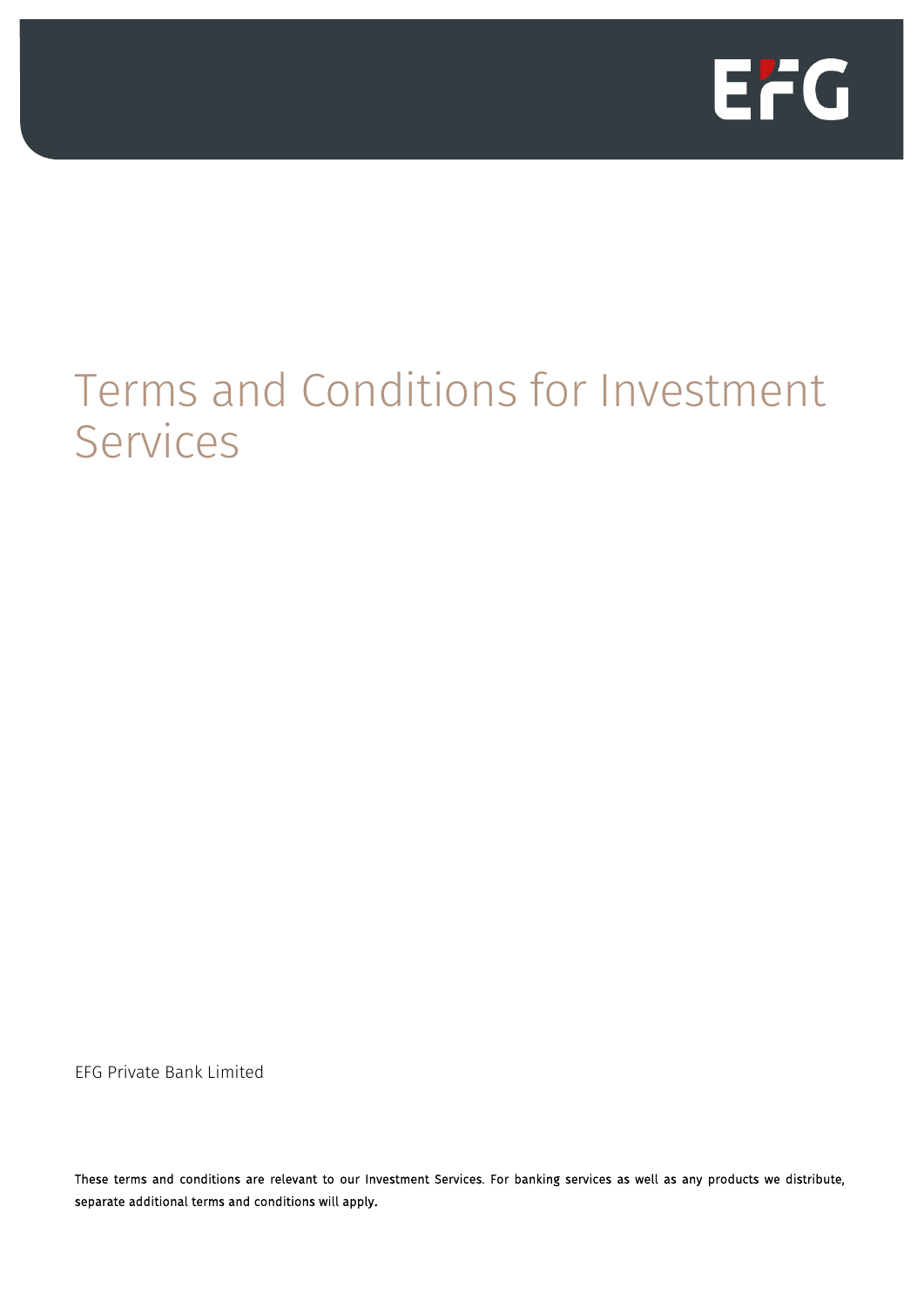# Terms and Conditions for Investment Services

This document contains the legally binding terms and conditions on which EFG Private Bank Limited provides Investment Services for you. It is essential that you read and understand the terms and conditions and we will ensure that you have a proper opportunity to do so. If you have any questions please let us know.

If you are willing to accept the terms and conditions set out in this Agreement, please sign and date the declaration at the end of the Investor Profile Form and return it to us.

Our terms and conditions are set out in the following way:

## Section One – Definitions

This section provides definitions of words and expressions used throughout this Agreement.

#### Section Two - Our Agreement with you

This section sets out the structure and effective date of the Agreement between us, contains details of our regulators, our contact details and describes cancellation rights available to you.

## Section Three – Terms and conditions which apply to all of our Investment Services

# These are particularly important provisions, please read them carefully and if you are unclear about any aspects please contact your client relationship officer.

This section contains terms and conditions which apply to all of our Investment Services and explains, among other things, how we buy and sell investments on your behalf, where we may delegate our functions, how we handle your personal data and how we deal with conflicts of interest. Please note, separate terms and conditions apply for other services such as banking.

This section sets out information about our fees and charges and contains a series of undertakings you make to us. It provides for sums to be paid by you to us if you fail to comply with these undertakings and describes some exclusions and limitations of our liability. In the information on our fees and charges should be read in conjunction with our Scope and Cost of our Services document.

This section also sets out the circumstances when the Agreement may be terminated, varied or assigned and sets out the key regulatory protections you benefit from.

## Section Four – Our Discretionary Management Service

This section contains terms and conditions which apply when we provide you with our Discretionary Management Service.

#### Section Five –Our Advisory Service

This section contains terms and conditions which apply when we provide you with our Advisory Service.

## Section Six – Our Execution Only Service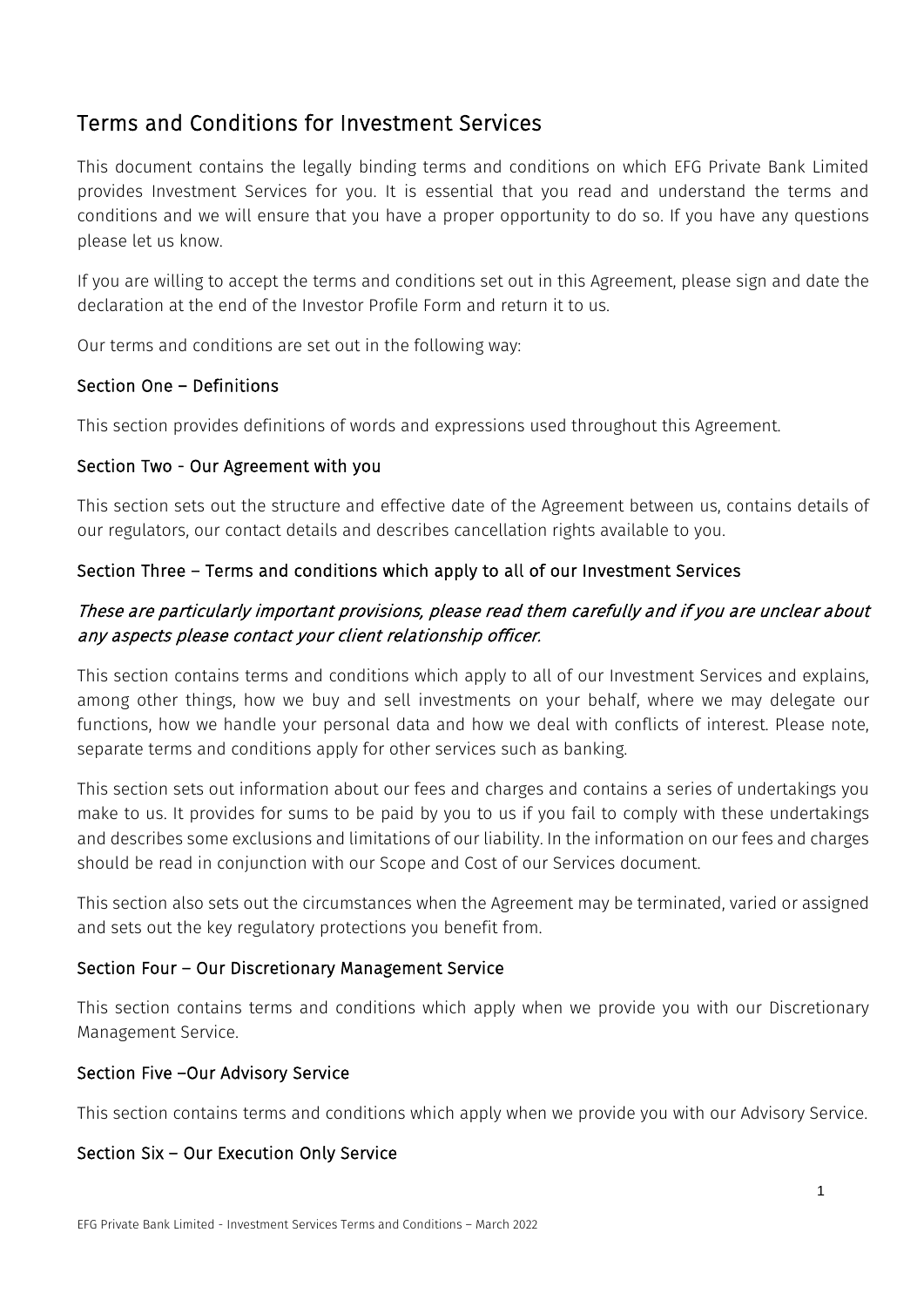This section contains terms and conditions which apply when we provide you with our Execution Only Service.

## Section Seven – Our Custody Services

This section contains terms and conditions which apply when we provide you with our Custody Services and explains how we deal with the assets and cash balances belonging to you that we hold from time to time for the purposes of our Investment Services.

# Section Eight – Third Party Custodian

This section contains terms and conditions which apply where you choose to appoint a Third Party Custodian to provide you with Custody Services.

## Section Nine – Individual Savings Accounts

This section contains terms and conditions which apply when you have an Individual Savings Account with us.

## Section Ten – Additional terms for particular types of client

This section contains specific terms which apply to the following types of client: trusts; individuals; individuals applying jointly; companies; partnerships; pension schemes; unincorporated associations; US Persons and US Taxpayers; and, those clients who appoint an intermediary or other third party as their agent to deal with us in the provision of our Investment Services.

## Section Eleven – Risk warnings

This section contains a description of the risks inherent in a range of financial instruments that you may invest in through using our Investment Services.

## Section Twelve – Additional services by our associates

This section contains important information as well as terms and conditions that apply when you obtain services from us as well as one or more of our Associates.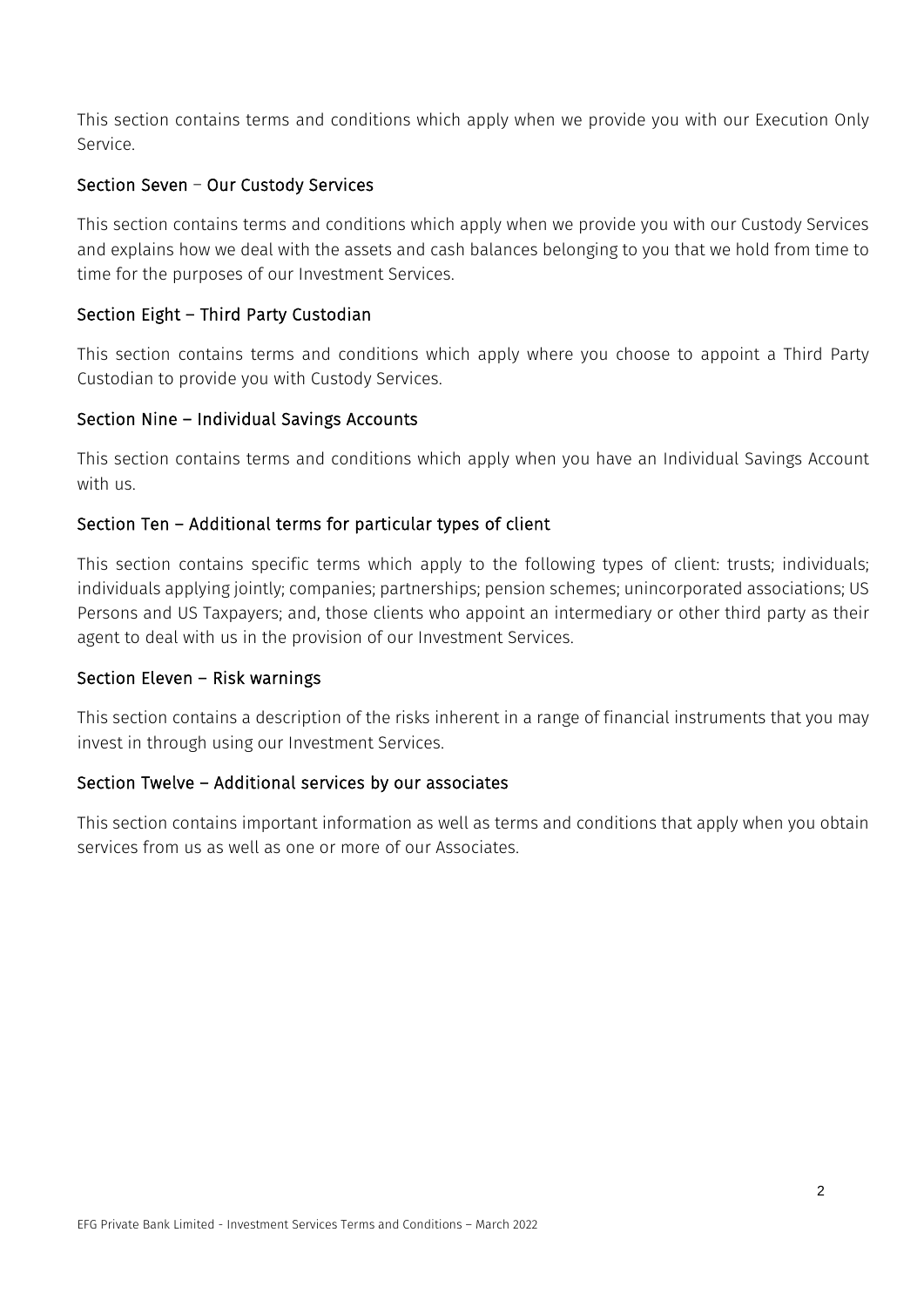## 1 DEFINITIONS

To aid clarity, when we use the following defined expressions in these terms and conditions, they have the following meanings:

"Advisory Services" has the meaning set out in section 5.1.

"Agreement" has the meaning set out in section [2.1.](#page-5-0)

"Applicable Regulations" means all applicable laws, rules, regulations and guidance, including but not limited to, as applicable, the FCA Rules and FSMA.

"Associate" means a company or other entity or person connected to us including any member of the EFG group of companies.

"Authorised Agent" means any person who has been duly authorised by you to take certain actions and information relevant to your Portfolio.

"Brexit" means the UK's withdrawal from the European Union pursuant to Article 50 of the Treaty of Lisbon, which took place on 31 January 2020 at 11pm GMT.

"Business Day" means any day of the week that banks are open for business in the United Kingdom excluding Saturdays, Sundays and public holidays.

"Complex Investment" means an investment that is not specified in the list of non-complex investments set out in the FCA Rules at COBS 10A4 R.

"Corporate Events" means any rights issue, calls, conversion, subscription or redemption rights and takeover or other offers arising from capital re-organisations.

"Discretionary Management Services" means our discretionary investment management services set out in section 4 below.

"FCA" means the UK Financial Conduct Authority or any successor or replacement regulatory body.

"FCA Client Money Rules" means the rules and guidance published from time to time by the FCA in relation to client money, as set out in the Client Assets Sourcebook ("CASS") of the FCA Rules, in particular Chapter 7.

"FCA Custody Rules" means the rules and guidance published from time to time by the FCA in relation to custody of client assets, as set out in CASS, and in particular Chapter 6.

"FCA Rules" means the rules and guidance published from time to time by the FCA as set out in the FCA's Handbook of Rules and Guidance.

"FSMA" means the Financial Services and Markets Act 2000 and any amending or replacement legislation which regulates the carrying on of investment or financial services business in the United Kingdom.

"HMRC" means Her Majesty's Revenue & Customs.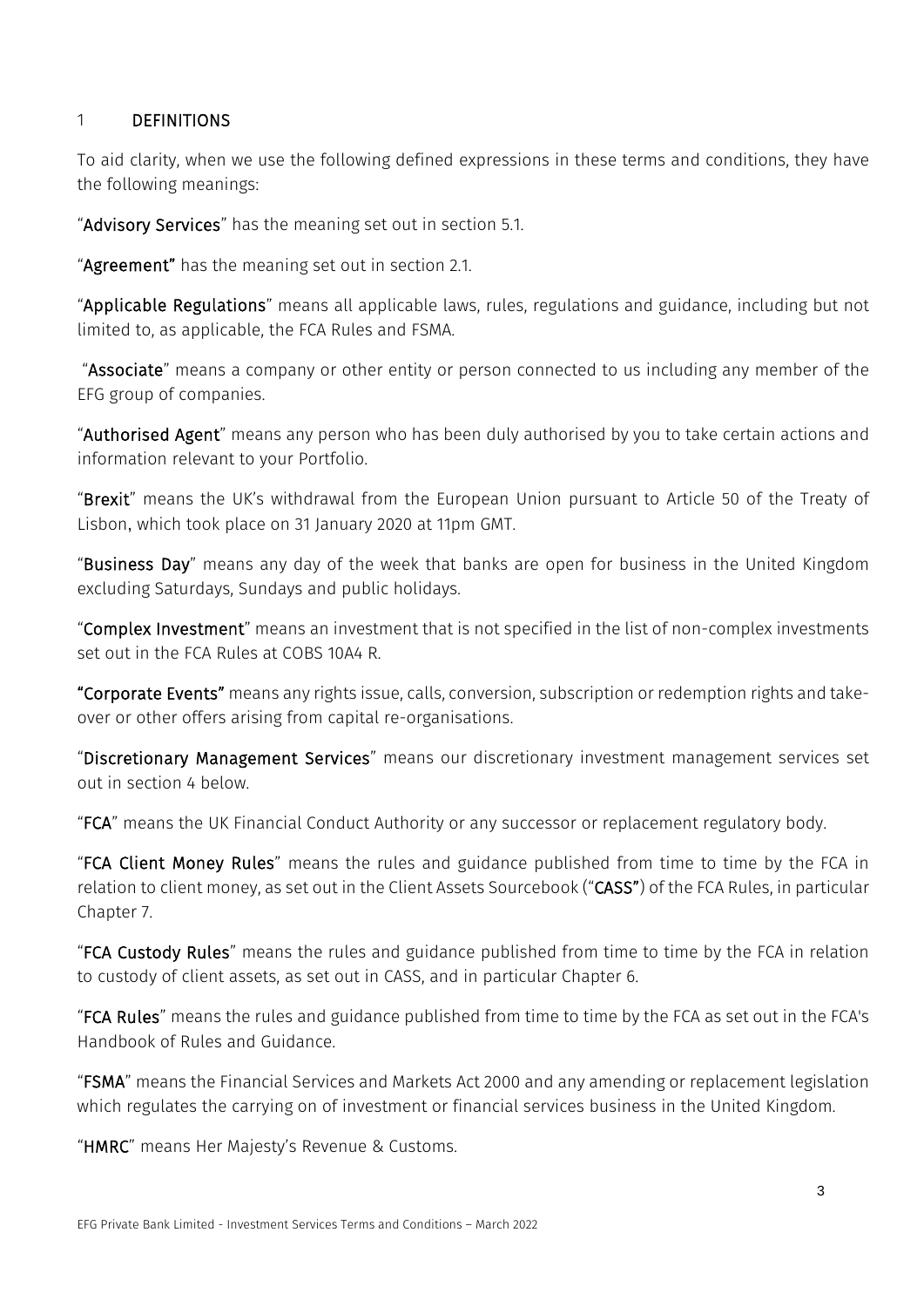"Investment Objectives" means the investment objectives as agreed between us and detailed in your Investor Profile Form, and as may subsequently be amended and agreed between us in writing.

"Investor Profile Form" means the form completed by you and us which requests that we provide you with Investment Services and which sets out your Investment Objectives, Investment Restrictions, your financial circumstances, knowledge and experience and other information relating to your attitude to investments and risk.

"Investment Restrictions" means the investment restrictions as agreed between us and detailed in your Investor Profile Form, and as may subsequently be amended and agreed between us in writing.

"Investment Services" means those Investment Services provided under these terms and conditions, including our Discretionary Management Service, our, our Advisory Service, our Execution Only Service and our Custody Services.

"Order" means: (i) an order to the Bank from the client to execute a transaction; (ii) any other order to the Bank from the Client to execute a transaction in circumstances giving rise to duties similar to those arising on an order to execute a transaction; and (iii) a decision by the Bank in the exercise of discretion to execute a transaction with or from the Client.

"Portfolio" means the assets (including un-invested cash) entrusted from time to time by you to our management and/or our custody.

"PRA" means the Prudential Regulation Authority or any successor or replacement regulatory body.

"Reference Currency" means the currency of the Portfolio as set out in the Investor Profile Form.

"Scope and Cost of our Services" means the document setting out details of our services, our fees and other charges which may be applied to your Portfolio, a copy of which is available upon request to your client relationship officer.

"Sub-Custodian" means a third party with which we or, if applicable, your Third Party Custodian may deposit safe custody assets that we or your Third Party Custodian hold on behalf of our respective clients, in accordance with the FCA Custody Rules and/or other Applicable Regulations.

"Third Party Custodian" means a firm other than us which is appointed to provide custody services in relation to your Portfolio.

"Website" means https://www.efgl.com/Our-solutions/Products-and-services.html.

Any references to "we" or "us" mean EFG Private Bank Limited ("EFG").

References to "you" mean the client

Any reference to a person shall be to all legal persons of whatsoever kind and however constituted and shall include natural persons, partnerships, firms, other unincorporated bodies and companies and corporate bodies.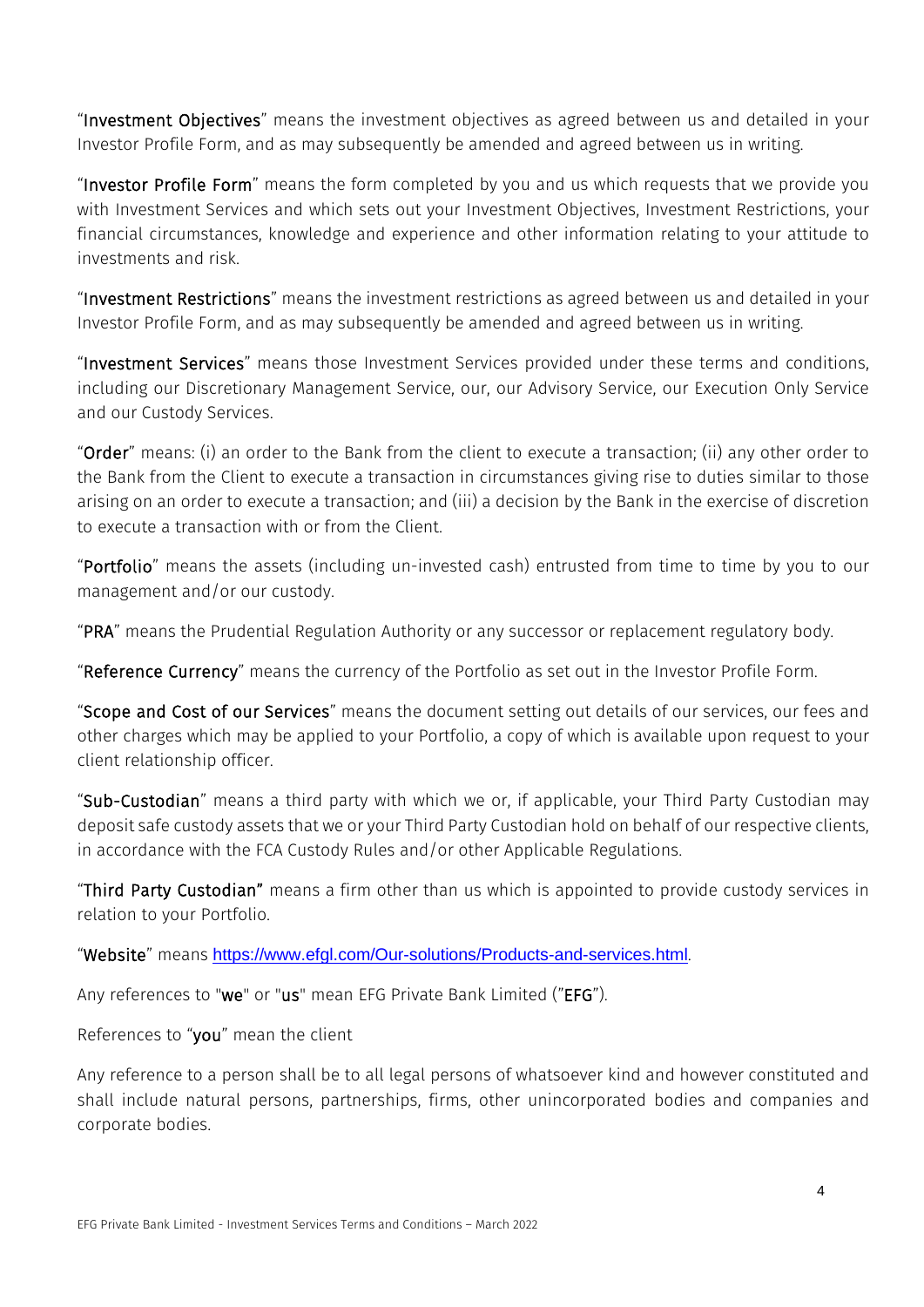# 2 OUR AGREEMENT WITH YOU

## <span id="page-5-0"></span>2.1 The Agreement

The agreement between us (the "Agreement") in relation to the provision of our Investment Services comprises:

- (a) these terms and conditions;
- (b)any supplementary terms and conditions given to you in relation to the provision of our services;
- (c) our Scope and Cost of our Services document; and
- (d)our Investor Profile Form as completed by you,

all as may be amended from time to time.

The purpose of this Agreement is to set out the terms and conditions upon which we agree to provide you with our Investment Services. If we agree to provide you with services other than Investment Services, including where we extend credit to you, whether to be used wholly or partly to facilitate entering into transactions by you or on your behalf under this Agreement, these services and products will be subject to separate and additional terms and conditions which will apply alongside these terms and conditions.

We may, from time to time, introduce you to one or more of our Associates and you may be introduced to us by one of our Associates. Where we effect such an introduction, any services we provide you are separate and apart from the services for which you have engaged such Associates. Separate and likely different terms and conditions apply to services we provide you and those which are provided to you by our Associates, who will be operating at arm's length.

## 2.2 Effective date

This Agreement shall replace and supersede any prior investment services terms and conditions between you and us and any prior oral or written representations or other agreements between you and us which relate to our Investment Services. The version of the terms and conditions on our Website is the latest version in force and forms part of our Agreement in accordance with section [2.1.](#page-5-0) We will make any amendments to our Agreement in accordance with section [3.17.1.](#page-24-0) We will notify you of any such amendments but it is your responsibility to ensure that you keep informed of such changes. If you are commencing a new relationship with us, this Agreement shall come into force on the date of receipt and acceptance by us of a duly completed Investor Profile Form signed by you. By continuing to do business with us, you are indicating your continued acceptance of this Agreement.

## 2.3 Our regulator

We are authorised by the Prudential Regulation Authority and regulated by the Financial Conduct Authority and the Prudential Regulation Authority. Our FCA registration number is 144036. The PRA's registered address is 20 Moorgate, London EC2R 6DA, and the FCA's registered address is 12 Endeavour Square, London E20 1JN.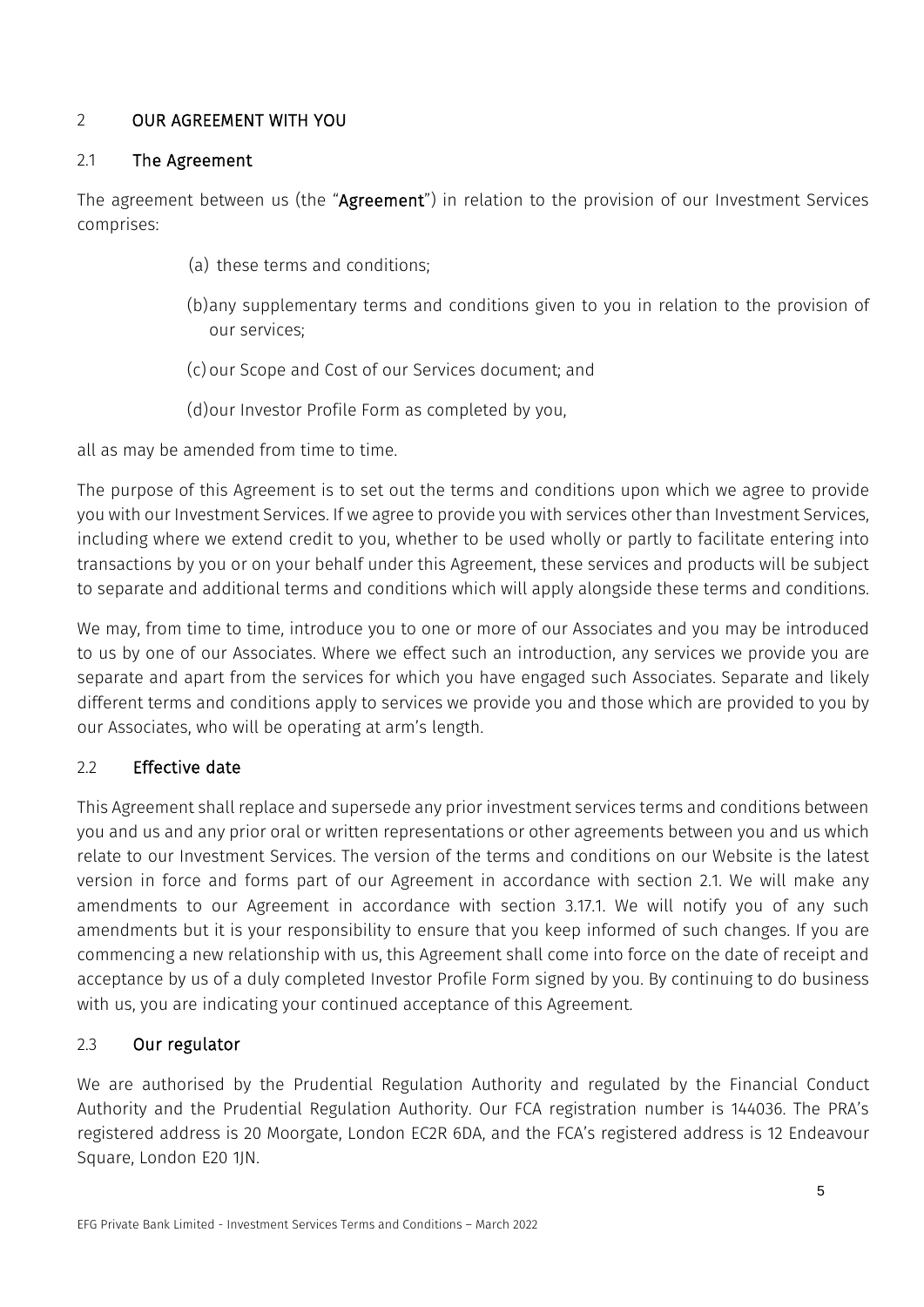## 2.4 Our contact details

Our registered office and correspondence address is currently Leconfield House, Curzon Street, London W1J 5JB (and will be Level 7&8, Park House, 116 Park Street, London, W1K 6AF from 23 May 2022).

## 2.5 FCA client classification

We are treating you as a retail client for the purposes of the FCA Rules unless otherwise agreed with you in writing. Under the FCA Rules, you have the right to request in writing a different categorisation, however, this may limit the level of protection you have.

Where an election to be treated as a professional client is accepted by us, we will provide you with a Professional Client Categorisation Letter setting out the implications of such classification.

It is your responsibility to inform us about any change in your circumstances which might affect our determination of the appropriate categorisation for you.

## 2.6 Anti-money laundering

To comply with anti-money laundering requirements, we are required to obtain information concerning persons who wish to use our Investment Services and the persons that beneficially own or control them, including any third parties with rights, control or beneficial ownership over your Portfolio(s). Please note that we are unable to provide such services to you until we have received certain required information and related documents.

To use our Investment Services you must provide us with evidence of your identity, address and any other information we may require. You agree to provide any further information or documentation we may require once we have started to provide Investment Services to you to meet our ongoing legal or regulatory obligations.

We will periodically review and update our anti-money laundering assessments and may ask you for further confirmation of the above-mentioned information throughout our relationship.

## 2.7 Additional documentation

Some Complex Investments ( (for example exposure to certain derivatives, foreign exchange contracts, contingent convertible instruments and structured products) are not covered by this Agreement alone, and may require you to enter into additional agreements. We will notify you if this is the case.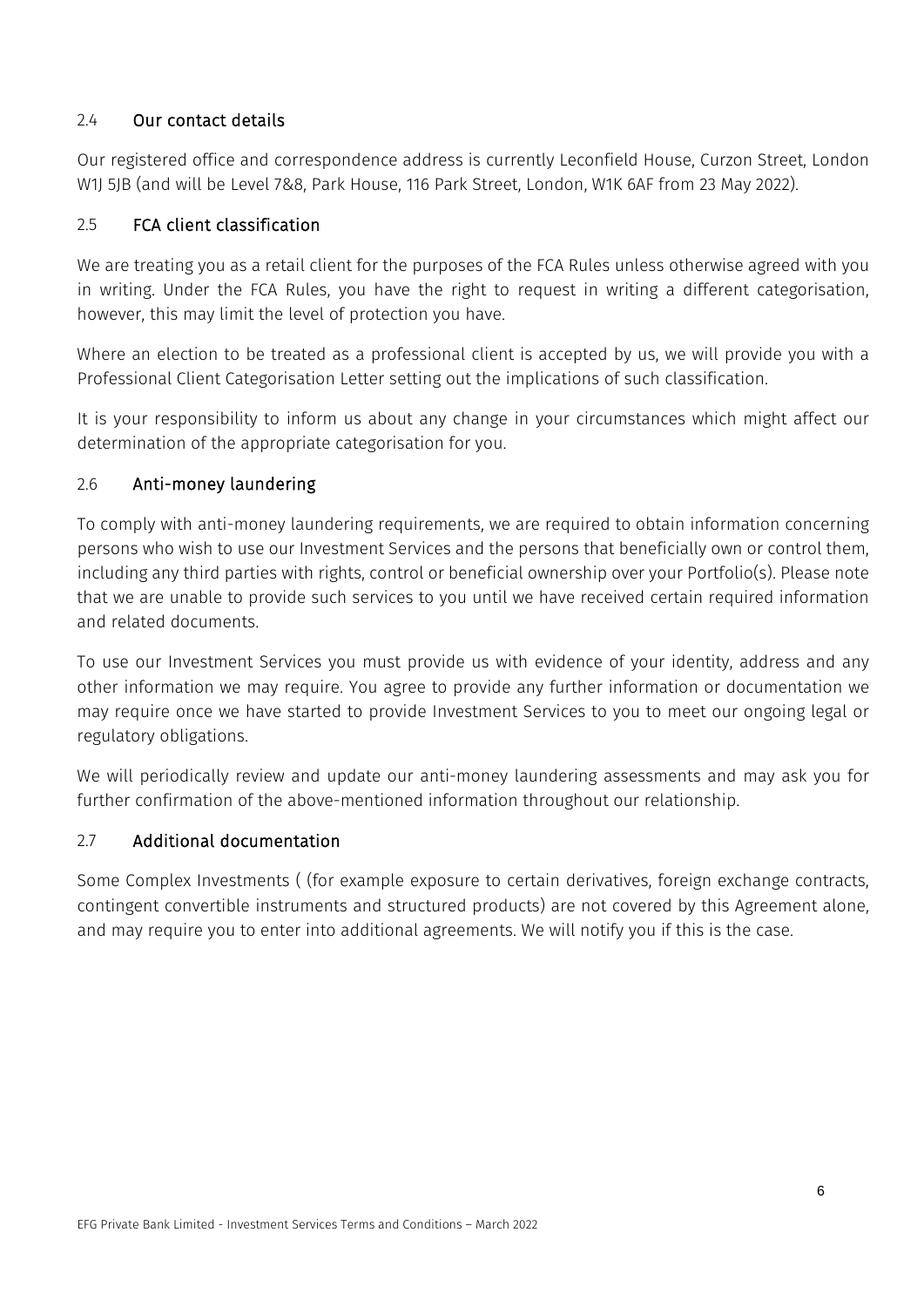# <span id="page-7-0"></span>3 TERMS AND CONDITIONS WHICH APPLY TO ALL OF OUR INVESTMENT SERVICES

## 3.1 Dealing

# 3.1.1 Securities depositories, etc.

You authorise us and others appointed by us, when required for the purposes of the provision of our Investment Services, to use Sub-Custodians, securities depositories, clearing and settlement houses and similar securities systems.

## 3.1.2 Market exchange rules and practice

When carrying out transactions on your behalf, we, or others appointed by us, will do so in accordance with the rules and regulations of the relevant market or exchange and you will be bound by anything that those rules and regulations oblige us to do. You authorise us and others appointed by us to take all steps that may be required or permitted by the market or exchange concerned and otherwise to act in accordance with good market practice.

# 3.1.3 Order Handling and Best Execution Policy

In effecting transactions with or for you under this Agreement, we are under a regulatory duty to take all sufficient steps to obtain the best possible result for you taking into account certain 'execution factors', including price, costs, speed, likelihood of execution and settlement, size, nature or any other consideration relevant to the execution of an Order. This is also known as 'best execution'. Where we arrange for the execution of your Orders with a third party, we are under a duty to do so in accordance with your best interests.

# Our Order Handling and Best Execution Policy (the "Policy") is available on our Website at <https://www.efgl.com/Our-solutions/Products-and-services.html>and a copy can be provided upon request to your client relationship officer. By signing the Investor Profile Form, you confirm your consent to the Policy.

You will be given notice of any material changes to the Policy and, if you continue to use our services after that period you will be deemed to have consented to the change of policy.

Please note that any specific instructions you may give in relation to the execution of Orders on your behalf (for example, as to how and where a particular Order should be executed) may, in relation to those matters covered by the instructions, prevent us from taking steps described in our Policy which have been designed and implemented to help obtain the best possible result. Giving us specific instructions as to execution may therefore adversely affect the price you receive and we are not responsible for any loss you may suffer a result.

## 3.1.4 Limit orders

Under FCA rule COBS 11.4.1 R, unless a client expressly instructs otherwise, a firm must, in the case of a client limit order (i.e. any specific instruction from you to us to buy or sell an investment at a specified price limit or better and for a specified size) in respect of shares admitted to trading on a trading venue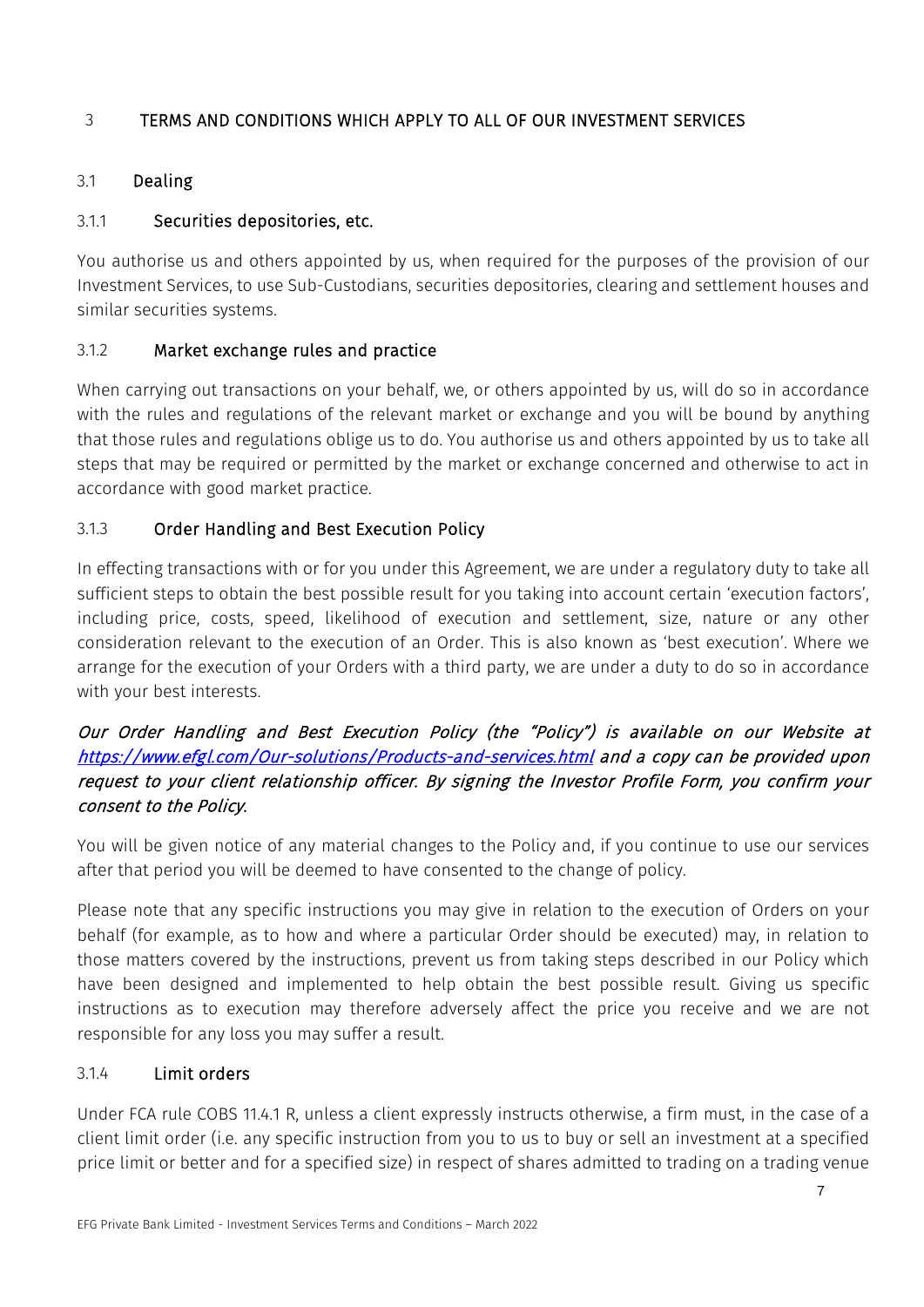which is not immediately executed under prevailing market conditions, take measures to facilitate the earliest possible execution of that order by making public immediately that client limit order in a manner which is easily accessible to other market participants.

In signing the Application Form, you instruct us not to make public client limit orders in respect of shares admitted for trading on a regulated market or traded on a venue which are not immediately executed under prevailing market conditions

# 3.1.5 Dealing off-market

You consent to us executing orders for your Portfolio outside a regulated market, MTF or OTF when we believe this to be in your best interests.

# 3.1.6 Aggregated transactions

We will only aggregate your orders if we believe it is unlikely that the aggregation will work overall to your disadvantage. However, you should note that the effect of aggregation may work to your disadvantage in relation to a particular order.

# 3.1.7 Group investments

We may, in the provision of our Investment Services, invest on your behalf in investment products which are operated, managed or advised by us or a company in our group (or in respect of which we or one of our group companies is otherwise associated). Where investments are made into funds managed by us and/or an Associate of ours, these funds may borrow from us (in order to leverage the fund) for which the fund will pay us interest.

# 3.1.8 Overseas transactions

When we enter into transactions on your behalf in assets or investments denominated in a currency other than the Reference Currency of your Portfolio we may carry out any necessary foreign exchange transactions (together with any hedging transactions on a transaction-by-transaction basis) at the same time that your order is entered into

For our Discretionary Management and Advisory Services, the income or other receipts deriving from the assets or investments in your Portfolio may be converted where necessary into the base currency of your Portfolio.

# 3.2 Tax status

We will not be liable for the taxation consequences of any transaction or in relation to the operation of your Portfolio (including the appointment of a Third Party Custodian), nor will we be liable for taxation levies arising for any reason. You have sole responsibility for the management of your tax affairs and complying with any laws and regulations in this regard. You confirm that you have been and are compliant with all tax declarations and reporting obligations in relation to the assets and monies in your accounts and any gains or income they produce. The value to you of the services we provide may depend on your tax status. We will not provide you with this or any other tax advice and you should seek your own tax advice as to whether such services are appropriate for you.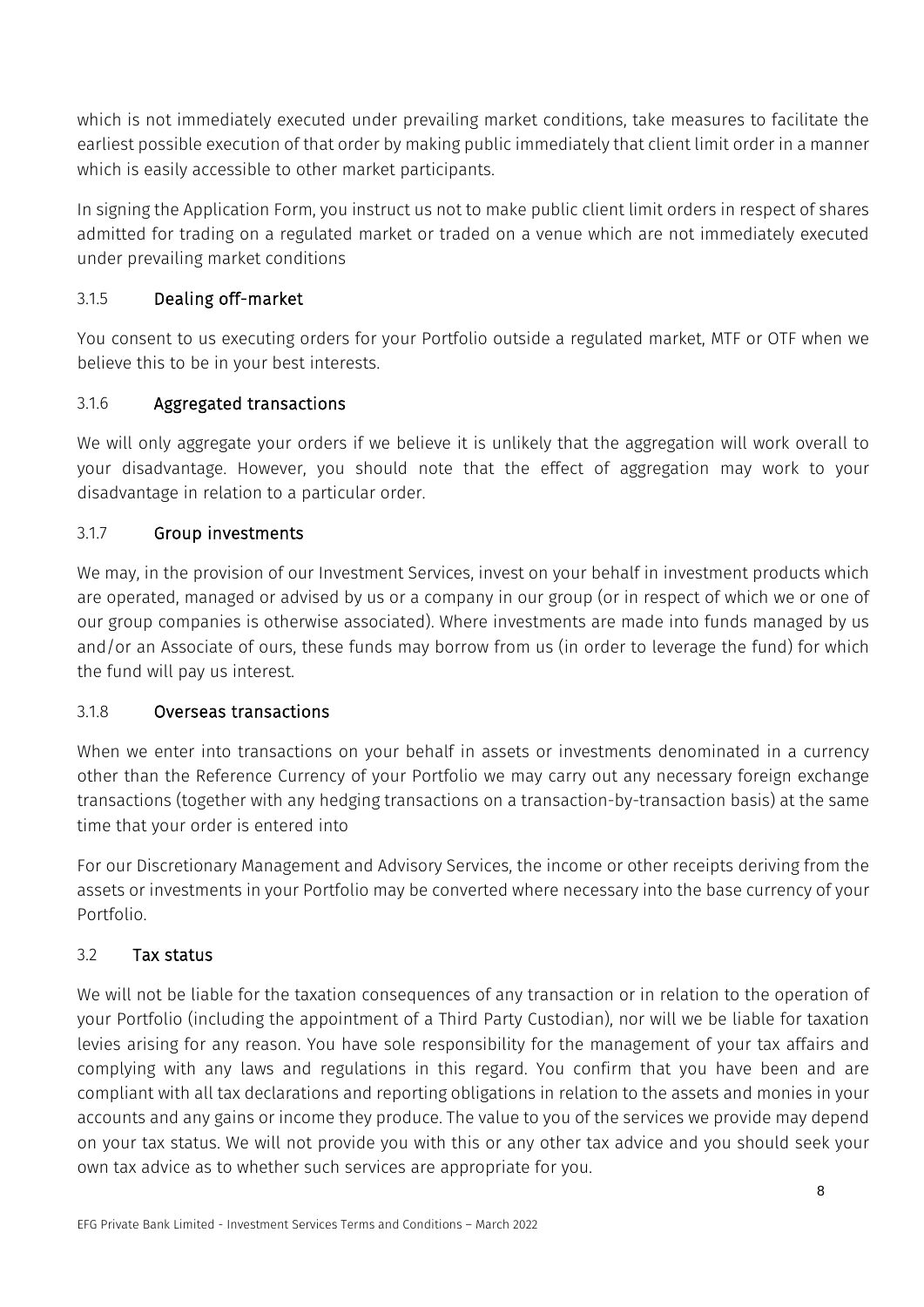When we provide Discretionary Management Services or Advisory Services to you we will not be liable for the taxation consequences of any transaction, nor will we be liable for taxation levies arising for any reason.

# 3.3 The custody of your cash and assets

The cash and assets within your Portfolio will be held in one of the following ways:

- by us as custodian in accordance with the FCA Custody Rules and the provisions of section [7](#page-35-0) of this Agreement; or
- by our Associates as a Third Party Custodian in accordance with the terms of the custody agreement entered into by you with them. The scope of our responsibilities in this situation is set out in section [7](#page-35-0) of this Agreement; or
- by a Third Party Custodian appointed directly by you, on terms to be agreed between you and the Third Party Custodian. The scope of our responsibilities in this situation is set out in sectio[n 8](#page-43-0) of this Agreement.

Cash held by EFG Private Bank Ltd on your behalf will be held by us as banker and not as trustee. Section 7.14 provides further details about how we hold your money.

## 3.4 Reporting

For the following Investment Services, we shall provide you with the reporting set out below and in accordance with Applicable Regulations. Where applicable, assets in the Portfolio will be valued on a traded basis using the last available and relevant mid-market values as at the trade date:

## *Execution Only Service and Classic Advisory Service*

- Quarterly valuations; the statements will include the positions and value of the Portfolio as at the reporting date, including where relevant a statement of all financial instruments that we hold for you.
- Individual trade confirmations, including all costs, fees and charges associated with your transactions and any additional information which may be required. This will be provided as soon as possible and no later than the first business day following execution or, where we receive the trade confirmation from a third party, no later than the first business day after we have received it.
- If your Portfolio holds positions in leveraged financial instruments or contingent liability transactions we will notify you as soon as possible where the initial value of each instrument depreciates by 10% and thereafter at multiples of 10%. We will notify you no later than the end of the business day in which the threshold is exceeded or, in a case where the threshold is exceeded on a non-business day, the close of the next business day.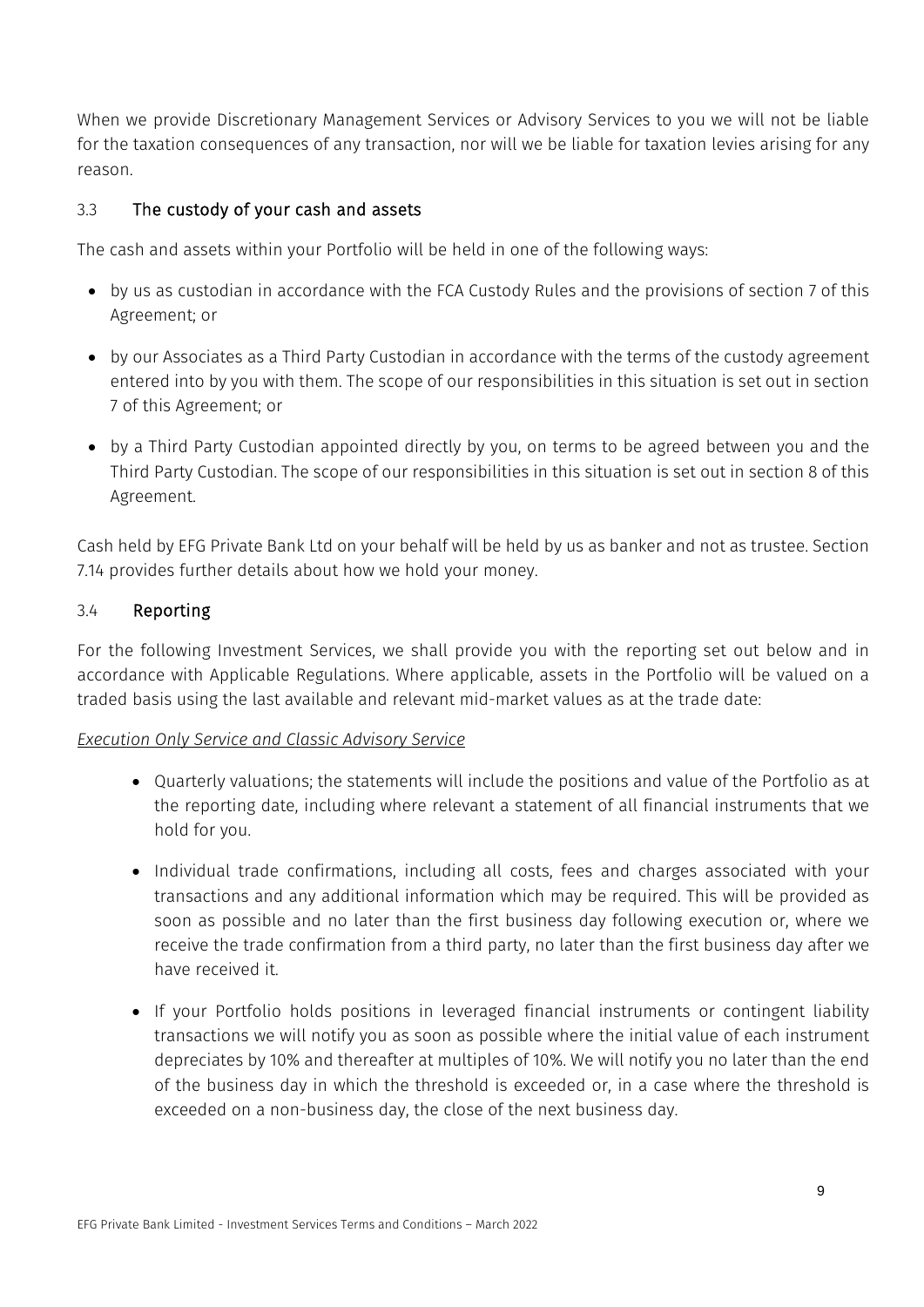## *Premium and Pro Advisory Service and Discretionary Management Service*

- Quarterly valuations; the statements will include the value of the Portfolio as at the date of the previous statement and provide details of the contents of the Portfolio as at the date of the current statement, changes in composition between those dates and other relevant information in accordance with Applicable Regulations;
- Portfolio performance valuations: the statements will set out a measure of performance against relevant benchmarks;
- Fees, including total management fees and total costs associated with execution, are charged quarterly in arrears and reported with Portfolio performance valuations. The latest Portfolio performance valuations will not necessarily include all the fees accrued for the last quarter as these may be deducted from your Portfolio after the statement is issued. A more detailed breakdown of fees and charges will be provided on request;
- Individual trade confirmations (provided on request for our Discretionary Management Service);
- Notification as soon as possible if the overall value of your Portfolio (as evaluated from the last report), depreciates by 10% (and thereafter at multiples of 10%). If your Portfolio holds positions in leveraged financial instruments or contingent liability transactions we will notify you as soon as possible if the initial value of the Portfolio depreciates by 10% (and thereafter at multiples of 10%). We will notify you no later than the end of the business day in which the threshold is exceeded or, in a case where the threshold is exceeded on a non-business day, the close of the next business day.
- Where we provide you with our Discretionary Management Services or our Advisory Services, and the Investment Objectives agreed with you authorises us to enter into any type of leveraged transaction(s) for your portfolio then we will provide you with a valuation report at least once a month.

Any statement or valuation provided by us shall be for your personal information and for no other purpose. No third party may rely upon any such information.

When this Agreement ends we will continue reporting to you on a quarterly basis, until all the assets are removed from the Portfolio (upon which time we will provide a final statement to you) or the Portfolio is transferred to a third party.

However, we shall retain the charge and security interest over any investments within your Portfolio as set out in section [3.15.4](#page-21-0) to the extent that any fees, expenses, costs, losses or claims for which you are liable to us remain unpaid. You also agree that investments within your Portfolio may be subject to a security interest, lien or right of set-off in favour of any custodian, nominee or agent appointed by us in respect of fees relating to the administration and safekeeping of such investments or of any depository or settlement system, in all cases in relation to the provision of services by such third parties to one or more of our clients.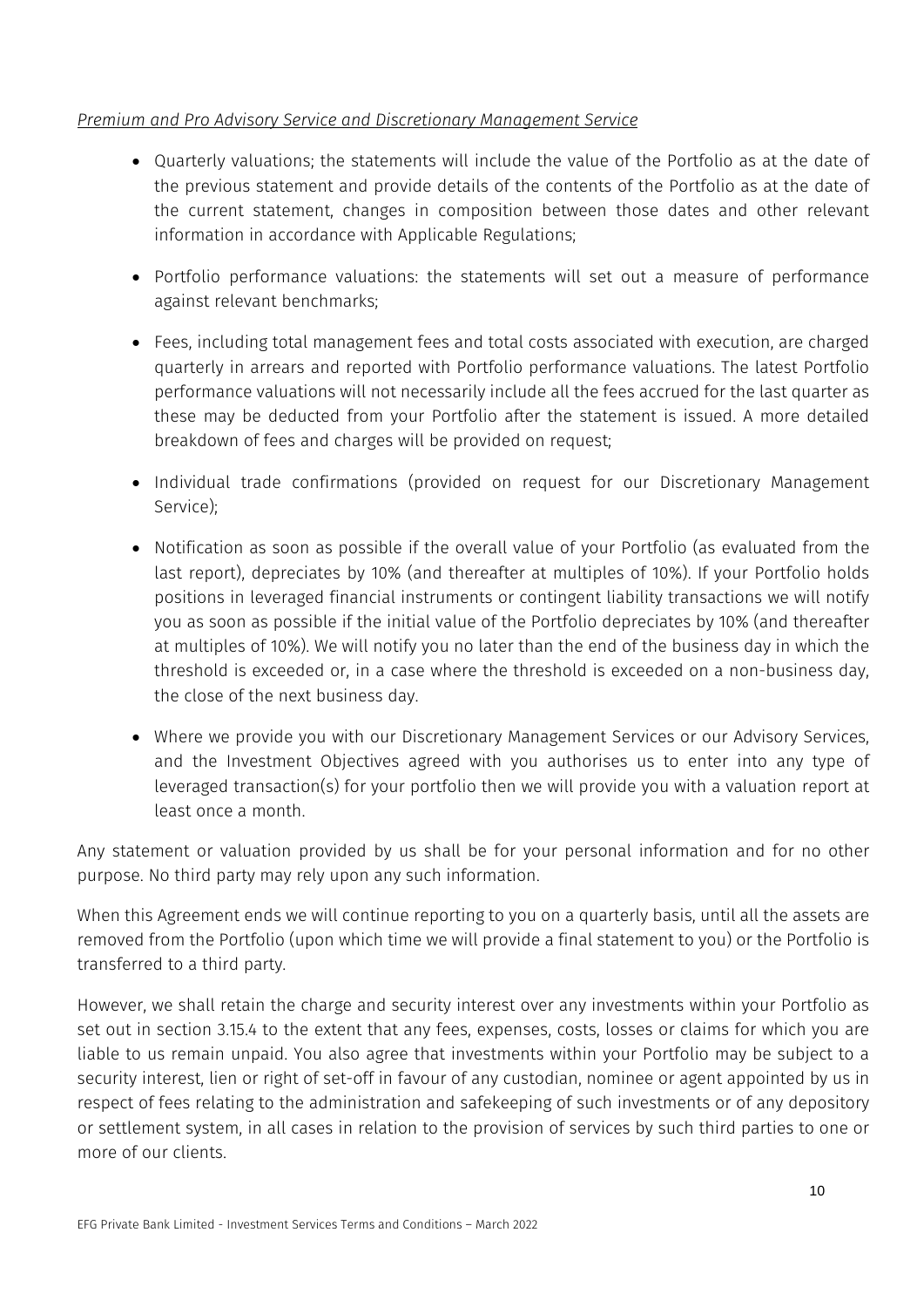# <span id="page-11-0"></span>3.5 Suitability

Where we are responsible for suitability, in providing any of our Discretionary Management Services or Advisory Services to you we are required by the FCA to obtain the necessary information from you regarding your knowledge and experience in the investment field relevant to the specific type of investment or service provided to you, your financial situation, your capacity for loss, your appetite for risk and your Investment Objectives in order to assess the suitability of our advice, and of the transactions to be entered into by us on your behalf. We collect this information in your Investor Profile Form.

The reason we assess suitability is to enable us to act in your best interests. We may rely on information you provide for this purpose about your knowledge, experience, financial situation, Investment Objectives and attitude to risk, unless it is manifestly out of date, inaccurate or incomplete.

You should notify us of any change to this information and we will need your written confirmation of any change to your Investor Profile Form. You are responsible for ensuring that the information you provide and have provided to us for this purpose about your knowledge, experience, financial situation, investment objectives and attitude to risk is accurate, complete and up to date on an on-going basis whilst this Agreement is in place. Should you not provide this, we may not be able to continue to provide you with advice or manage your portfolio.

We will review our suitability assessment at least annually, so you will be required to refresh your suitability information at least once a year.

Where you are being introduced by an authorised and regulated financial adviser, they will take responsibility for the suitability assessment.

# 3.6 Your Investment Objectives

Your Investment Objectives will be used by us for the purposes of:

- i) performing our Discretionary Management Services in making investment decisions on your behalf when managing your Portfolio; and
- ii) performing our Advisory Services in ensuring that any personal recommendations and advice provided aligns with those objectives.

When providing Advisory Services, we do not accept any responsibility for meeting your Investment Objectives other than ensuring that any recommendations and advice made align with those objectives.

When providing our Discretionary Management Services, events or circumstances outside our reasonable control including, but not limited to, changes in the price or value of assets of a Portfolio brought about through market movements may prevent or hinder us from achieving your Investment Objectives and consequently we cannot undertake that your Investment Objectives will be achieved. Similarly, any benchmark specified in the Investor Profile Form is used for comparison purposes only and not as an assurance or guarantee of performance of your Portfolio or any part of it.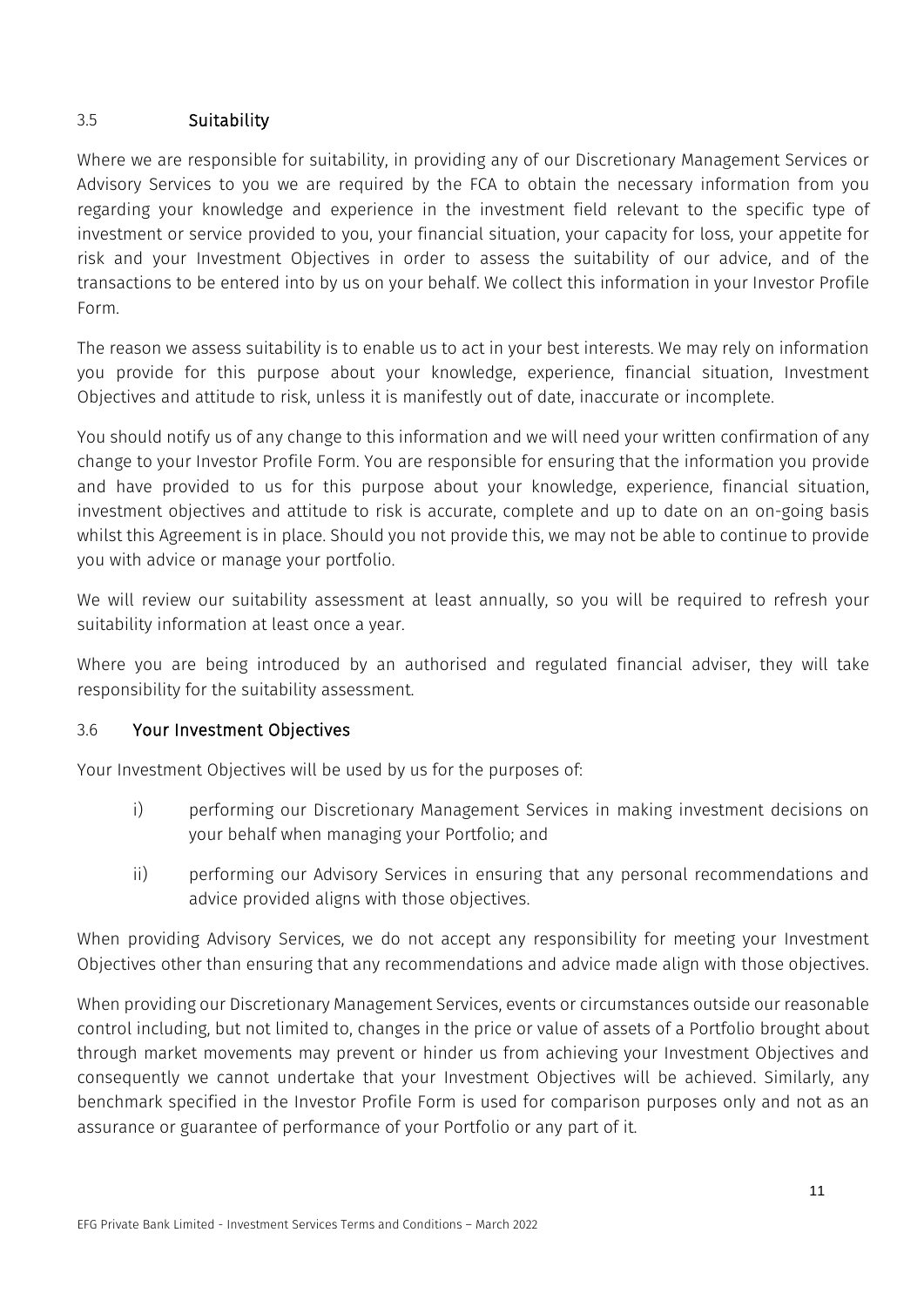We cannot accept all Investment Restrictions, but where we do we shall use reasonable endeavours to observe them. You agree that this may affect performance and may result in a lower overall return than a Portfolio without such constraints.

Subject to FCA Rules on suitability, including any necessary completion of a new Investor Profile Form and supporting documents, you may change your specified investment strategy by giving one week's written notice to us.

# <span id="page-12-1"></span>3.7 Material interests

You acknowledge that we are part of a group of companies which is involved in a full range of services including banking, financial planning and the provision of investment services.

As such, we or an Associate may have a material interest or a conflict of interest in the services or transactions we carry out with or for you.

We may, without asking you first, effect transactions for you when we have a direct or indirect material interest (or a relationship with another party) which may involve a conflict with our duty to you. Please refer to section [3.8](#page-12-0) as to how we identify and prevent or manage conflicts of interest.

The Investment Services which we provide to you are not exclusive. We may manage and give advice in relation to the assets of other clients (and be paid for this) so long as our duties under this Agreement are not thereby impaired. This may involve investments of the same kind as held by you.

Neither we nor any Associate are obliged to disclose to you, to use for your benefit or to take into consideration, any information which comes to our notice while acting in relation to the investments of any other person, if the use or disclosure would (or might) be a breach of duty of confidence owed to any other person.

We may accept minor non-monetary benefits from third parties in connection with the Investment Services we provide to you to the extent permitted by Applicable Regulations. We may receive third party research material or services in return for direct payments by us out of our own resources.

We may, in the provision of our Investment Services, invest on your behalf in investment products which are operated, managed or advised by us or a company in our group (or in respect of which we or one of our group companies is otherwise associated).

You authorise us to deal on your behalf in each of the above and any similar situations.

# <span id="page-12-0"></span>3.8 Conflicts of Interest Policy

We are required to maintain and operate effective organisational and administrative arrangements with a view to taking all reasonable steps to prevent conflicts of interest from adversely affecting the interests of our clients.

To that end, we maintain a Conflicts of Interest Policy, the purpose of which is to identify potential conflicts and set out the procedures to prevent or manage such conflicts, taking into account circumstances where we might make a financial gain or avoid a financial loss at your expense; have an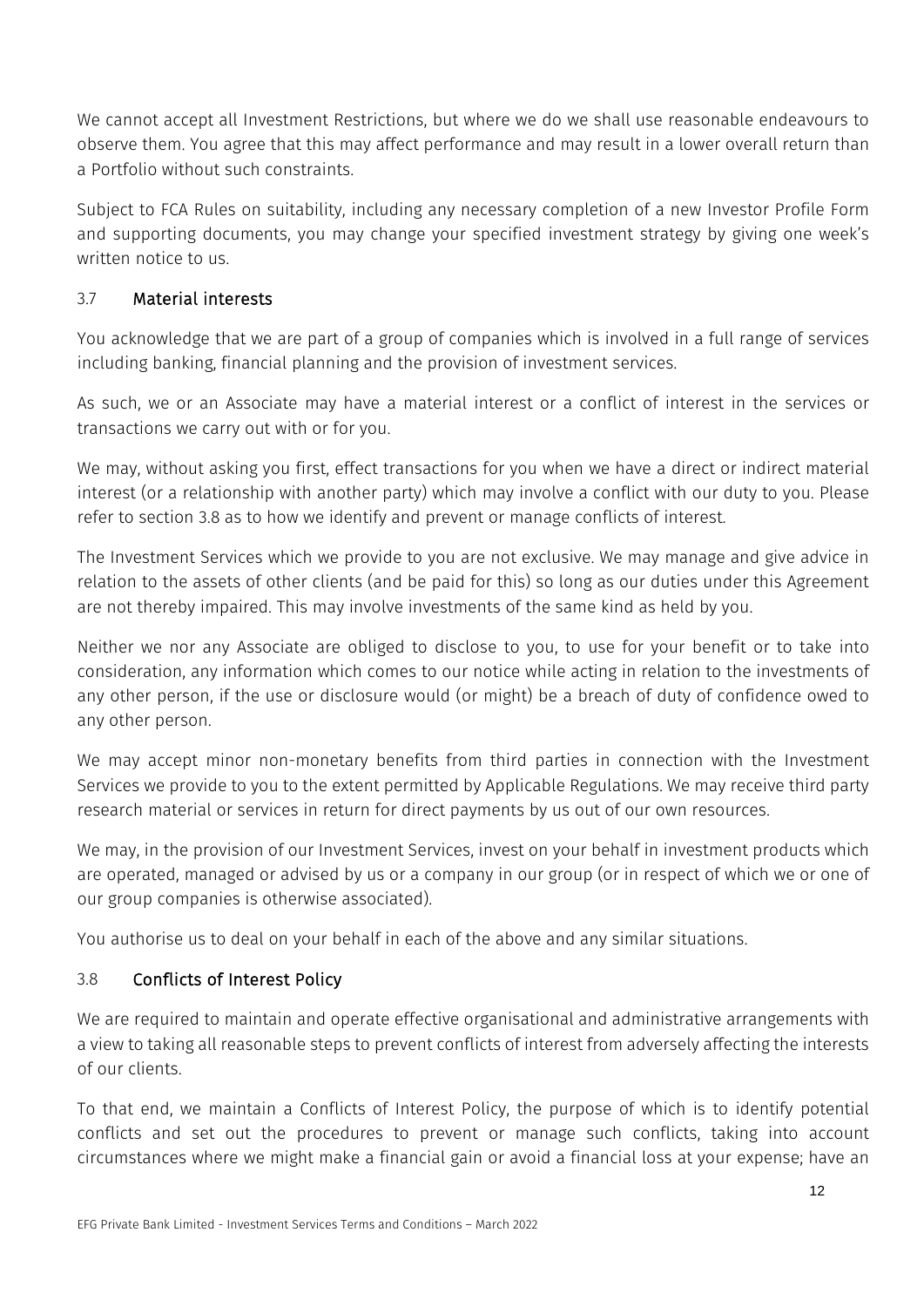interest in the outcome of a service provided to you distinct from your interests; have a financial or other incentive to favour the interest of another client(s) over your interests; carry on the same business as you; or receive from another person an inducement in relation to a service provided to you, in the form of monies, goods or services, other than the standard commission or fee for that service.

A summary of our Conflicts of Interest Policy as of the date of this Agreement is set out below:

- Where a conflict of interest arises, we will always put your interests before our own;
- Where we have a material interest in a transaction with you, all reasonable steps will be taken to ensure fair treatment;
- We have established procedures to ensure fair treatment between all our clients. For example, when executing an aggregated order which is not filled, securities which are obtained are allocated fairly between clients in accordance with our Order Handling and Best Execution Policy;
- We do not enter into dealing arrangements that could compromise our ability to comply with best execution requirements;
- We have a policy designed to minimise the risk of conflicts arising in situations where staff receive or provide gifts/inducements from or to clients or third parties;
- We have a personal account dealing procedure to reduce potential conflicts of interest in situations where staff deal on their own account;
- If the arrangements put in place by us to manage conflicts of interest are not sufficient to ensure with reasonable confidence that the risk of damage to your interests will be prevented, then as a last resort we will disclose the general nature or sources of conflicts to you (or both) and the steps taken to mitigate those risks, with sufficient detail in accordance with Applicable Regulations to enable you to make an informed decision as to whether to proceed;
- If we are unable to manage an actual or perceived conflict of interest through disclosure, then we may decline to act for you.

# A copy of our full Conflicts of Interest Policy is available upon request.

# 3.9 Data Protection and Confidentiality of Information

We consider client confidentiality to be very important and take our responsibilities seriously. We are committed to keeping your personal information safe, protecting your privacy and ensuring that adequate safeguards are in place to maintain high standards of confidentiality at all times. We process personal information in accordance with applicable data protection legislation. Please read our privacy policy to understand how we use and protect the information you provide us (a copy of our privacy policy can be accessed here: www.efgbank.com/dataprivacy.html).

We are not obliged to disclose to you or take into consideration information, the disclosure of which would be a breach of duty or confidence owed to any other person, or which comes to the notice of an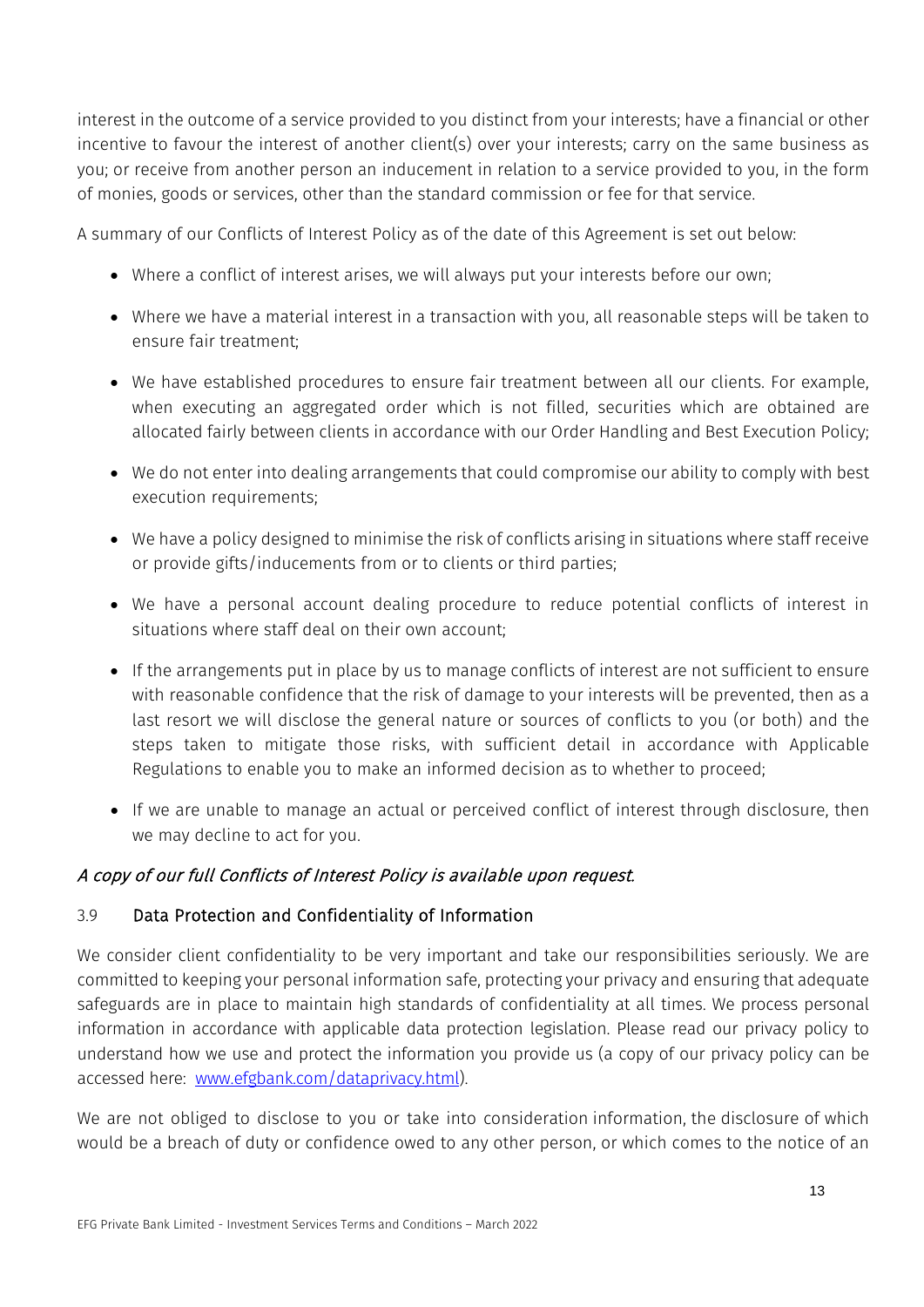employee, officer or agent of ours, but not to the actual notice of the individual(s) advising you or managing your Portfolio.

We may record all telephone and electronic communications between us. We will retain a copy of such recording for a period of five years (or if requested by the FCA, seven years) from the date of recording, and you may request a copy of such recordings on request during this time period. All recordings of telephone calls and electronic communications are our property and you agree that we may use them in evidence if there is a dispute between us or for any other matter.

# 3.10 Complaints and investor compensation

If you have a complaint in respect of our Investment Services you should in the first instance write to our Compliance Department at our registered office. We will promptly acknowledge your complaint in writing and do our best to deal with it as quickly as possible. You may also have a right to complain directly to the Financial Ombudsman Service (FOS), which is located at Exchange Tower, London E14 9SR. If you want to exercise this right, please let us know and we will send you further details. You can also get more information and a complaint form from www.financial-ombudsman.org.uk. Further details of our internal complaints policy are available on request.

We participate in the Financial Services Compensation Scheme (FSCS). You may be entitled to compensation from the FSCS if we cannot meet our obligations to you. This depends on the type of business, your position and the circumstances of the claim. Currently, for eligible claims for investment business, up to £85,000 is covered per eligible person. Further information is available from us or from the FSCS, which is located at 10th Floor, Beaufort House, 15 St Botolph Street, London EC3A 7QU. You should note that this scheme is not normally available to professional clients. Please visit www.fscs.org.uk for further details.

# <span id="page-14-0"></span>3.11 Means of communication

We may contact you by post, telephone, email or fax using the details you have given us. You consent to us communicating with you by placing information on our Website and you specifically consent to us providing you with documents (including the latest version of this Agreement that is in force from time to time) by placing such information on our Website, by email or other means of electronic communication. If you would prefer us to provide hard copies of communications or documents to you, you may request this in writing.

You accept that the privacy and security of communication through these means cannot be guaranteed as it is subject to inherent security risks such as unauthorised interception or modification. In addition, you accept that delivery of email/fax is not guaranteed. We accept no responsibility for loss suffered as a result of any form of interception or modification by third parties. You also acknowledge that in communicating with us using the above means, the privacy and security of such communication cannot be guaranteed.

# 3.11.1 Communication by us to you

Any instructions, notices, requests or other communications to be given to you and/or, as appropriate, a third party authorised by you, shall be sent to the address and/or email address (or fax number, if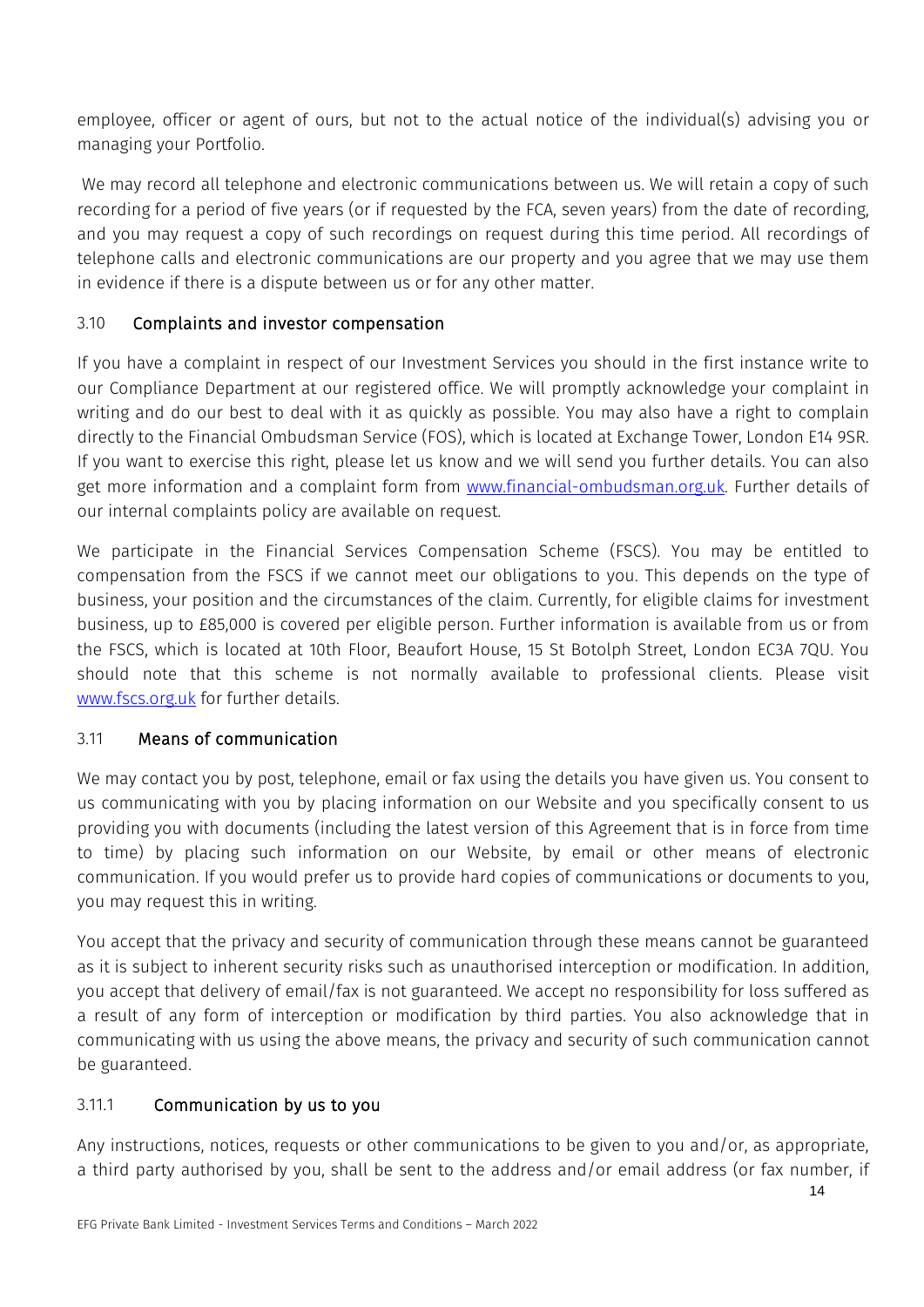applicable as you have agreed with us in writing) as set out in your account application form or any other address(es) you notify to us in writing or, in the case of an email address, which you use to communicate with us. You agree that you are responsible for notifying us if your address or email address (or fax number, if applicable) or other details change and will notify us in writing of such change as soon as possible.

# 3.11.2 Communications by you to us

Instructions or Orders shall only be given by email (from an authorised email address), secure messaging, telephone, fax and post. We will only treat instructions or Orders as received by us when:

- <span id="page-15-0"></span>i. by email, at the time your CRO confirms the Instruction or Order with you;
- ii. by telephone, at the time when you orally give us your instruction;
- iii. by post, at the time your CRO confirms the Instruction or Order with you; and
- iv. by fax, at the time your CRO confirms the Instruction or Order with you.

We will only act on instructions or Orders authorised in accordance with the signing powers set out on the Investor Profile Form, as updated from time to time.

If your instructions or Orders appear to be unclear, incomplete or fraudulent, we may delay acting on such instructions or Orders until we receive the clarification we need and will not consider such instructions or Orders as having been received. We will not be responsible for any loss you may suffer if any apparently unclear, incomplete or fraudulent instruction or Order (as determined by us in our sole discretion) is not actioned or we are delayed in acting on such instruction or Order whilst waiting for clarification.

# 3.11.3 Apparent instructions

As long as we act in accordance with Applicable Regulations and our internal policies, you agree that it is reasonable for us to rely on unauthorised or fraudulent Instructions or Orders which appear or purport to be sent by you or a third party authorised by you and that we shall not be liable for any loss suffered should we execute such an Instruction or Order.

## 3.11.4 Recording of telephone calls and electronic communications

We may record all telephone and electronic communications between us. A copy of such recordings will be available on request for a period of five (or, where requested by the FCA, seven years) from the date of the recording. We may make a charge for providing a copy of the recording. All recordings of telephone calls and electronic communications are our property and you agree that we may use them in evidence if there is a dispute between us or for any other matter.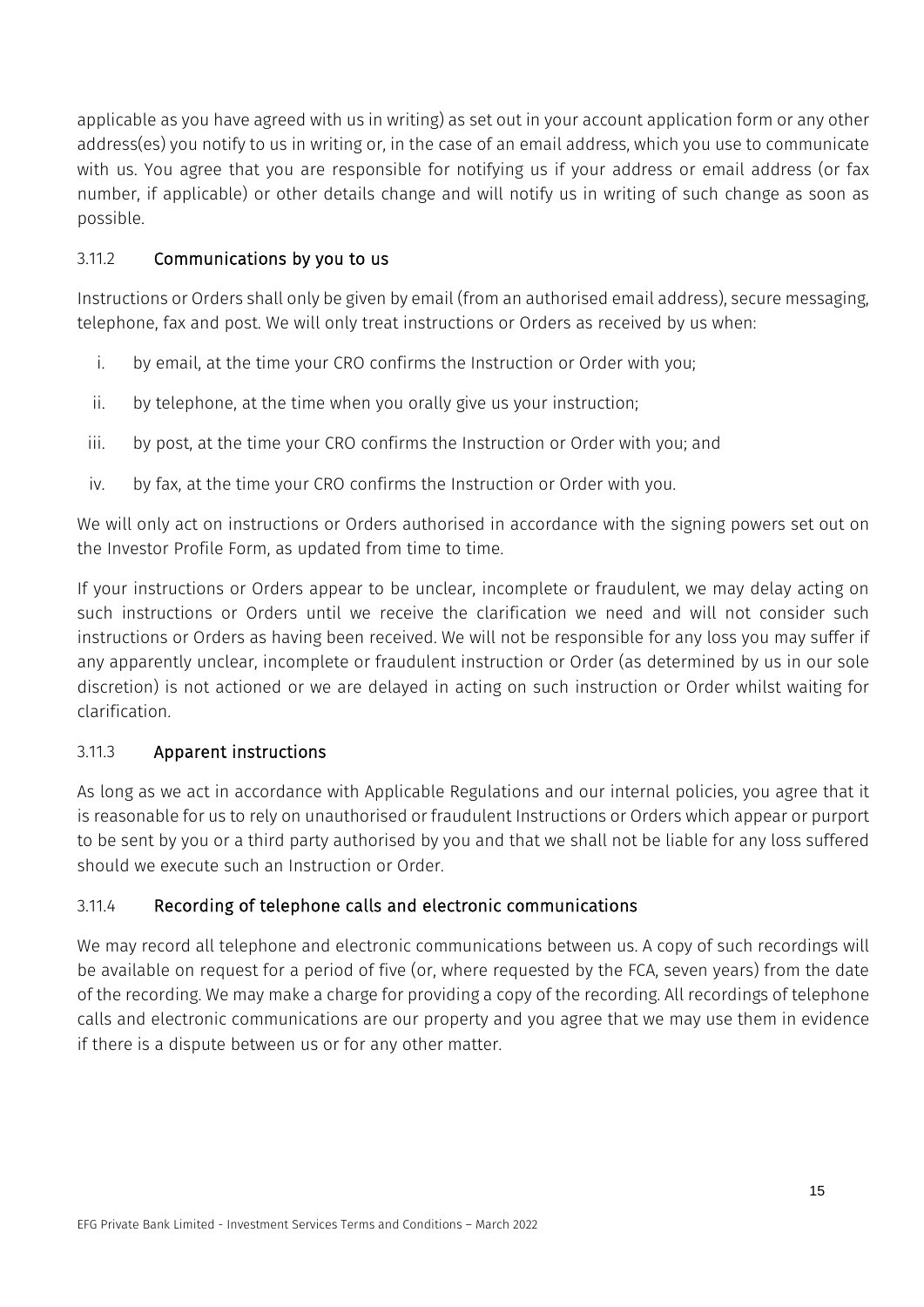# 3.11.5 Communications by post

Unless we tell you to the contrary, please write to us at our registered office. We will (subject to section [3.11.11\)](#page-16-0) act on your mailed instructions when we receive them.

# 3.11.6 Communications by telephone

When speaking to you by telephone, we will be required to firstly verify your identity in line with our internal procedures. Please be aware that telephone calls may be recorded for monitoring purposes. We will only contact you by telephone where permitted by Applicable Regulations.

# <span id="page-16-1"></span>3.11.7 Communications by email or fax

We will only act on instructions given by email or fax after we have telephoned you back and obtained satisfactory authentication. We will not be liable for any loss occurring as a result of a delay in confirming any information issued by email or fax.

# 3.11.8 Communication to us by a third party authorised by you

If you authorise us to accept the instructions of a third party, and we agree, we will do so until we receive notice to the contrary from you. The same rules (see sections [3.11.1](#page-15-0) to [3.11.7\)](#page-16-1) apply to written, telephoned, faxed or emailed instructions received from an authorised third party as they do to instructions received from you and you must ensure that your authorised third party complies with these rules.

# 3.11.9 Advice

In line with Applicable Regulations, we will, as necessary, explain the rationale for any advice given in terms of the suitability of the investments and / or strategy recommended.

Our advice provided for any Investment Service you receive under these terms and conditions is classified by the FCA as "restricted advice". This is advice based on a more restricted analysis of a narrower range of relevant products available on the market than is the case where a firm provides independent advice. We may restrict our advice to a range that is limited to certain issuers or providers. We may also limit our advice to a range of products issued or provided by us, companies in our group or other entities with which we have close legal or economic relationships. We reserve the right to give advice on specific investments only. Where our advice is restricted we are still required to ensure that we are not biased and that any relevant product or any relevant transaction we advise you on is suitable to meet your Investment Objectives. We do not provide advice on pension transfers and life insurance. Further, we do not provide tax advice.

# <span id="page-16-0"></span>3.11.10 Our right not to act on your instructions

We reserve the right not to act on instructions received from you if:

• to do so would involve us or you in a breach of legal and/or regulatory requirements;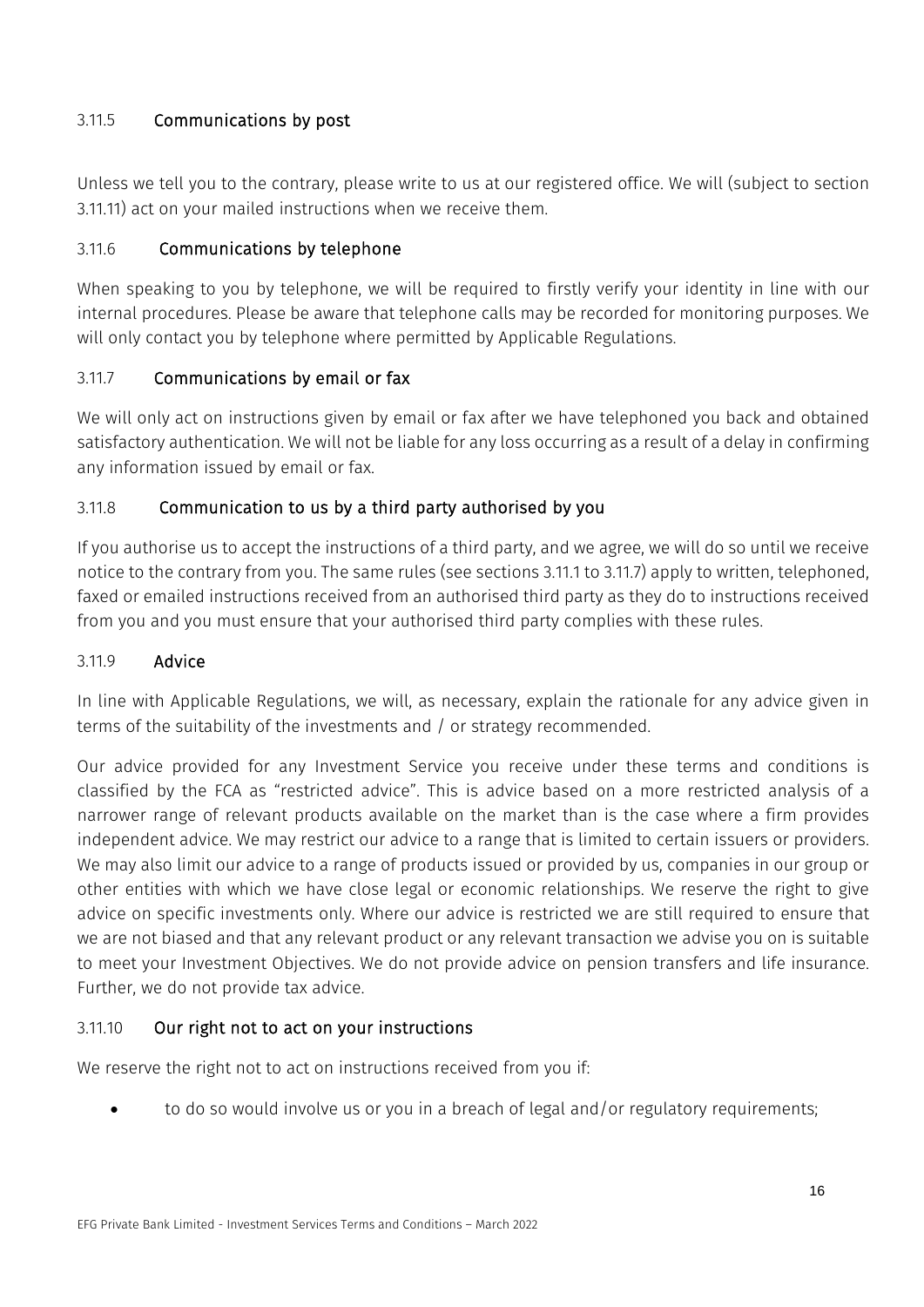- we believe on reasonable grounds that to do so would be impracticable or against your interests;
- to do so would run the risk of us suffering financial loss;
- we believe you have not provided us with enough information to assess the appropriateness or suitability of certain type of investments; or
- you are (or we have reason to believe, in our sole discretion, acting reasonably, that you are) a designated target of, acting on behalf of a designated target of, or are otherwise a target or subject of, any sanctions issued by any country or jurisdiction (including, but not limited to,) the USA, all or any part of the European Union, all or any part of the UK, Switzerland, Canada, or Hong Kong.

#### 3.12 Your undertakings

## 3.12.1 Acceptance and authority

You agree to accept and to be bound by the terms of this Agreement and undertake that you have full power and authority to enter into, and to instruct us, on the terms of this Agreement.

#### 3.12.2 Information

You undertake:

- that all the information you have supplied to us is complete and accurate;
- to notify us promptly of any change to the information supplied by you;
- to supply us with all information, documentation or copy documentation that we require in order to allow us to carry out our onboarding procedures; and
- to provide us with any additional information which may be reasonably required by us in order that we can fulfil our legal, regulatory and contractual obligations in connection with or relating to this Agreement.

## 3.12.3 Your Portfolio

You undertake that:

- (unless otherwise disclosed to us) the investments and cash comprising your Portfolio are within your beneficial ownership and are and will remain, for the term of this Agreement, free from all liens, charges and any other encumbrances;
- while this Agreement continues you will not, except through us, deal, or authorise anyone else to deal in the investments in your Portfolio;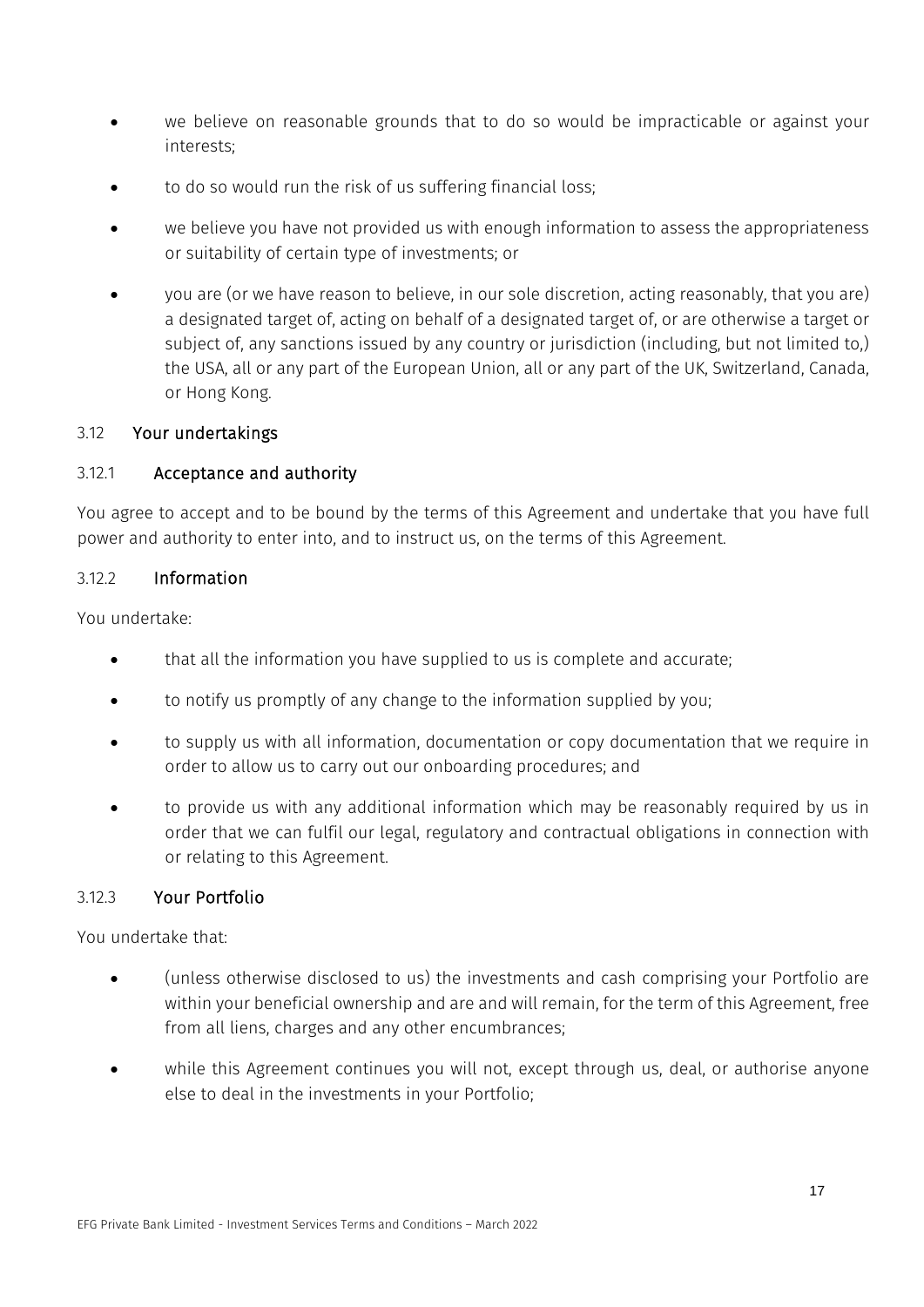- while this Agreement continues you will not, either directly or indirectly, cause us to incur any liability to any third party which is not anticipated by the express terms of this Agreement; and
- you shall sign and / or produce, by the time we ask you to, any documents we need to enable us to carry out our duties under this Agreement.

# <span id="page-18-0"></span>3.12.4 Your liability when you breach the terms of this Agreement

You (and your agents) shall be responsible on our written demand for all direct losses, costs and expenses and/or other liabilities incurred by us, our agents, or any nominee or Sub-Custodian, as a consequence of any breach by you of any of the terms of this Agreement:

This section [3.12.4](#page-18-0) shall not apply to the extent of any losses or liability caused by a breach of this Agreement by us or the fraud, negligence or wilful default of us, our agents, a nominee or Sub-Custodian.

# 3.13 The extent of our responsibility for our actions and the actions of others

For the avoidance of doubt, we do not exclude or limit in any way our liability to you where it would be unlawful to do so. This includes liability for death or personal injury caused by our negligence or the negligence of our employees, agents or subcontractors or for fraud or fraudulent misrepresentation.

We will carry out our duties under this agreement with reasonable skill, care and diligence. As long as we do this, we cannot and do not accept any liability for loss (or the loss of an opportunity to gain) which arises from the provision of our Investment Services for and on your behalf.

Amongst other things (but not limited to) we will not be liable for:

- a) any losses arising from any cause beyond our reasonable control and the effect of which is beyond our reasonable control to avoid provided that we contact you as soon as possible to let you know that the provision of our duties has been delayed by an event outside of our control and that we take steps to minimise the effect of the delay; or
- b) any losses that we could not reasonably have anticipated when you gave us an instruction; or
- c) any loss of business, loss of goodwill, loss of opportunity or loss of profit;
- d) any losses incurred if you move to a jurisdiction which means that we are not able to provide you with our services and are required to end this Agreement; or
- e) any losses resulting from our compliance with legal and regulatory obligations or sanctions incumbent on Us or our Associates

We are not liable to you if we fail to take any action which in our opinion would breach any regulatory requirement or market practice.

As stated above, it is your responsibility to ensure that you notify us of any change in your personal circumstances or the personal information recorded in the Investor Profile Form. We accept no liability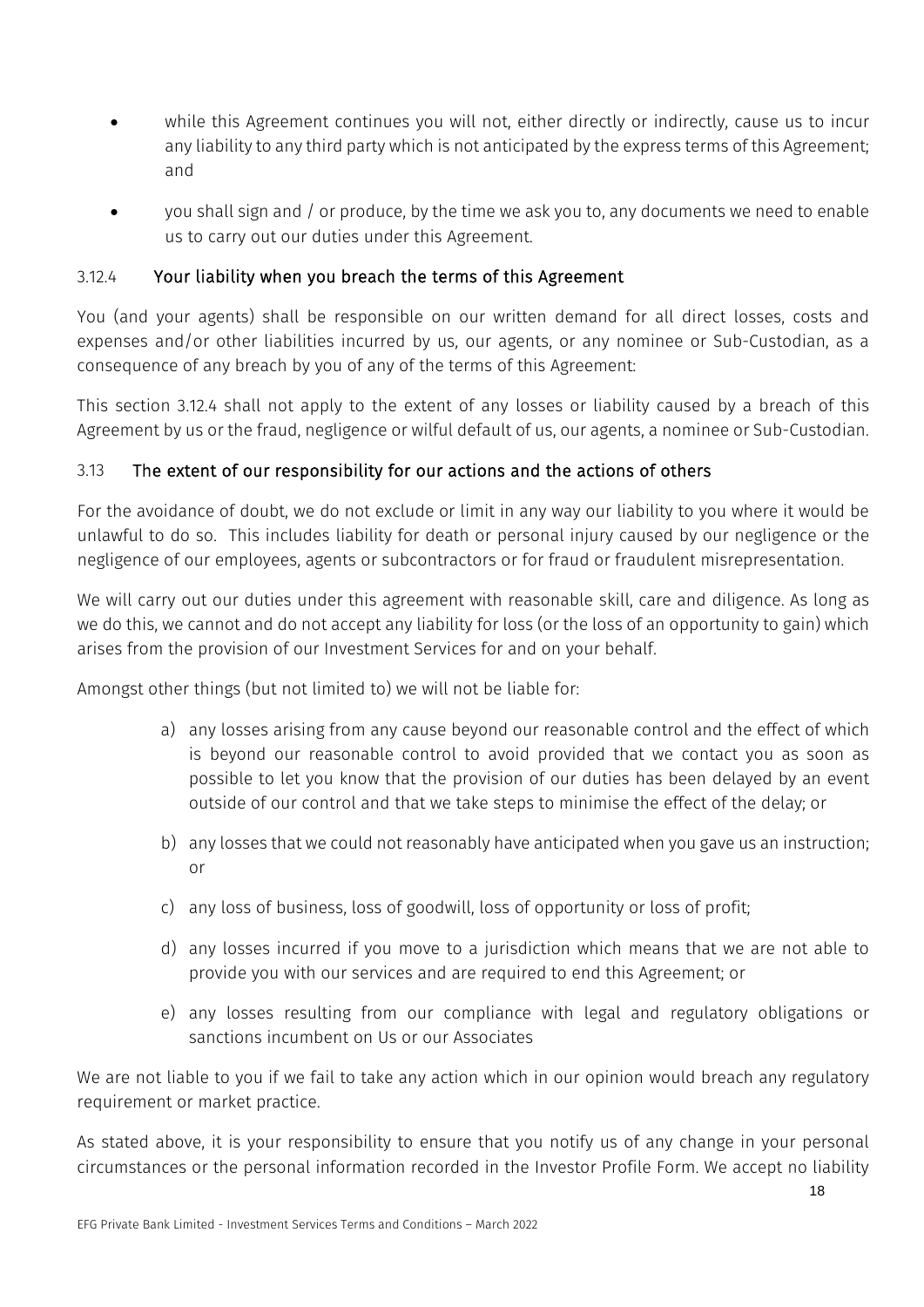for any loss suffered by you if this loss has been caused directly or indirectly by your failure to provide us with accurate and up-to-date information or your failure to update information we already hold in your Investor Profile Form.

If you choose to communicate with us via fax or email, we will not be liable for any loss caused by the compromise of confidential details during the transmission via fax or email.

We will exercise reasonable care in our choice of nominees, Sub-Custodians or agents and we will monitor their continuing suitability in accordance with Applicable Regulations. As long as we do this (and as long as the losses do not arise directly from our fraud, gross negligence or wilful default) we cannot and do not accept responsibility for loss arising from the default of a nominee (other than our own nominee), a Sub-Custodian or agent whether the loss arises from the loss of funds, investments, title documents or otherwise. In those circumstances, you may not have a direct claim against the relevant custodian or agent and may not be able to access the FSCS or, where relevant, an equivalent overseas compensation scheme.

We cannot and do not accept responsibility for losses you suffer as a result of our (or our agents, nominees, Sub-Custodians or others appointed by us) failing to comply with these terms as a result of circumstances outside our or their reasonable control. These circumstances would include, but not be limited to, failure of or defects in any securities system.

Neither your Investment Objectives nor your Investment Restrictions will be deemed to be breached as a result of changes in the value of investments caused by movements in the market.

Any Investment Restrictions you impose on us cannot be applied to underlying investments where we invest on your behalf indirectly through a collective investment scheme or other collective or structured investment providing exposure to underlying investments or positions.

Nothing in this Agreement is intended to have, or has, the effect of excluding liabilities that cannot be excluded by Applicable Regulations or otherwise excluding or restricting our duties or liabilities to you under FSMA or the regulatory system.

We will normally act as your agent and you will be bound by our actions. Nevertheless, none of the Investment Services we are to provide shall give rise to any fiduciary or equitable duties which would prevent or hinder us or any associate in transactions with or for you or others, including programme trades, acting as both market maker and broker, or acting as agent in dealing with other associates or clients and obtaining a profit from any such activity.

## 3.14 Delegation

For the purposes of this Agreement, we shall have authority, at our discretion and without any prior reference to you, to delegate our functions, duties and authorities under this Agreement to any third party as we shall deem appropriate (who themselves may in turn sub-delegate to a third-party of their choosing). Such delegation will only be made where we have reasonable grounds to be satisfied that it does not, and is not likely to impair compliance with our duty to act in our clients' best interests.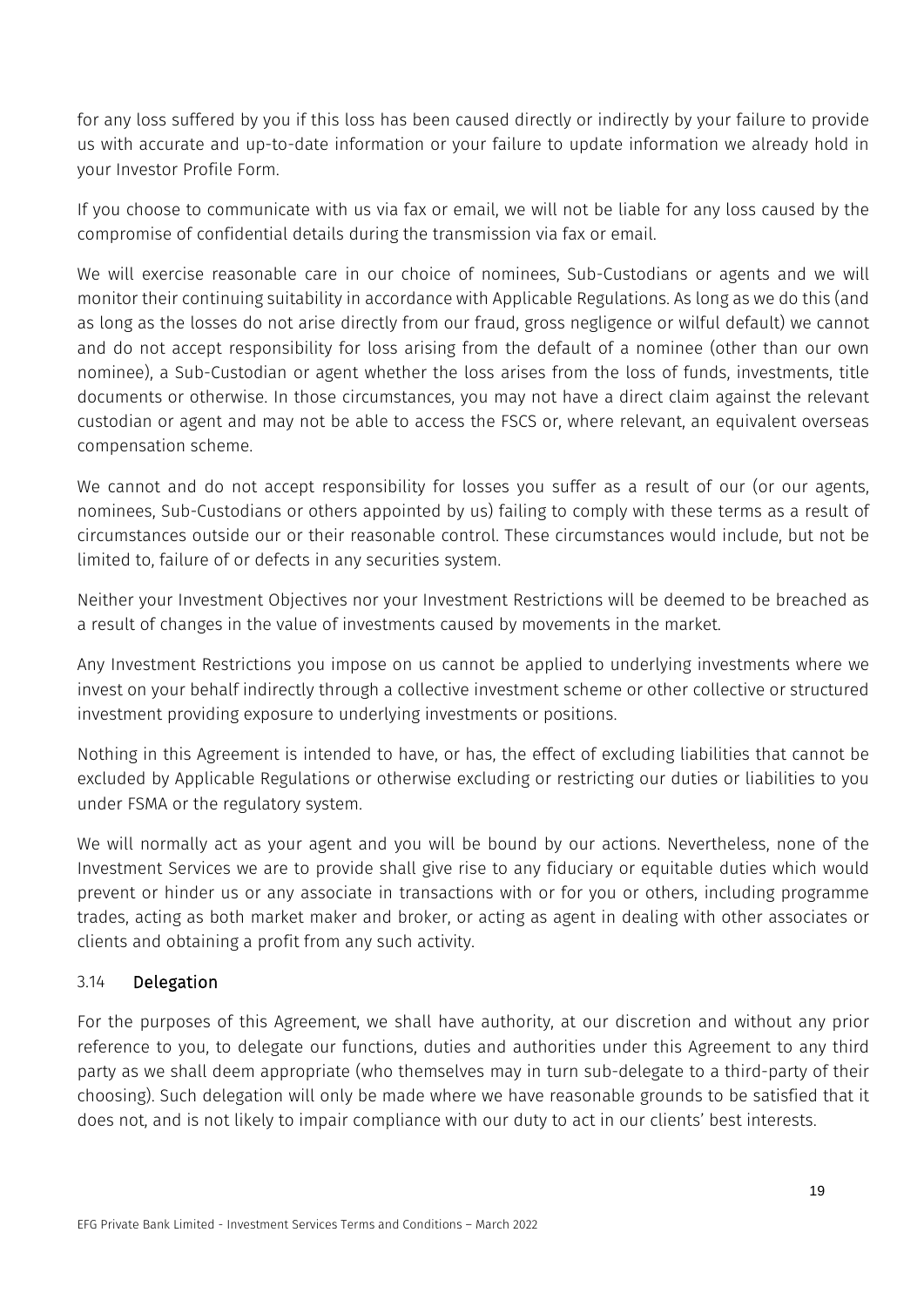In particular we will delegate discretionary investment management activities to our FCA authorised Associate, EFG Asset Management (UK) Limited. Our liability to you for all matters so delegated shall not be affected by this delegation.

We may provide information about you and the investments you hold with us to any person to whom such activities have been delegated. We will give you written notice of any other delegation of our discretionary investment management powers. Details of any other third parties to whom we may delegate any functions, duties and authorities under this Agreement are available upon request.

# 3.15 Charges

# This section of the Agreement should be read carefully together with the Scope and Cost of our Services document. It is important that you understand our fees and charges, how they are calculated and when they are payable.

## 3.15.1 Our fees

In consideration for the provision of our Investment Services under this Agreement you will pay us such fees as are set out in the Scope and Cost of our Services document.

Where we provide you with Discretionary Management Services or Advisory services a fee will be payable in pounds sterling or in the applicable Reference Currency converted from the Sterling equivalent (plus VAT where applicable) quarterly in arrears as outlined in the Scope and Costs of our Services document.

We will notify you in writing of any changes to our Scope and Cost of our Services document not less than two months before such change takes effect. If you do not agree with the change to our fees, you may terminate this Agreement in accordance with section 3.15.3 without penalty.

## 3.15.2 Other fees or charges

In addition to our fees and charges, you agree that you will be responsible for any other fees or charges that may be incurred as result of our provision of services to you. These may include, but are not limited to:

- brokerage fees, commissions and other related fees reasonably and properly incurred, which will become payable when the relevant trade to which such fees and/or commission related settles;
- management fees and other charges, including the costs of executing trades in securities or payable as a result of investing in collective investment schemes (e.g. front end or exit fees), which will become payable when such fees and/or other charges are incurred; and
- exceptional accounting and reporting expenses (for example, if we, or an Associate, are required to furnish to you or to accountants acting on your behalf information materially beyond the periodic reports and other information described in this Agreement, or to provide duplicates of information already furnished).

If the Portfolio is invested in funds managed by us and / or our Associates, all additional investment management, administration and other charges within such funds will be charged to the Portfolio and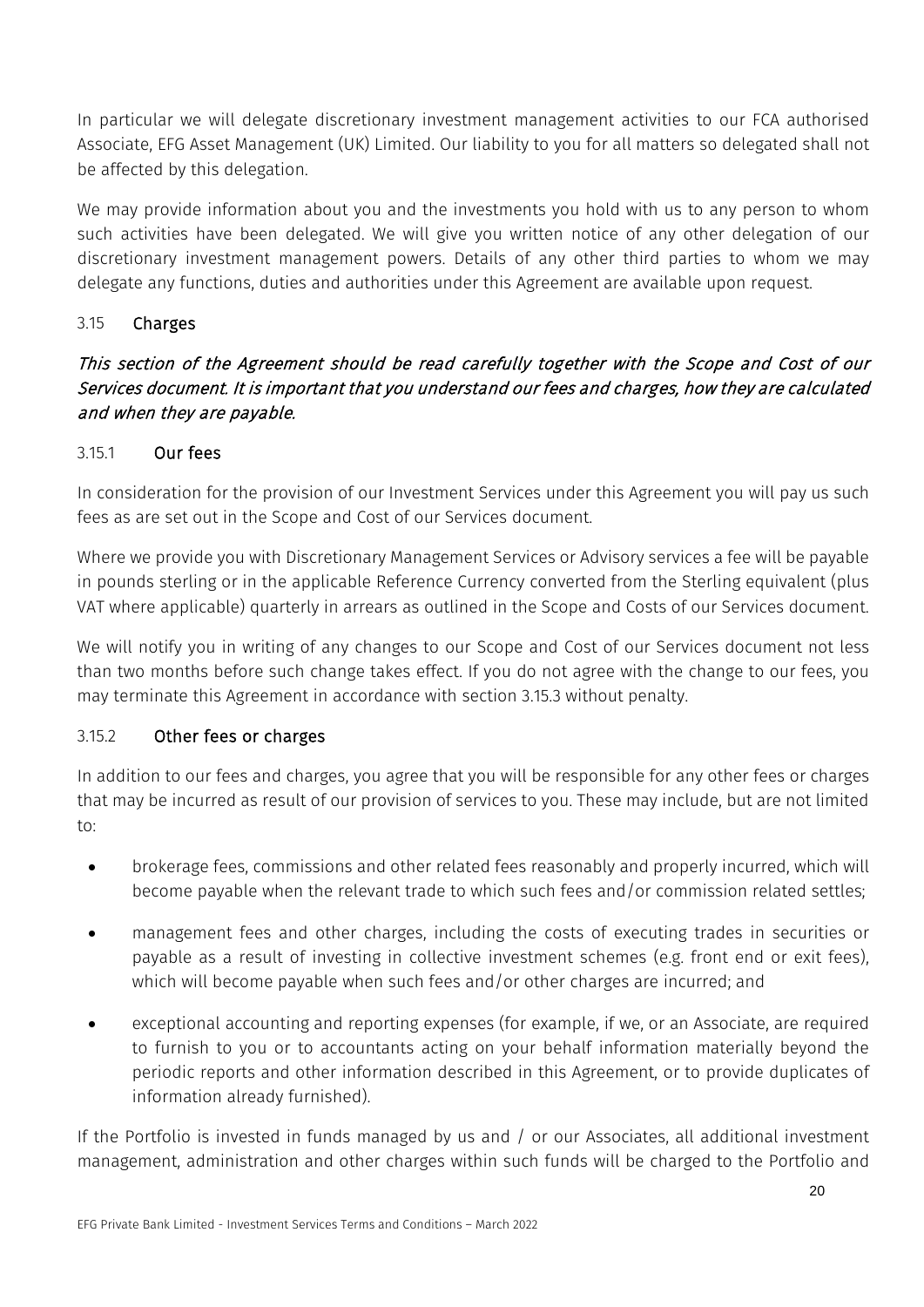not be reimbursed. Further information on non-exclusivity and disclosures of interests is contained in section [3.7](#page-12-1) of this Agreement. The charges for investment in individual funds provided by us and / or our Associates vary, and a copy of the most recent charges for those funds which may currently be included within the mandate selected for your Portfolio will be provided on request.

# 3.15.3 Fees for termination

In the event of termination of this Agreement or upon notification of death, the management fees due will be calculated using the average of the month end values of your Portfolio until the date of termination. Management fees for any part month will only be paid in respect of the part of the month during which investment management services were provided to you pursuant to this Agreement. Fees for our execution-only and/or custody services will continue to be payable until assets have been sold or transferred out of our custody. The fees will be charged to your Portfolio as soon as practical after the end of the charging period, usually within one month.

## <span id="page-21-0"></span>3.15.4 Collecting our charges

You authorise us to withdraw any fees or charges owed to us for any of our services directly out of the relevant Portfolio within five (5) Business Days of the date on which those fees or charges became payable.

We will be entitled to convert one currency into another (or others) to meet any liability in the currency in which it has been incurred or is due.

We may use cash belonging to you held by us, or by a third party (including a Third Party Custodian or Sub-Custodian), in order to pay any outstanding fees or charges.

We may also appropriate securities or other assets which are held within your Portfolio (including securities held by us as custodian or by a third party, including a Third Party Custodian or Sub-Custodian) and sell them and apply the proceeds in or towards meeting any of your obligations towards us or a third party.

We shall retain a charge and security interest over any investments within your Portfolio to the extent that any fees, expenses, costs, losses or claims for which you are liable to us remain unpaid. You also agree that investments within your Portfolio may be subject to a security interest, lien or right of set-off in favour of any Sub-Custodian, nominee or agent appointed by us in respect of fees relating to the administration and safekeeping of such investments or of any depository or settlement system, in all cases in relation to the provision of services by such third parties to one or more of our clients.

We will notify you of any disposal of investments of yours pursuant to our rights under a charge or security interest. Such disposal will occur if you fail to make payments to us when due. The charge or security interest will apply in respect of each asset or type of asset or class of asset comprised within your Portfolio from time to time to the extent of your indebtedness to us.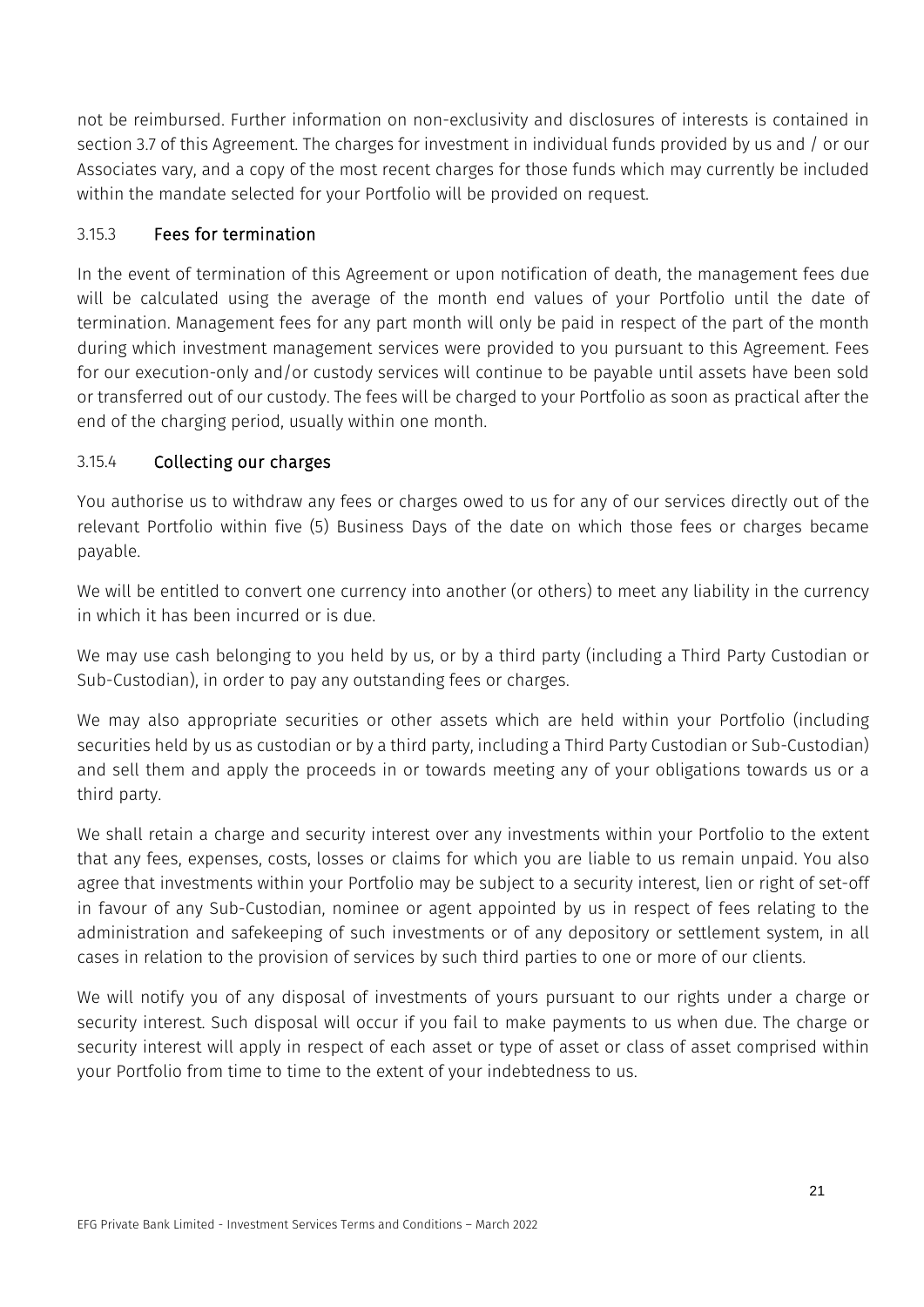#### <span id="page-22-0"></span>3.16 Ending the Agreement

#### 3.16.1 Notice of you ending the Agreement

You may end this Agreement by giving us written notice at any time. Such notice must include instructions as to how we should deal with your Portfolio. Specifically, your notice must provide:

- i. instructions as to whether you wish us to a) liquidate your Portfolio and transfer the proceeds to you or a third party; or b) transfer the Portfolio without liquidating it to you or a third party;
- ii. (if relevant) instructions as to which third party we should transfer the Portfolio or, as applicable, the proceeds of liquidation of the Portfolio; and
- iii. when you wish for the above to take place.

We may refuse to transfer the Portfolio or liquidated proceeds to a particular third party in our sole discretion (including where to do so would be in breach of Applicable Regulations). In which case you may instruct us to take an alternative action, such as transferring the Portfolio or liquidated proceeds to an alternative third party or liquidating it and transferring the proceeds to you.

Without prejudice to any rights that survive the termination of this Agreement, this Agreement will be deemed to end on the date we transfer the Portfolio or the proceeds of the Portfolio to you or a third party. We will cease to provide our investment management and advisory services upon notice of termination (and will not execute further orders for you), but will continue to provide Our Custody Services until the date of transfer or liquidation. We will operate the account on a 'sell only' basis under our Execution Only Service and the relevant Execution Only schedule of fees will apply.

Please bear in mind that if you give us notice to end this Agreement with immediate effect, and ask us to sell your investments, this could result in losses for which we will not be liable.

## 3.16.2 Notice of us ending the Agreement

We may end this Agreement by giving you two (2) months' written notice at any time.

We may also end this Agreement with immediate effect by written notice if:

- i. you breach any of the terms of the Agreement and you fail to correct such breach within ten (10) calendar days' written notice;
- ii. we reasonably suspect you have acted, or will act, fraudulently or in breach of Applicable Regulations in relation to this Agreement;
- iii. we need to do so for regulatory, legal, tax or operational reasons, including if it becomes illegal for us to provide Investment Services to you (for example, if you move to a jurisdiction in relation to which we cannot provide our services);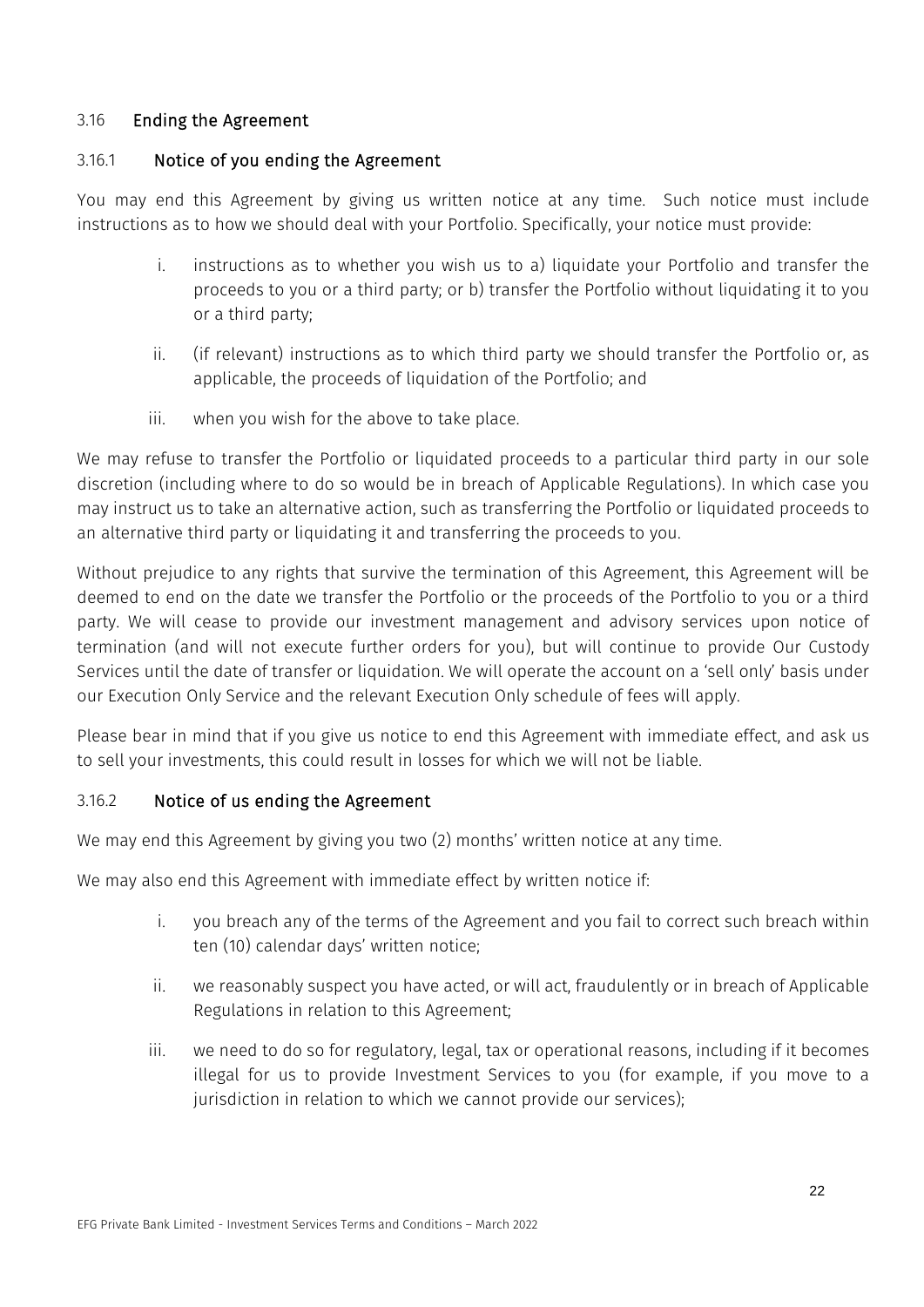- iv. you fail to cooperate with us in relation to any reasonable requests made of you to assist us in meeting our legal and regulatory requirements, including the failure to provide us with required documentation;
- v. you are (or we have reason to believe, in our sole discretion, acting reasonably, that you are) a designated target of, acting on behalf of a designated target of, or are otherwise a target or subject of sanctions issued by any country or jurisdiction (including, but not limited to,) the USA, all or any part of the European Union, all or any part of the UK, Switzerland, Canada, or Hong Kong; or
- vi. you become bankrupt or unable to pay your debts as they fall due or where we reasonably believe you may not be able to meet your obligations under this Agreement;

Where we give you notice that we will be terminating the Agreement in accordance with this Agreement, we shall act on any instruction you have provided as to the liquidation of your Portfolio and the transference of the proceeds of this liquidation, or the Portfolio itself, to a third party. If we have not received any instruction from you following the above notice as to the third party to whom the above should be transferred, we reserve the right to liquidate the Portfolio and hold the liquidated proceeds in custody until such time as you provide this detail. We reserve the right to continue to charge our fees for custody in these circumstances.

We may refuse to transfer the Portfolio or liquidated proceeds to a particular third party in our sole discretion (including where to do so would be in breach of Applicable Regulations). In which case you may instruct us to take an alternative action, such as transferring the Portfolio or liquidated proceeds to an alternative third party or liquidating it and transferring the proceeds to you. We will continue providing our investment management and advisory services to you up until the date of transfer or liquidation of the proceeds, unless there are regulatory, legal, tax or operational reasons that prevent us from doing so.

# 3.16.3 Death and dealing with personal representatives and insolvency practitioners

This Agreement will continue to bind your estate until terminated by your validly appointed personal representative or us giving notice to your personal representative. We will only act on the instructions of your estate where they provide us with such information as we may reasonably require to confirm your death and the appointment of the personal representative.

Where we provide you with Discretionary Investment Management Services and Advisory Investment Management Services and you die, we will, until we receive Instruction, continue to provide Our Custody Services in respect of your assets (if you have appointed us to do so) and will react to Corporate Events on a case by case basis. Your Portfolio will be suspended and we will close any open positions and then will cease to actively manage your Portfolio in accordance with the Investment Objectives. The relevant execution only schedule of fees will apply to these services. We also reserve the right following the closing of any open position to liquidate your portfolio at our own discretion and hold the liquidated proceeds in custody. Once we have received the grant of representation for your estate (or such other formal appointment, as applicable in your jurisdiction), we will act in accordance with your Personal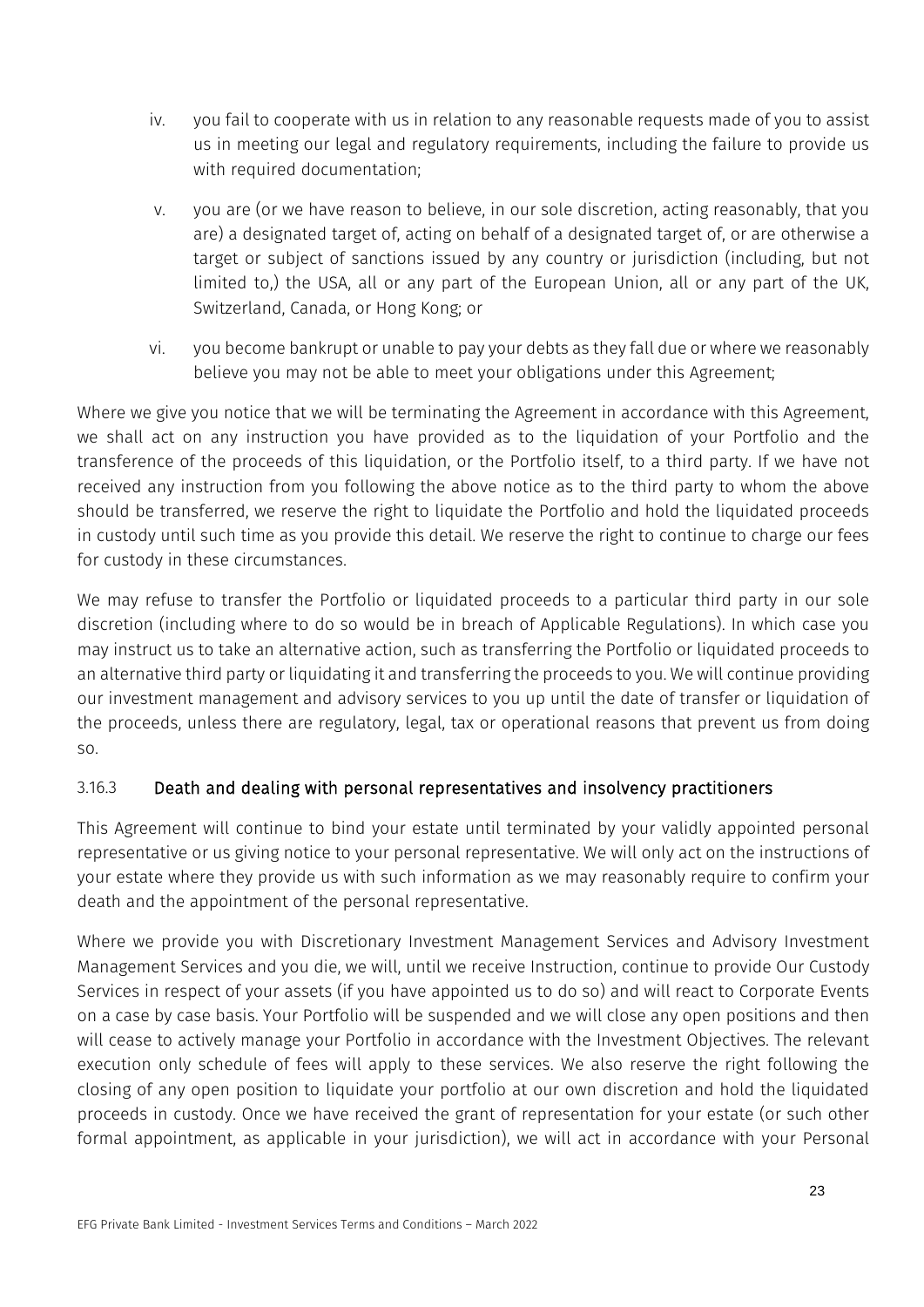Representative's instructions (and will take Instructions on an execution only basis from your personal representatives) as appropriate.

If the Agreement is not terminated within two (2) years of the date of your death, we may, where regulatory requirements allow, take such action as we reasonably consider appropriate to close your Account.

If you are a non-natural person and we receive notice of your winding up or similar procedure in any jurisdiction, we will act on the instructions of your proven representatives.

# 3.16.4 Transactions in progress

When this Agreement ends, transactions already initiated to which we or our agents are committed will be completed.

## 3.16.5 Consequences of ending

When this Agreement ends we may charge you for:

- periodic charges which have accrued and are due;
- any additional expenses we or our agents necessarily incur on termination of this Agreement; and
- any losses necessarily realised by us in settling or concluding outstanding obligations,

but will not ask you for any additional payment.

Termination of this Agreement is without prejudice to the accrued rights and liabilities of the parties.

# 3.17 General

## <span id="page-24-0"></span>3.17.1 Amendments

We may amend the Agreement by sending you a written notice describing the relevant changes. Such amendments will take effect on the date notified to you by us, which shall be a date not less than two (2) months after the date of issue of our notice unless circumstances (such as legal or regulatory requirements) dictate a shorter period. We will notify you of any such amendments but it is your responsibility to ensure that you keep informed of such changes.

For the avoidance of doubt, we may communicate such amendments to you by post or email, in accordance with section [3.11.](#page-14-0) You specifically consent to us providing you with the latest version of this Agreement by placing such information on our Website or by providing it to you by email or other means of electronic communication. If you would prefer us to provide hard copies of documents to you, you may request this in writing.

Should it be the case that either Party considers that, as a consequence of Brexit, the subsequent performance of this Agreement materially (i) increases the costs of either Party performing its obligations under the Agreement; (ii) reduces either Party's income under the Agreement; or (iii) otherwise adversely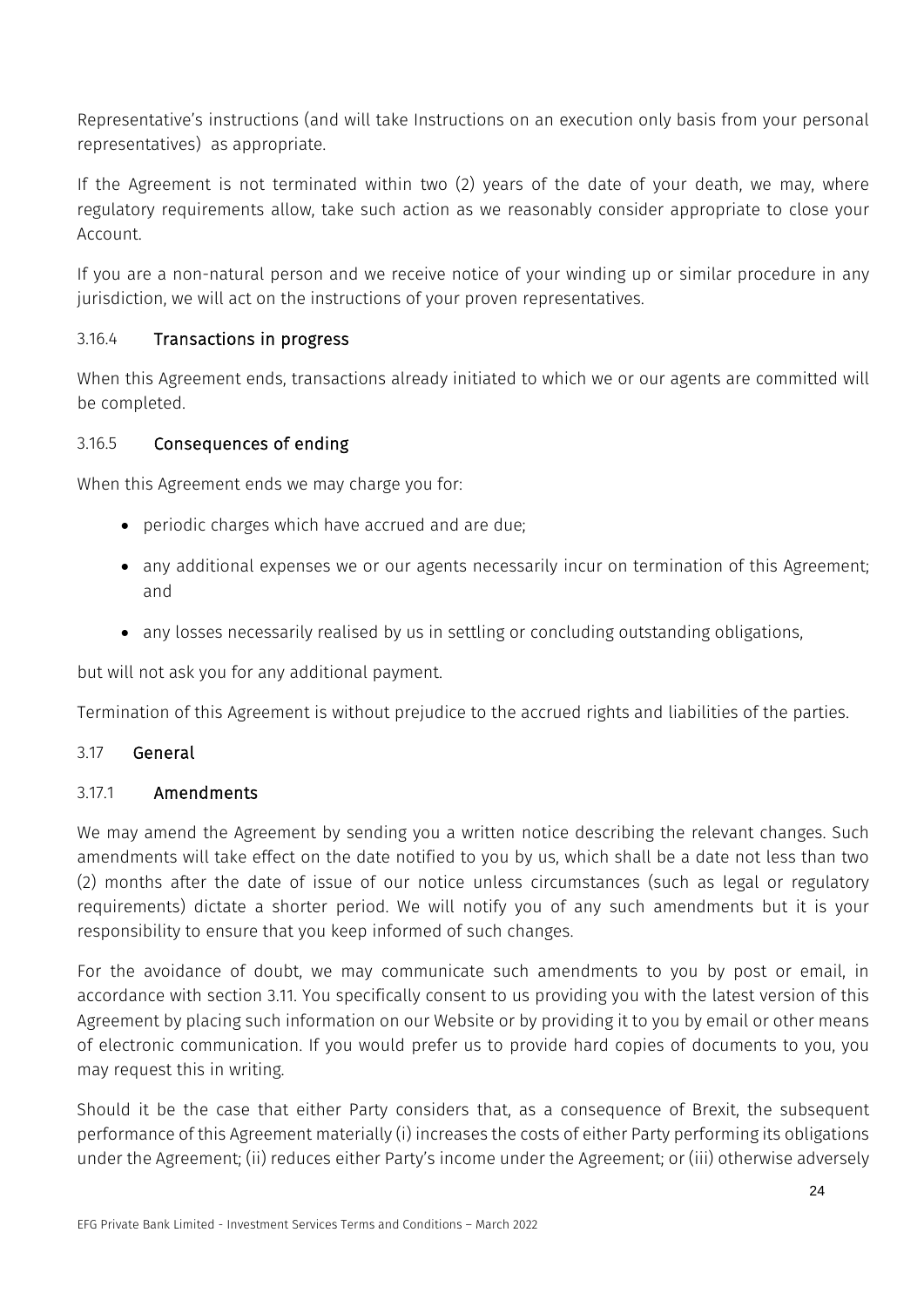affects the benefit a Party derives from the Agreement, such Party may give notice to the other of the same, and shall promptly supply such details and evidence as may reasonably be required by the other Party. Within fourteen (14) calendar days of the other Party receiving such notice, the Parties shall discuss in good faith and agree whether any amendments are required to this Agreement as a result of Brexit, such that the provisions of this Agreement maintain the same overall balance of obligations, benefits, liabilities and risk between the Parties as applied at the date of this Agreement. The Parties agree that the imposition of tariffs and other trade barriers relating to the subject matter of this Agreement and not in existence at the date of the Agreement shall be considered a material change in the overall balance.

Should it be the case that following good faith discussions between the Parties, the Parties are of the view that the reasons for giving such notice remain, but that no amendment of the Agreement allows for the overall balance of obligations, benefits, liabilities and risk between the Parties as applied at the date of this Agreement to be maintained, this Agreement shall be terminated fourteen (14) calendar days following receipt of such notice.

Upon termination of the Agreement, under this section 3.17.1, neither party shall be liable to the other party, (except in instances of negligence or fraud) for any loss suffered as a result of Brexit, and/or any adverse effect Brexit has had on the performance of a party's obligations under this Agreement.

If you are to relocate outside of the United Kingdom, due to the impact of Brexit, we may not be able to continue to provide you with our Investment Services as we are no longer able to passport those services into European jurisdictions.

# 3.17.2 Assignment/transfer

This Agreement is personal to you and you may not assign or transfer any of your rights or responsibilities under it without our prior written consent. We may assign our rights and transfer our responsibilities under this Agreement to an Associate upon giving you (10) ten calendar days' prior written notice. You consent to us transferring your Portfolio (or control of your Portfolio) and any cash balances that we owe to you to an associate company in the event of a transfer of business to that Associate, in accordance with Applicable Regulations. You agree that we may assign our rights and transfer our responsibilities under this Agreement to a third party upon giving you sixty (60) calendar days prior written notice. Where we assign our rights and transfer our responsibilities, we will notify you of the identity of the transferor in our notice to you.. You consent to us transferring your Portfolio and any cash balances that we owe to you (or control of your Portfolio) to a third party in the event of a transfer of business to that third party, in accordance with Applicable Regulations. Where we transfer any of our rights or obligations under this Agreement to any person, we may provide that person with any information relating to you that they may reasonably require. If you do not agree with the assignment or transfer, you may terminate this Agreement without penalty.

You represent and warrant that you will not without our explicit prior consent:

- charge or encumber your Account to any third party or debtor; and/or
- declare a trust over your Account(s).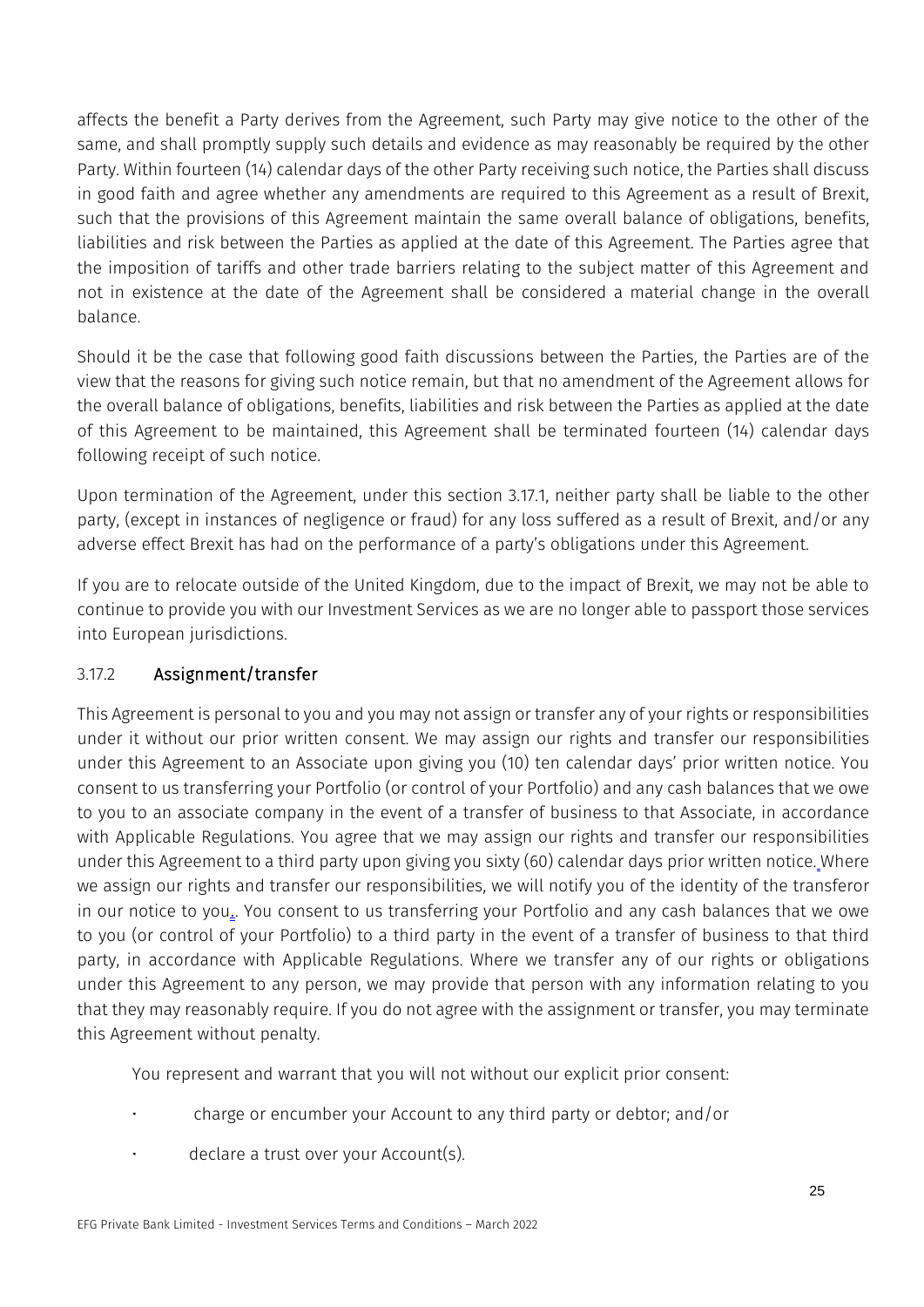For the avoidance of doubt, we are not to be held liable for breaching any agreement and/or arrangement you make with a third party regarding your Account(s) held by us, unless we are also a party to that agreement and/or arrangement.

## 3.17.3 Severance

If any court or competent authority finds that any provision of this Agreement (or part of any provision) is invalid, illegal or unenforceable, that provision or part provision shall, to the extent required, be deemed to be deleted, and the validity and enforceability of the other provisions of this Agreement shall not be affected.

If any invalid, unenforceable or illegal provision of this Agreement would be valid, enforceable and legal if some part of it were deleted, the provision shall apply with the minimum modification necessary to make it legal, valid and enforceable.

# 3.17.4 No third party rights under Contracts (Rights of Third Parties) Act 1999

A person who is not a party to this Agreement shall have no right under the Contracts (Rights of Third Parties) Act 1999 to enforce any of its terms.

## 3.17.5 Language

This Agreement is supplied in English and all communications from us to you for the duration of this Agreement shall be in English.

## 3.17.6 Governing law

This Agreement (and any non-contractual matters arising out of or in connection with it) is governed by and shall be construed in accordance with the laws of England and Wales and shall be subject to the non-exclusive jurisdiction of the English and Welsh courts.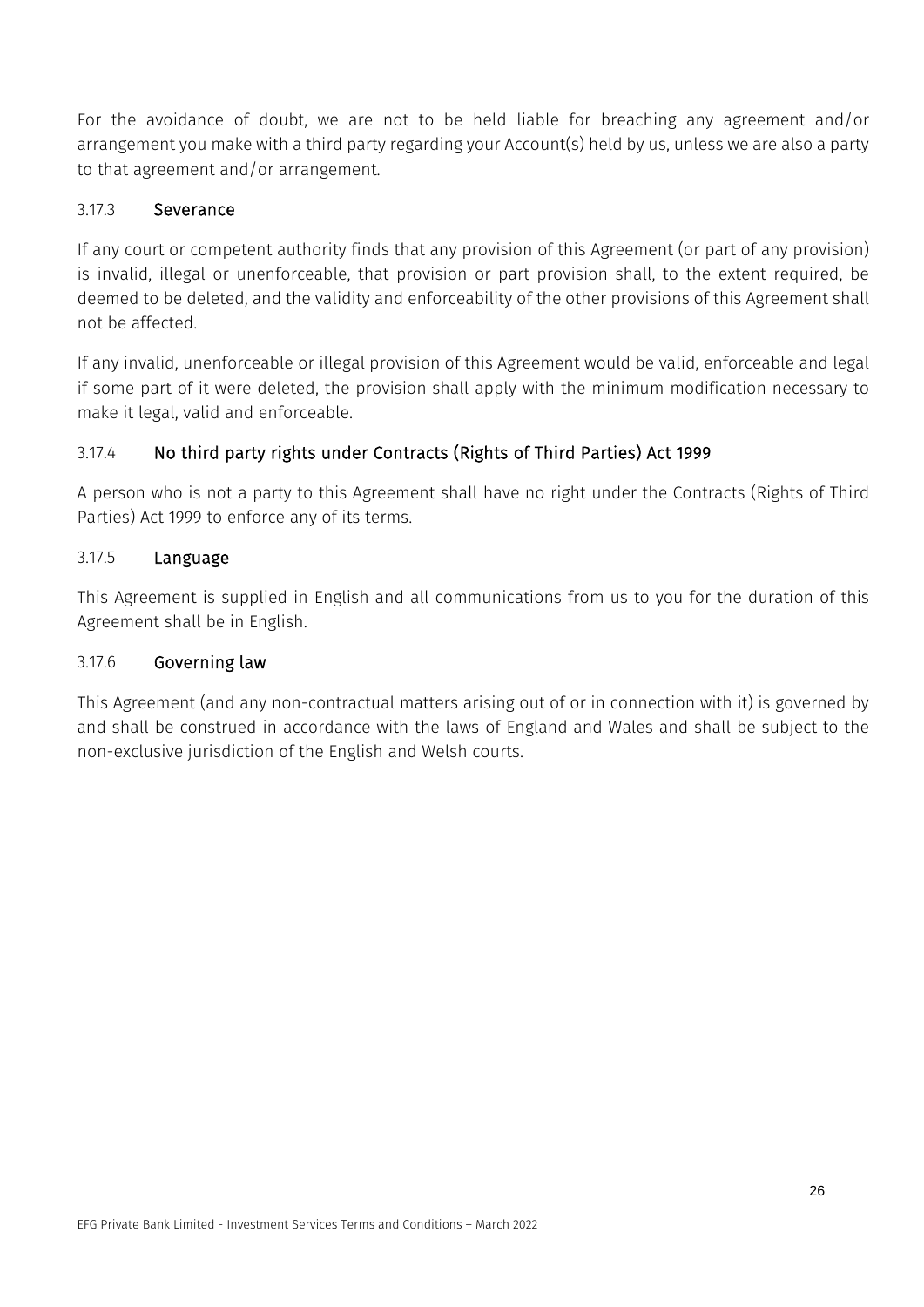# <span id="page-27-1"></span>4 OUR DISCRETIONARY INVESTMENT MANAGEMENT SERVICES

# 4.1 Our discretionary investment management service

The basis of our Discretionary Management Services is that we agree with you an investment strategy which takes into account your risk tolerance, Investment Objectives and Investment Restrictions, and we use our discretion to buy and sell investments for your Portfolio matching your investment strategy.

We will select one or more benchmarks against which to compare the performance of your Portfolio and will report to you periodically on the results of our Discretionary Management Services.

We will not facilitate execution only orders under our Discretionary Investment Management Service.

## 4.2 Our discretion

Subject to the controls described in section [4.4](#page-28-0) below you grant to us complete discretion over your Portfolio and (without limiting our discretion) grant us authority, without prior reference to you, to:

- buy, sell, retain, exchange or otherwise deal in investments and other assets;
- retain monies as cash;
- execute transactions on any markets;
- subscribe to issues and offers for sale and accept placings, underwritings and subunderwritings of any investments (including any issues, offers, placings, underwritings and sub-underwritings where we or a member of our group are acting as underwriter, subunderwriter, broker or adviser to the issuing company or other entity concerned);
- negotiate and execute counterparty and account opening documentation; and
- otherwise act as we think appropriate regarding the management of your Portfolio.

<span id="page-27-0"></span>Subject to any restrictions set out by you we may invest any amount we deem appropriate in a single investment and are not restricted in the proportion of the Portfolio represented by a single security or issuer.

## 4.3 The investments in respect of which we have the right to exercise discretion

Subject to the controls described in section [4.4](#page-28-0) and your Investment Strategy, and subject to what we (when acting as custodian) or your Third Party Custodian is able to hold, you authorise us to exercise our discretion over the following types of investments (denominated in any currency):

• shares in companies (including unlisted or unquoted shares), debenture stock, interests in partnerships, limited partnerships and limited liability partnerships, monies, currencies and loan stock, bonds, notes, certificates of deposit, commercial paper or other debt instruments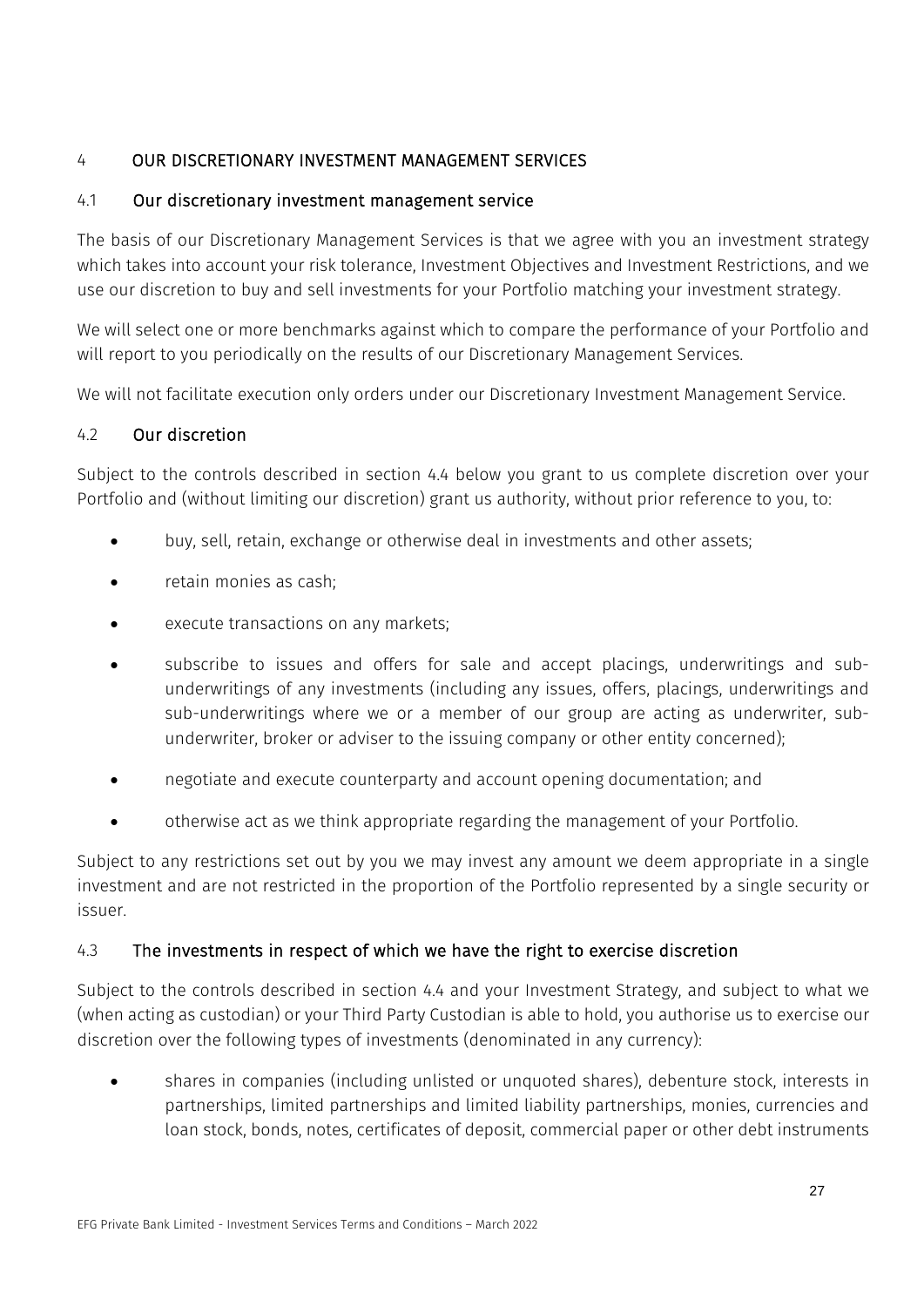including government, public agency, municipal and corporate issues, Eurobonds, fixed interest and other securities, treasury bills and other money market instruments;

- warrants to subscribe for shares;
- depositary receipts or other types of investment relating to investments and warrants;
- unit trusts, open ended investment companies, mutual funds and other collective investment schemes in the UK and elsewhere (whether regulated or unregulated, including unit trusts and open ended investment companies);
- fixed term or other types of deposits;
- individual hedge funds and funds of hedge funds;
- exchange traded funds;
- interests in investment trust savings schemes;
- securities in investment trusts;
- venture capital;
- structured products including structured capital at risk products;
- forex contracts and forward forex contracts; and
- options, futures and contracts for differences and other derivatives whether on or offexchange and whether structured derivatives or other forms of debt and equity derivatives.

## <span id="page-28-0"></span>4.4 Controls on our discretion

We will tailor our discretionary investment management decisions to match your investment strategy and as a consequence may not buy or deal in for your Portfolio all of the investments described in section [4.3.](#page-27-0) Tailoring our discretion to match your investment strategy is part of a wider responsibility that we have, not to effect or arrange a discretionary transaction with or for you unless that transaction is suitable for you and your Portfolio having regard to the information you have provided to us and other relevant facts about you of which we are, or reasonably should be, aware. Further details of our suitability assessments are set out in section [3.5.](#page-11-0)

We shall not (unless otherwise agreed in writing with you) commit you to supplement your Portfolio either by borrowing on your behalf or committing you to a contract the performance of which may require you to supplement your Portfolio except in either case where there is a temporary shortfall of cash in the Portfolio and then subject to such limits as we consider appropriate.

We shall not, (unless otherwise agreed in writing with you) on your behalf, enter into contingent liability transactions under the terms of which you may be liable to make further payments either when the transaction is completed or when the transaction is closed out early.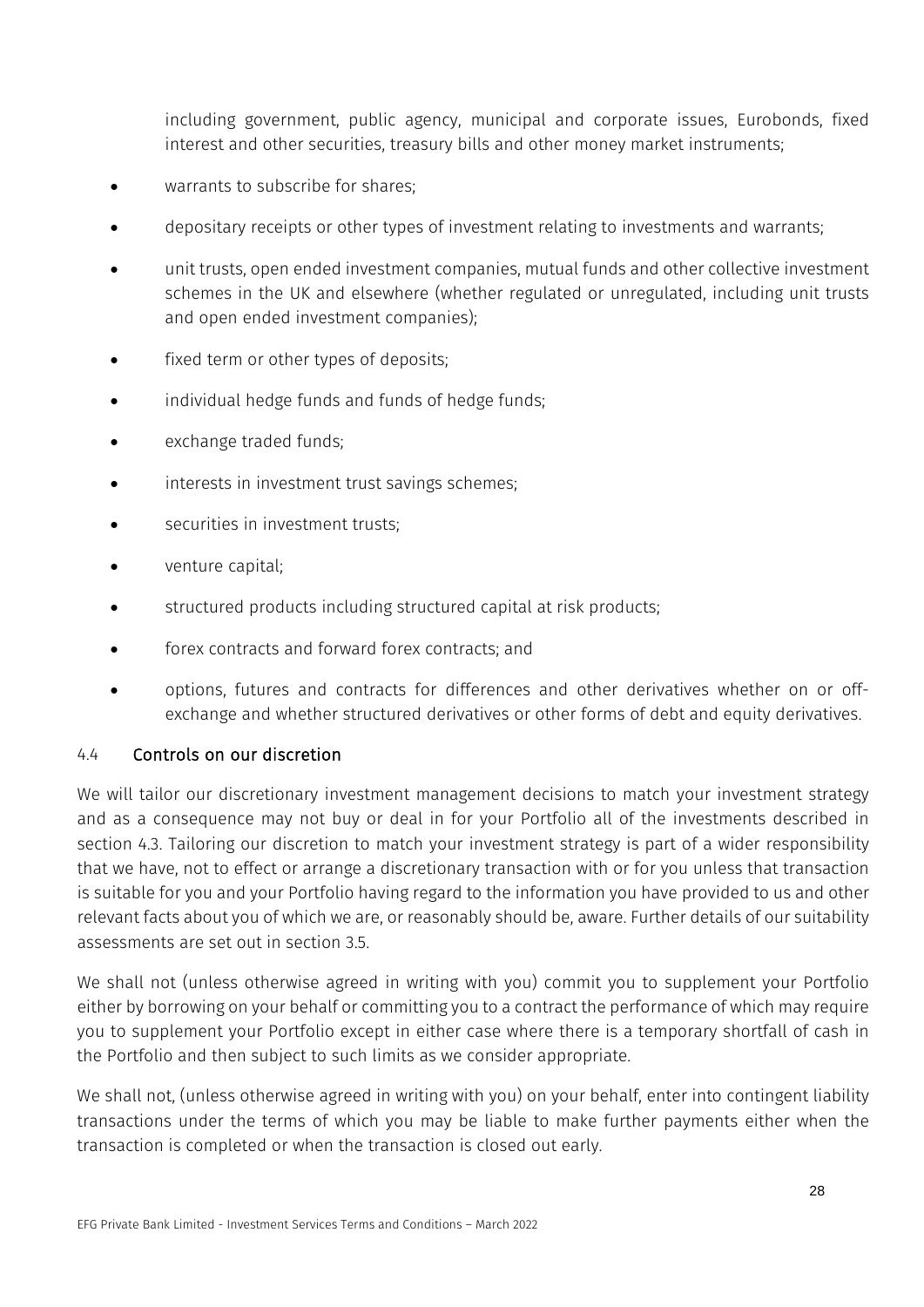As set out in more detail in section [3](#page-7-0) we will arrange transactions for you in accordance with our Order Handling and Best Execution Policy.

# 4.5 Transfer of cash and/or other assets into your Portfolio

We will provide you with reasonable assistance in arranging the transfer of cash and assets into your Portfolio. We cannot, however, be responsible for any direct or indirect loss to you as a result of a delay in such a transfer which is due to the actions or inactivity of you, your previous investment manager or your previous custodian, or where the assets are not suitable for transfer into the Portfolio.

# 4.6 Voting rights

In relation to our Discretionary Management Services, you authorise us to exercise any rights (including, without limitation, voting rights) attached to investments held in your Portfolio at our discretion.

In relation to Advisory and Execution Only Services, we will not exercise any voting right on your behalf unless we receive specific instructions including, without limitation:

- exercising (or leaving unexercised) all conversion and subscription rights, privileges and options attaching to or in any way arising in connection with any of the investments in your Portfolio;
- proceeding on liquidations, take-overs, other offers or capital reorganisations, affecting any of the investments in your Portfolio; and
- exercising any voting rights.

Where you have appointed a Third Party Custodian, you shall ensure that we are able to fully exercise such rights through your Third Party Custodian.

The ability to exercise voting rights may be subject to restrictions due to holdings being pooled. We shall not be under any obligation to inform you of the opportunity to vote in respect of matters not relating to corporate actions.

# 4.7 Risks of discretionary investment management

Please bear in mind the nature of the powers you grant to us as a discretionary investment manager. Subject to following your investment strategy (and to the controls described in this section [4\)](#page-27-1) we have the right, without consulting you, to purchase, sell and otherwise deal in investments on your behalf.

The risks involved in a grant of discretionary powers is that we as manager (although acting professionally and within our obligations under the agreement and FCA Rules) may choose investments that prove loss making or otherwise do not meet your Investment Objectives. Other than where we have acted negligently, fraudulently or in wilful default we will not be liable for any such loss sustained.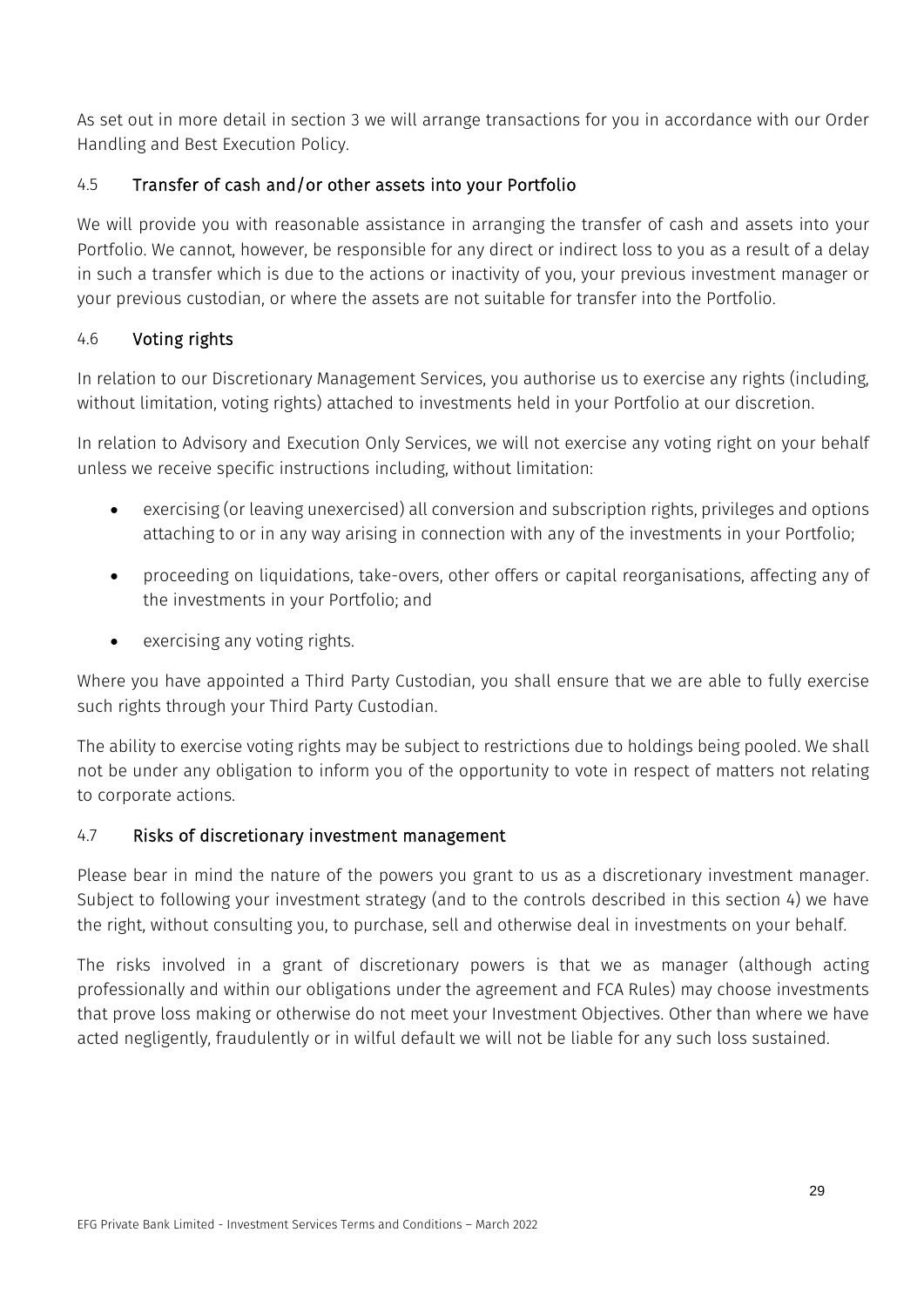## 5 OUR ADVISORY SERVICES

## 5.1 Terms applicable to all Advisory Services

Where you request to receive an Advisory Service, the type of Advisory Service provided by us shall be agreed with you according to your preference and determined in accordance with our Cost and Scope of Services document by the size of the Portfolio to be advised on by us.

Each Advisory Service is provided on the basis that we shall make recommendations as to the buying, holding or selling of investments in your Portfolio.

Our recommendations and advice are restricted advice within the meaning of the FCA Rules as described above at para 3.11.9.

The decision to proceed with any advice we provide or recommendation we make to you will be yours alone.

## 5.2 Our Advisory services

Our Advisory Service consist of three categories of service namely:

- i) classic ("Classic Advisory");
- ii) Premium ("Premium Advisory"); and
- iii) Pro ("Pro Advisory").

We shall provide all such services on the basis of the information you have provided in your Investor Profile Form. As stated in section 3.5 above it is your responsibility to ensure that this information is accurate and up to date. We shall accept no liability for any loss you suffer which is caused directly or indirectly by your failure to update the information therein.

## *Classic Advisory*

Our Classic Advisory service shall consist of your Client Relationship Officer ("CRO") providing you with ad-hoc recommendations regarding the merits of buying, holding or selling particular investments. In providing our Classic Advisory service we shall not monitor your Portfolio to ensure it remains invested in accordance with your Investment Objectives and our advice and each recommendation shall not take into account previous recommendations.

## *Premium Advisory*

Our Premium Advisory service shall consist of your CRO and a dedicated investment councillor, regularly reviewing your Portfolio on an on-going basis to ensure your Portfolio remains invested in a manner which is consistent with your Investment Objectives and providing you with recommendations regarding the merits of buying, holding or selling particular instruments when we consider that you should make changes to the contents of your Portfolio. Our recommendations shall take into account recommendations previously given. Our Premium service is provided on the basis that it is non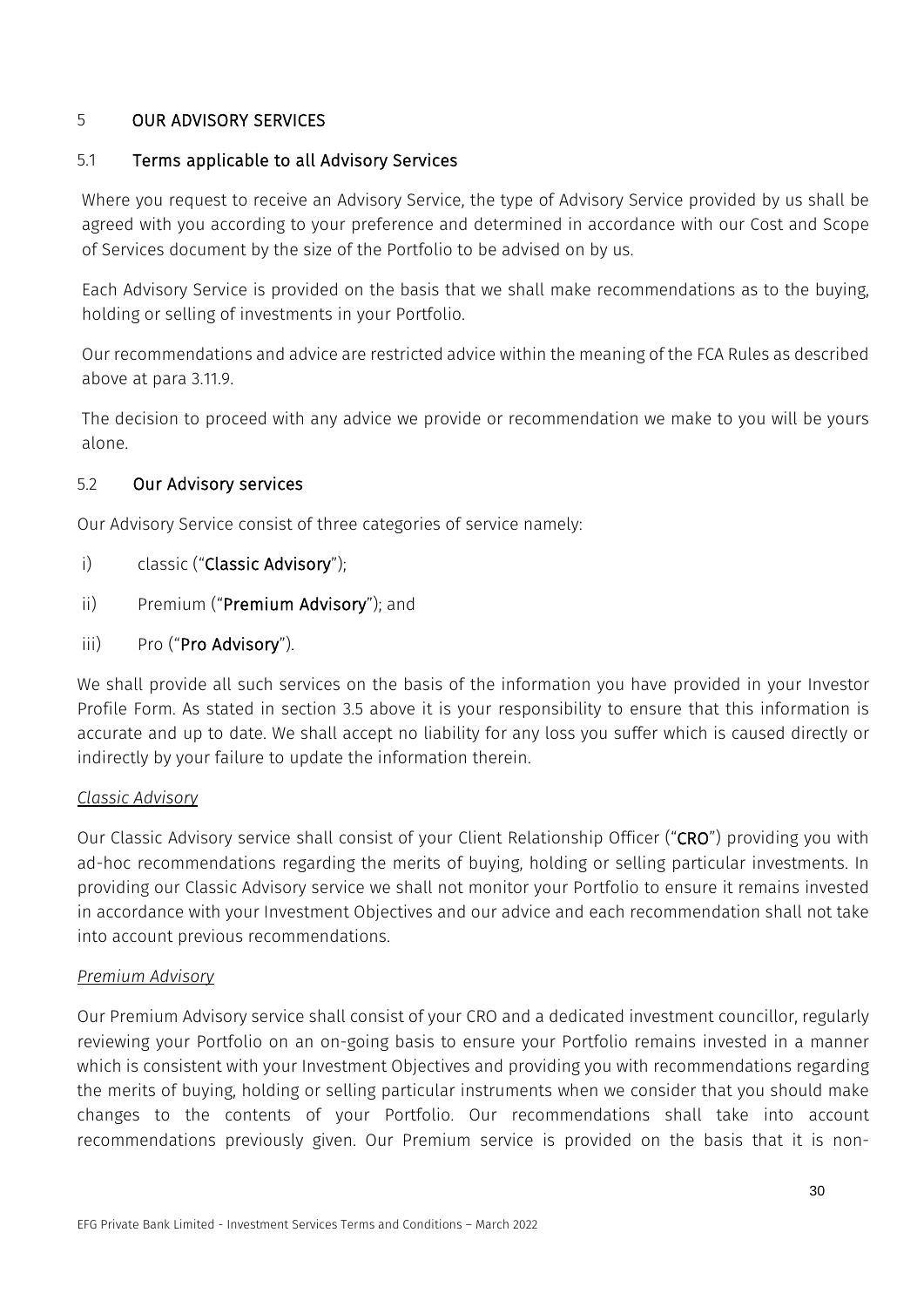discretionary management of your Portfolio, meaning that the decision to proceed with any advice we provide or recommendation we make to you will be yours alone.

## Pro Advisory

The Pro Advisory service shall consist of your CRO and a dedicated investment councillor, supplemented by asset class specialists, regularly reviewing your portfolio on an on-going basis to ensure your Portfolio remains invested in a manner which is consistent with your Investment Objectives and providing you with recommendations regarding the merits of buying, holding or selling particular investment when we consider that you should make changes to the contents of your Portfolio. In providing the Pro Advisory service our specialists shall provide you with recommendations as to the creation of bespoke asset class allocation within your Portfolio. Our Pro service is provided on the basis that it is non-discretionary management of your Portfolio, meaning that the decision to proceed with any advice we provide or recommendation we make to you will be yours alone.

# 5.3 Advisory Services – types of investment

Subject to the authorisations in your Investment Objectives, including any Investment Restrictions, you agree that we may provide you with recommendations in relation to the types of investment (denominated in any currency) listed in the Scope and Costs of our Services document.

Some of the investments available under this Agreement (including derivatives and structured products) are not covered by this Agreement alone, and may require you to sign and return additional documentation.

Subject to your investment strategy, including any Investment Restrictions, and subject to what we (when acting as custodian) or your Third Party Custodian is able to hold, you authorise us to provide you with recommendations in relation to the following types of investment (denominated in any currency)

- shares in British and foreign companies (including unlisted or unquoted shares), debenture stock, interests in partnerships, limited partnerships and limited liability partnerships, monies, currencies and loan stock, bonds, notes, certificates of deposit, commercial paper or other debt instruments including government, public agency, municipal and corporate issues, Eurobonds, fixed interest and other securities, treasury bills and other money market instruments;
- warrants to subscribe for shares:
- depositary receipts or other types of investment relating to investments and warrants;
- unit trusts, open ended investment companies, mutual funds and other collective investment schemes in the UK and elsewhere (whether regulated or unregulated);
- fixed term or other types of deposits:
- individual hedge funds and funds of hedge funds;
- exchange traded funds: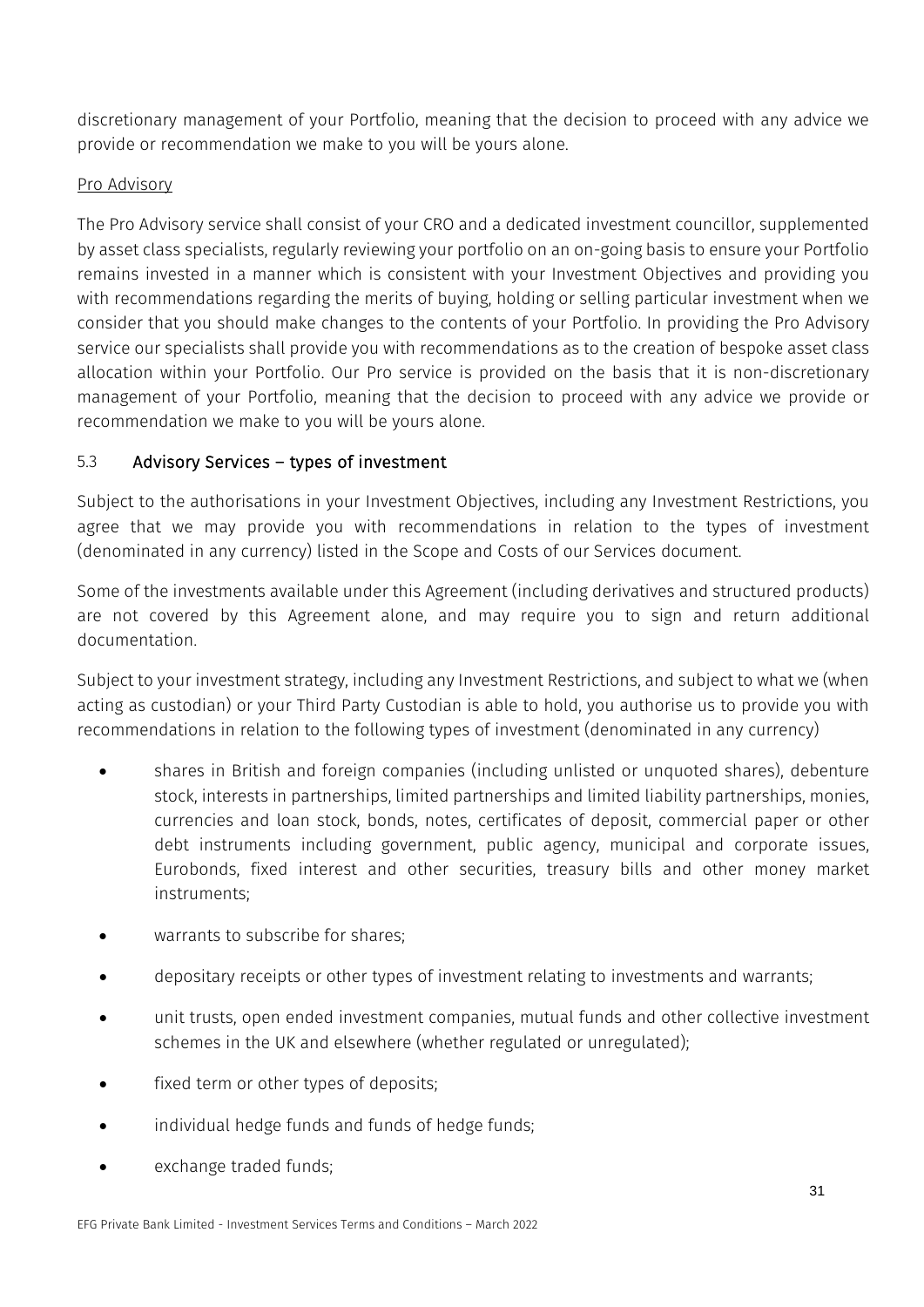- interests in investment trust savings schemes;
- securities in investment trusts:
- venture capital;
- structured products including structured capital at risk products;
- forex contracts and forward forex contracts; and
- options, futures and contracts for differences and other derivatives whether on or offexchange and whether structured derivatives or other forms of debt and equity derivatives.

#### 5.4 Advisory Services - Suitability

In providing our Advisory Services, we are required to provide you with a suitability statement before we commit you to a transaction. You confirm that if we provide you with our advice and you instruct us to enter into a transaction over the telephone or by some other means of distance communication that prevents the prior delivery of a suitability statement we may provide you with our suitability statement after you have been committed to the transaction. You will, however, also be given the option of delaying the transaction.

For the purposes of our Classic Advisory Services we shall only provide a recommendation where we deem a transaction to be suitable; we shall not review your Portfolio on an on-going basis to ensure that the instruments held within it or the Portfolio itself is or remains suitable.

For the purposes of our Premium and Pro Advisory Service, we shall monitor and review the suitability of your Portfolio on an on-going basis. In so doing, we shall advise you on the suitability of the instruments held in your Portfolio on a regular basis. However, as stated in section 5.1 above, the decision as to whether to accept or reject our advice is yours entirely. Accordingly, we cannot accept any responsibility for the suitability of instruments held in your Portfolio should you not have accepted our recommendations in this regard.

We will use reasonable endeavours to give you advice so that you achieve your Investment Objectives but we will not be responsible if your Investment Objectives are not achieved, whether or not you acted upon our recommendations.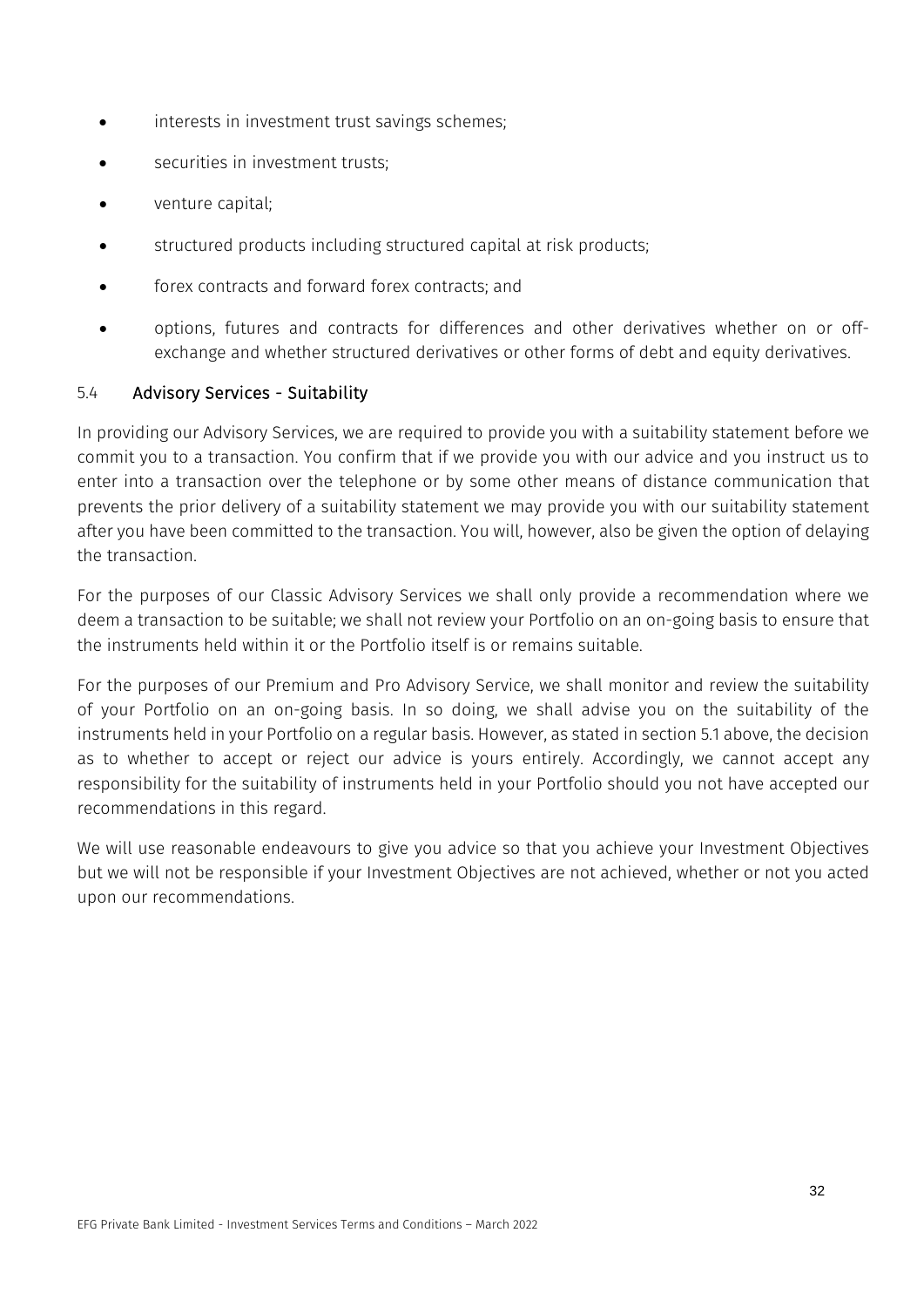# 6 OUR EXECUTION ONLY SERVICES

## 6.1 Execution only services

The basis of our execution only service is that, where we accept an execution only instruction from you, we will carry out the transaction on your behalf following your explicit instructions without providing you with any recommendation or advice. We will not owe you a duty to give, and will not give you, any advice in relation to the merits of the transaction in question when we deal with you on this basis.

As set out in more detail in section [3](#page-7-0) we will arrange transactions for you in accordance with our Order Handling and Best Execution Policy.

## 6.2 Investments available through the Execution Only Service:

The types of investments (denominated in any currency) for which we offer an execution only facility will be listed .below, subject to us (when acting as custodian) or your Third Party Custodian being able to hold these:

- a) shares;
- b) fixed interest securities including bonds;
- c) gilts and certificates of deposit;
- d) units in regulated funds (including unit trusts and open ended investment companies);
- e) exchange traded funds;
- f) shares in investment trusts;
- g) structured capital at risk products (e.g. structured investment products);
- h) transactions to hedge currency exposure within a Portfolio;
- i) warrants to subscribe for shares; and
- j) mutual funds and other collective investment schemes (including unit trusts and open ended investment companies) in the UK and elsewhere (whether regulated or unregulated).

## 6.3 Appropriateness

If you ask us to carry out execution only transactions in Complex Investments we are required to assess the appropriateness of the transaction, by determining whether you have the necessary experience and knowledge in order to understand the risks involved in relation to the product or service in question.

For that purpose, we will be obliged to obtain information regarding your investment knowledge and experience. We collect this information in your Investor Profile Form.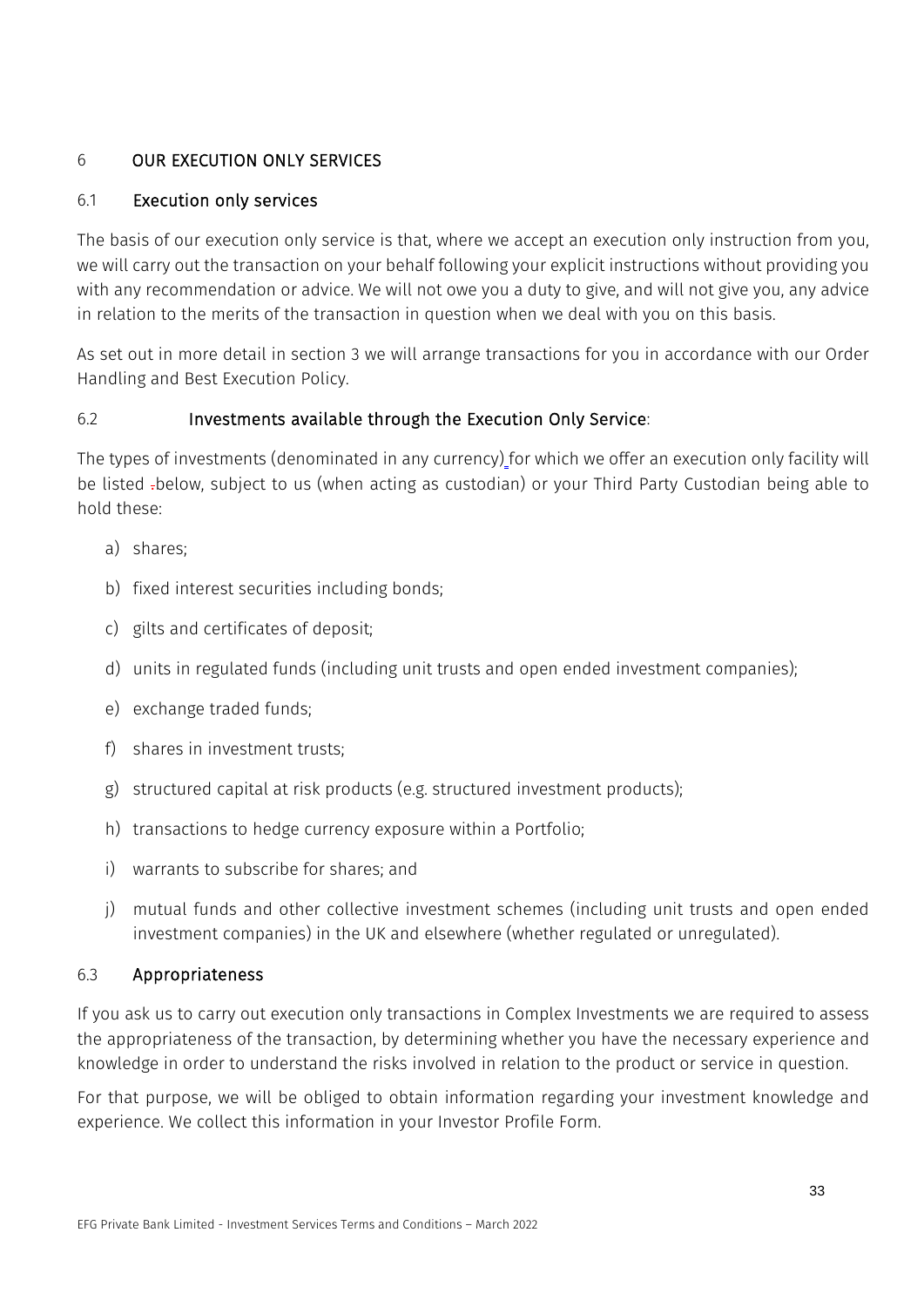You are responsible for ensuring that the information you provide and have provided to us for this purpose about your knowledge and experience is accurate, complete and up to date.

If, based on the information you have given us, we believe that an investment is not appropriate, we will warn you. However, should you still wish to invest, you may ask us to do so at your own risk and may ask you to sign a form of a letter to that effect. If you wish to proceed with the transaction after having been given this warning, you shall be solely responsible for that decision and you should be aware that:

- you may be exposing yourself to risks that fall outside your knowledge and experience and/or which you may not have the knowledge and experience properly to assess and/or control to try to mitigate their consequences for you; and
- we will have no responsibility for the action so requested, including the outcome.

We will notify you if we consider a particular investment to be a Complex Instrument..

#### 6.4 The custody of your cash and assets

Unless we agree to the contrary in writing with you we will only provide execution only dealing services together with our custody services. The terms on which we provide our custody services are set out in section [7](#page-35-0) of this Agreement.

#### 6.5 The extent of our obligations

Please bear in mind that although we will carry out an appropriateness assessment at the time we receive an instruction from you regarding Complex Instruments your circumstances may change and the investment may cease to be appropriate for you.

When we provide our Execution Only Services we do not accept responsibility for advising you on the suitability of the transaction.

We may, at our discretion, refuse to enter into a transaction on your behalf for any reason.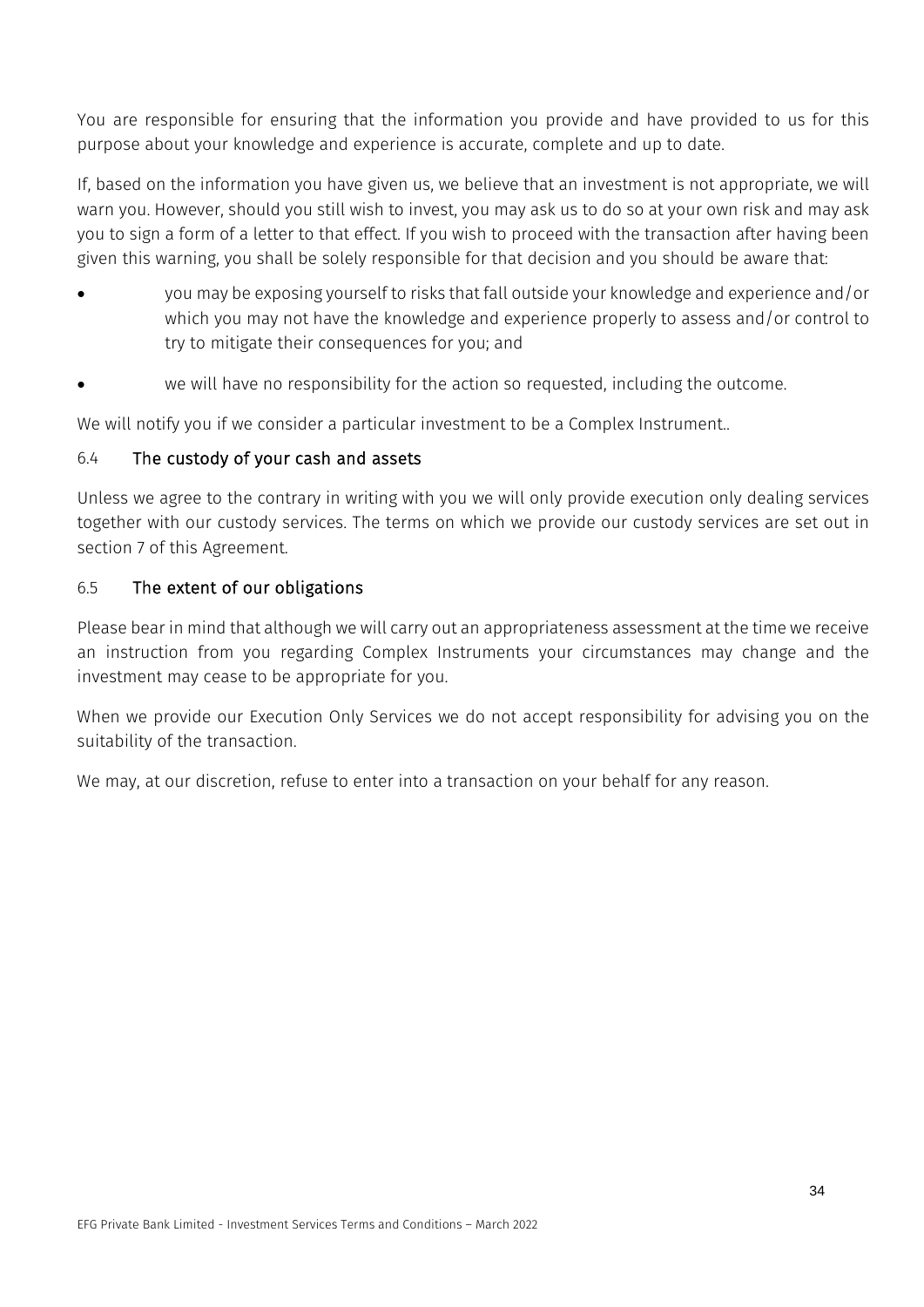## <span id="page-35-0"></span>7 OUR CUSTODY SERVICES

## 7.1 What we mean by "custody services"

When we refer to "custody services" we mean, in broad terms, providing the following services in relation to your Portfolio:

- dealing with the administration involved in the buying and selling of investments on your behalf;
- holding your investments in the name of or under the control of our nominee company or a third party of a type permitted by the FCA Custody Rules;
- keeping safe documents of title of your investments;
- collecting on your behalf dividends, income and other entitlements accruing to your investments; and
- providing to you, at regular intervals, information on your investments.

We reserve the right to refuse to accept or cease holding any particular investment into our custody including certificated securities or bearer instrument on your behalf.

## 7.2 Title to your investments

We will identify, record and hold all client assets separately from any of our own investments and other assets, and in such a manner that the identity and location of client assets can be identified at any time.

Except as otherwise agreed between us in writing, in accordance with Applicable Regulations we will register or record investments which can be registered in your Portfolio:

- in the name of a nominee company which is controlled by us, an Associate, a recognised investment exchange or a Sub-Custodian appointed by us in accordance with section [7.3;](#page-36-0)
- in the name of any other third party, in certain circumstances where the investment in question is subject to the law or market practice of a jurisdiction outside the UK and we have taken reasonable steps to determine that it is in your best interests to register or record it that way, or that it is not feasible to do otherwise, because of the nature of the applicable law or market practice; or
- in our name, if we are prevented from registering or recording the investments in line with the above options and the investment in question is subject to the law or market practice of a jurisdiction outside the UK and we have taken reasonable steps to determine that it is in your best interests to register or record it that way, or that it is not feasible to do otherwise, because of the nature of the applicable law or market practice, and you hereby consent to us registering or recording legal title in this way in those circumstances.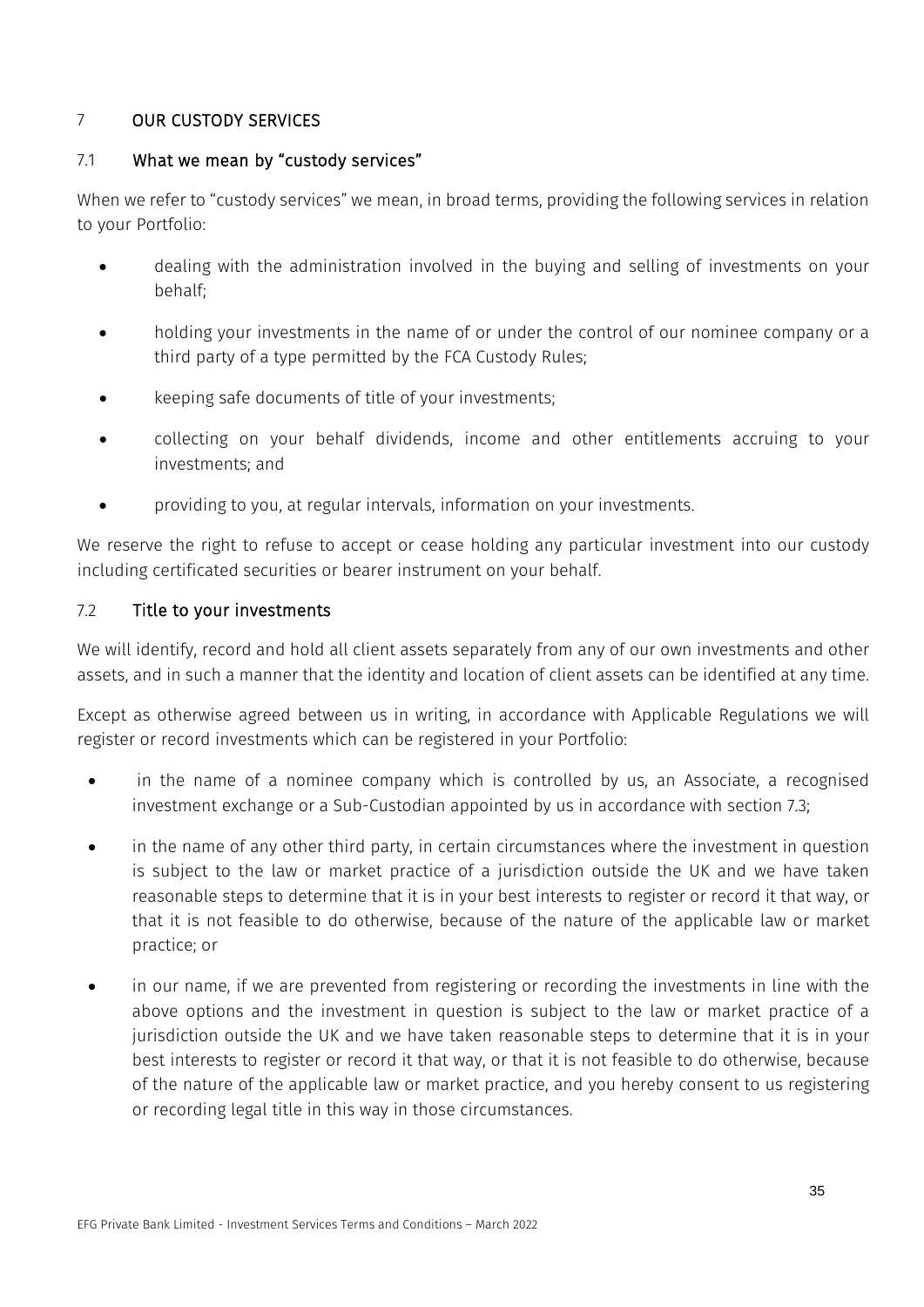In relation to those of your investments registered in a nominee's name, that nominee will hold the legal title to such investments and you will at all times be the beneficial owner.

# <span id="page-36-0"></span>7.3 Appointment of a Sub-Custodian

We may deposit your investments, or arrange for your investments to be deposited, with a Sub-Custodian. We will exercise all due skill, care and diligence in the selection, appointment and periodic review of Sub-Custodians, in accordance with our obligations under the FCA Custody Rules.

Assets that we deposit with a Sub-Custodian will usually be held in a pooled account that is identified as belonging to our clients and we will identify such accounts in our books and records on that basis. If there is a shortfall on such an account in the event of the Sub-Custodian's insolvency, you may share in that shortfall with other clients, depending on the amount you had deposited with them. Any losses arising from such shortfall may be shared pro rata according to each client's individual entitlement.

As long as we have exercised all due skill, care and diligence in the selection, appointment and periodic review of a Sub-Custodian, we will not be liable to you in the event of default by or the insolvency of the Sub-Custodian unless that Sub-Custodian is our Associate.

We may appoint our Associate in Switzerland, EFG Bank AG, as a Sub-Custodian unless it is not feasible to do so, in which case we may appoint a third party Sub-Custodian instead. EFG Bank AG may appoint its own third party Sub-Custodians, creating a chain of sub-custody. You acknowledge that:

- where your investments are held by EFG Bank AG or third party Sub-Custodians in a chain of sub-custody, different settlement, legal and regulatory requirements, together with different practices for the separate identification of the investments, may apply to those prevailing in the UK; and
- we will perform due diligence of EFG Bank AG's custody capabilities and shall also review regularly its financial standing, status and service. We take responsibility for any event of default of EFG Bank AG whilst acting as our Sub-Custodian in accordance with this Agreement. However, we are not responsible in the event of default by or the insolvency of a third party Sub - Custodian appointed by EFG Bank SA in a chain of sub-custody where EFG Bank AG has exercised all due skill, care and diligence in the selection, appointment and periodic review of such third party Sub-Custodian.

In the case of transactions carried on outside the UK, any investments held by us or to our order on your behalf may be passed to an intermediate broker, settlement agent or counterparty located outside the UK. In these circumstances, the legal and regulatory regime applying to such an entity may be different from that of the UK. This means that in the event of the insolvency of such an entity, your cash and assets may be treated differently from the manner in which they would be treated if they had been passed to an intermediate broker, settlement agent or counterparty within the UK. Additional information on risks relating to emerging markets is set out in section [11.](#page-56-0)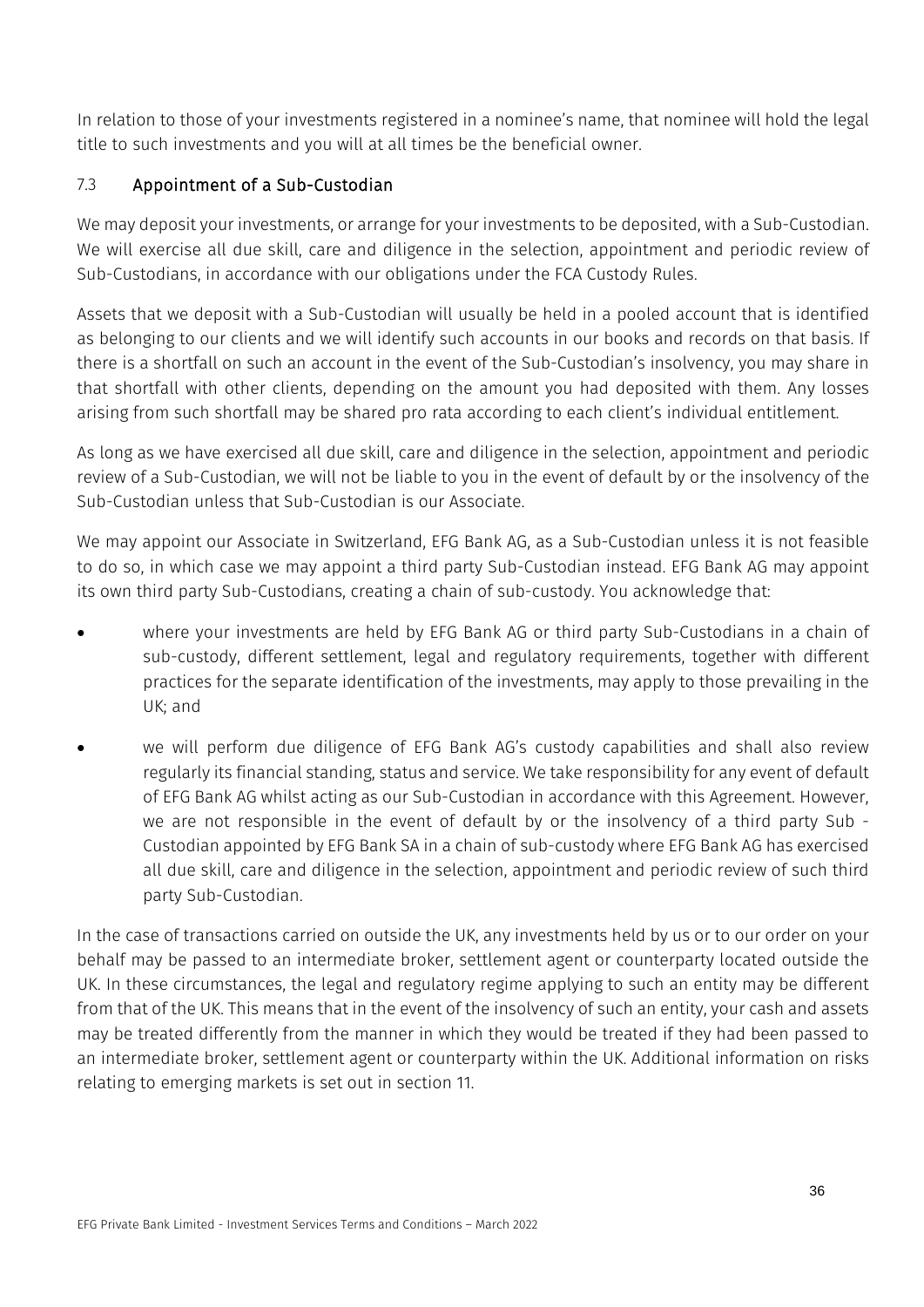# 7.4 Our nominee

Your investments will normally be registered or otherwise recorded in the name of a nominee company of a type permitted by the FCA Rules. We are responsible for the acts and omissions of our nominee companies to the same extent as our own acts and omissions.

# 7.5 Pooling

investments forming part of your Portfolio may be held in with a Central Securities Depository ("CSD"). Where we are a participant of the CSD as custodian we shall offer you a choice between holding your investments either in an Omnibus Client Segregated Account ("OSA") and an Individual Client Segregated Account ("CSA") (at an additional cost). An CSA is used to hold the securities of a single client and therefore the securities of that client are held separately from the securities of other clients. An CSA is used to hold the securities of a number of clients on a collective basis.

Where we hold your UK Investments in an CSA, your UK investments may be pooled with those of other clients for administrative reasons, but the investments owned by you will always be clearly identified in our records of your Portfolio. In practice, our nominee will generally be identified as the legal owner of the relevant OSA or CSA, and our records will identify which clients the nominee is holding the investments in that account for. The effect of pooling is that individual entitlements to such investments may not be identifiable by separate certificates or other physical documents of title or equivalent electronic records. In the event of an irreconcilable shortfall of client assets the shortfall may be shared pro rata among all our clients whose investments are registered or held in the same name and you may not receive your full entitlement. This provision is not intended to replace or reduce any claim that you may have against us in respect of any default by us or a Sub-Custodian.

We are required to publicly disclose the levels of protection and the costs associated with the different levels of segregation that the accounts provide and to offer those services on reasonable commercial terms. You can find our full disclosures on our Website.

Where we hold Investments with EFG Bank AG as our Sub-Custodian, we will not offer you choice of holding your investments in either an OSA or an CSA.

# 7.6 Delivery versus payment transactions

Where we enter into transactions through a commercial settlement system we may make use of the delivery versus payment (DvP) exemption which provides that the FCA Custody Rules will not apply if:

- in respect of a purchase for you, we intend for the asset in question to be due to you within one Business Day following the fulfilment of your obligation to pay us; or
- in respect of sale for you, we intend for the asset in question to be due to us within one Business Day following our fulfilment of our payment obligation to you.

If the payment or delivery by us to you has not occurred by the close of business on the third Business Day following the date on which we can make use of this exemption, the FCA's Custody Rules will apply.

By entering into this Agreement you hereby consent to the use of this exemption.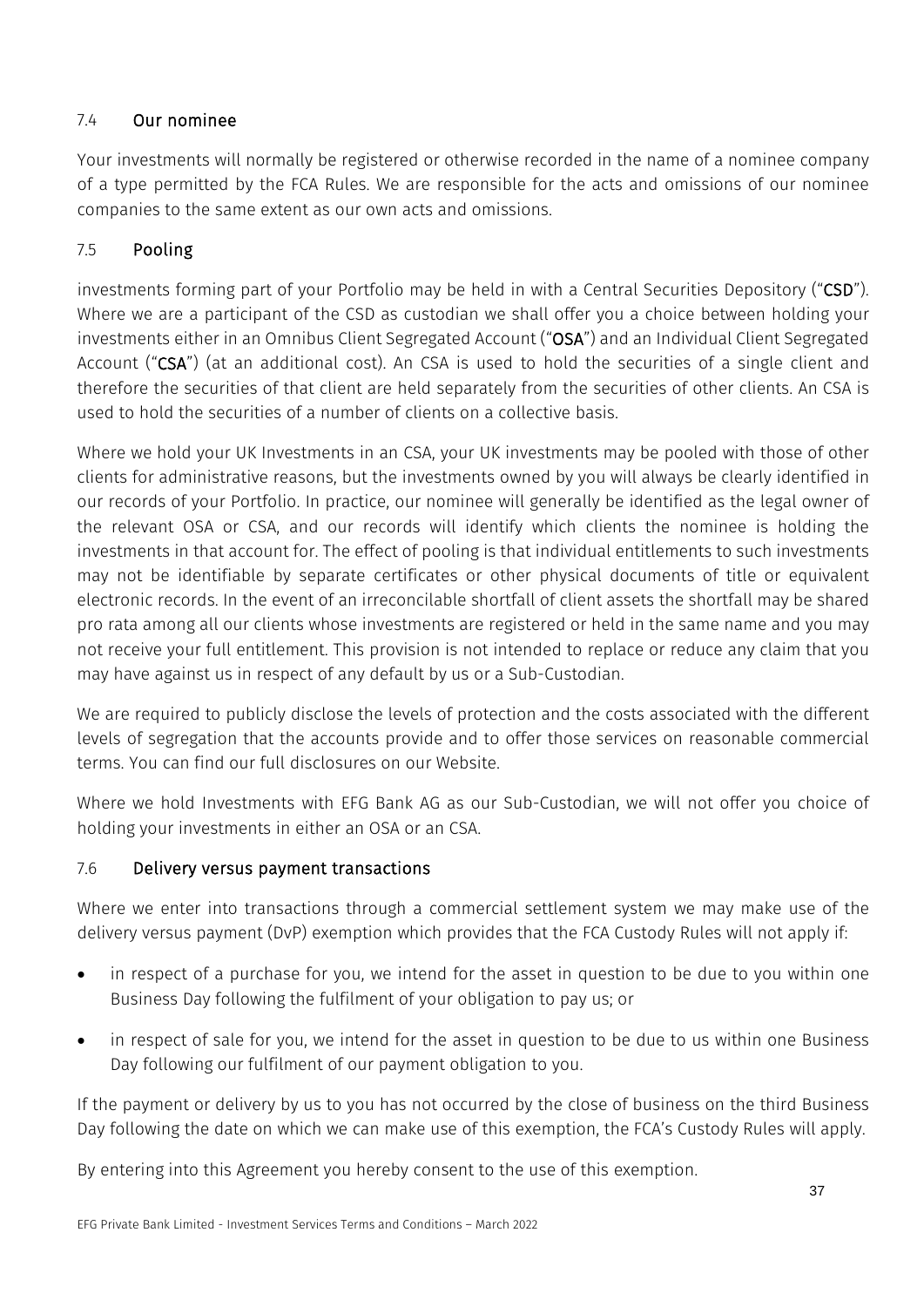# 7.7 Dividends, interest payments and other entitlements

We will facilitate the collection of all income due on, and the exercise of all other rights and entitlements attaching to, investments in your Portfolio.

Dividends and distributions and any other income will be credited to you as soon as possible once the funds have cleared and been processed by us following any necessary currency conversion to the Reference Currency (which shall be promptly effected) other than dividends received in US Dollars (USD) which will be held in a dedicated USD cash account within the investment portfolio.

For Discretionary and Advisory Management Services all income will be credited in the currency which you have nominated in your Investor Profile Form.

In the case of pooled accounts, dividends, entitlements to shares and any other benefits arising from Corporate Events will be distributed on the following basis:

- entitlements will be allocated to you as far as reasonably possible on the same basis as if the underlying securities were held in separate accounts for you. In the case of Corporate Events, entitlements to new shares may be rounded up or down to the nearest whole;
- we may retain the benefit of the sale of any fractional entitlement to shares arising from Corporate Events in circumstances where the cost of selling these fractions of investments, and apportioning the proceeds between clients, would be greater than their value.

It is our policy not to accept scrip dividends.

We will not notify you of the dividends and interest payments arising in respect of your investments, which will be credited to your Portfolio in either cash or investments depending on the standing instruction that you have given us.

# 7.8 Voting and Corporate Events

If your investments are held by a nominee or are otherwise under our control and we are notified of any Corporate Events attaching to your investments we will take the following steps:

- where it relates to an investment held within a discretionary Portfolio we will decide what action to take;
- where it relates to an investment held within an Advisory Service or execution-only account we will notify you of any voluntary corporate action (meaning that there is a decision or an election to be made); and
- we will not notify you of any mandatory corporate action (meaning that the outcome is not something over which you have a choice).

Where we have provided notice of a Corporate Event, you are responsible for ensuring that instructions are provided to us by the time stated in the notice. If we do not receive an instruction within the terms and timing of the notice, we will not vote on your behalf. If a Corporate Event is a rights issue that requires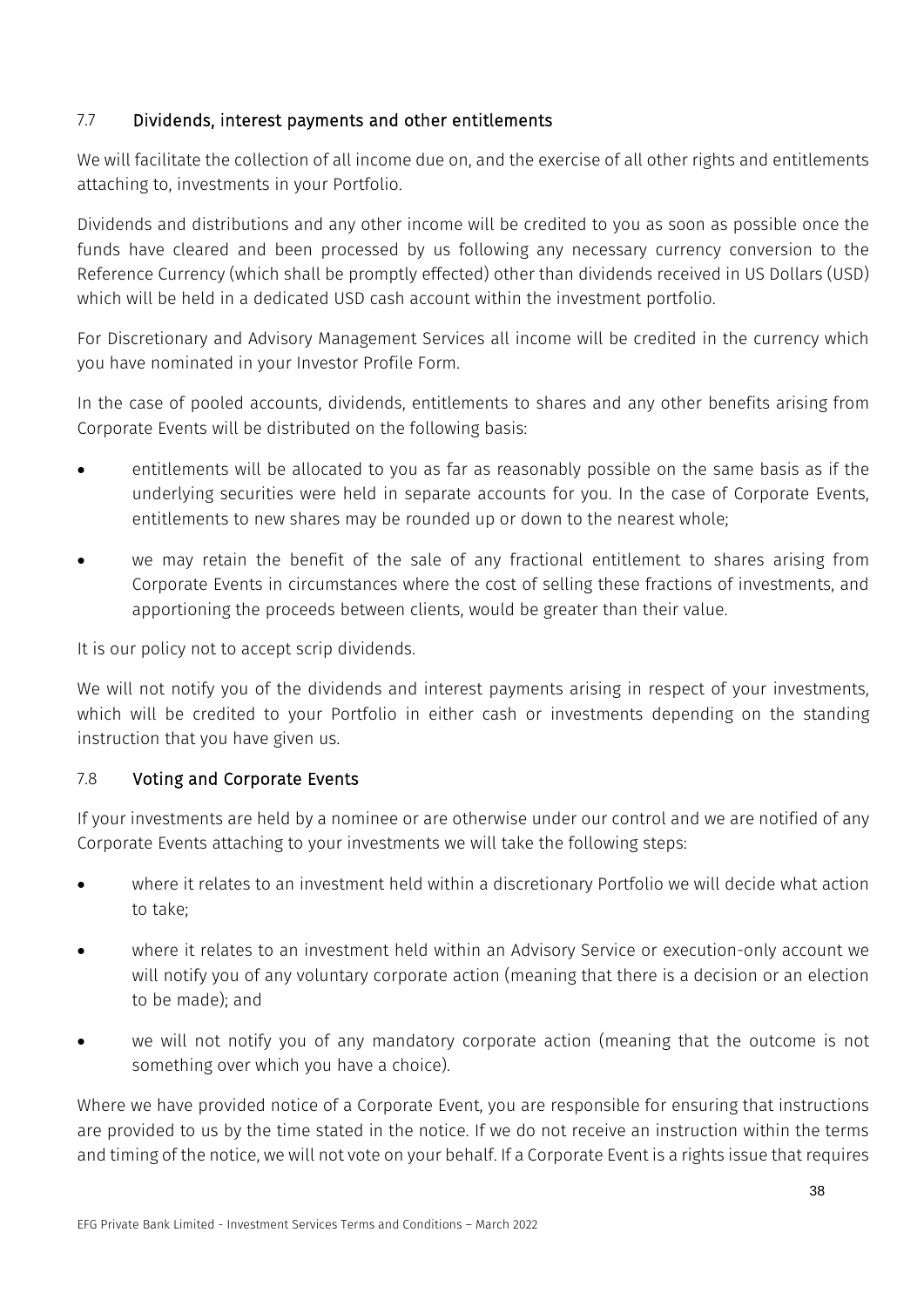additional funds from you, it is your responsibility to ensure that cleared funds are available in your Portfolio by the time stated in the notice. We are not responsible for the consequences of any failure to provide instructions to us by the stated time once notification has been given, or the consequences of any default option applied on your behalf or any alternative instructions we receive. We are not obliged to do more than give one notification on each relevant matter.

The ability to exercise voting rights can be subject to restrictions due to holdings being pooled. We shall not be under any obligation to inform you of the opportunity to vote in respect of matters not relating to corporate actions.

Unless your investments are held within an EFG ISA (as defined in section [9\)](#page-47-0) we will not be obliged to arrange for you to attend shareholders' meetings or unit holders' meetings and vote in person or to direct how a nominee should vote on your behalf, and we reserve the right to recover any reasonable expenses from you for making such arrangements.

# 7.9 Settlement

Where any necessary documents are missing or cleared funds are not held by us in your Portfolio, we will not be obliged to settle any transaction or any account on your behalf until we or our settlement agents or, as the case may be, Sub-Custodian, have received all necessary documents or cleared funds. Our obligations to deliver to you, or to your Portfolio, or to account to you for the proceeds of the disposal of investments are conditional upon the prior receipt by us of appropriate documentation and cleared funds.

Where we enter into a transaction as agent on your behalf it is the other party to the transaction and not us who is responsible for settling the trade with you and delivery or payment (as the case may be) will be at your risk. We will have no obligation to cover any loss as a result of a default by a counterparty during the course of a transaction.

Our obligation is only to pass on to you, or to credit to your Portfolio, such deliverable document or sale proceeds (as the case may be) as we actually receive.

# 7.10 Our rights over your assets

Subject to the FCA's Custody Rules, if, at any time, you have failed to pay us sums due under this Agreement, we, or a Sub-Custodian shall be entitled (and are irrevocably authorised by you) to, without providing any advance notice, use any cash, or sell any investments, held by or registered with us, our Sub-Custodian or nominee and use the proceeds (after deducting any costs in doing so) to eliminate or reduce any unpaid obligations owed to us. Any surplus remaining after discharging the obligations owed to us will be paid to you. If the cash and proceeds of disposals do not cover all the obligations owed to us, you will still owe us the balance.

You agree that we may set off, transfer or apply (without further notice to you) any obligations or monies owed by us to you in order to satisfy in whole or in part any debt or obligation or sum that is due from you to us.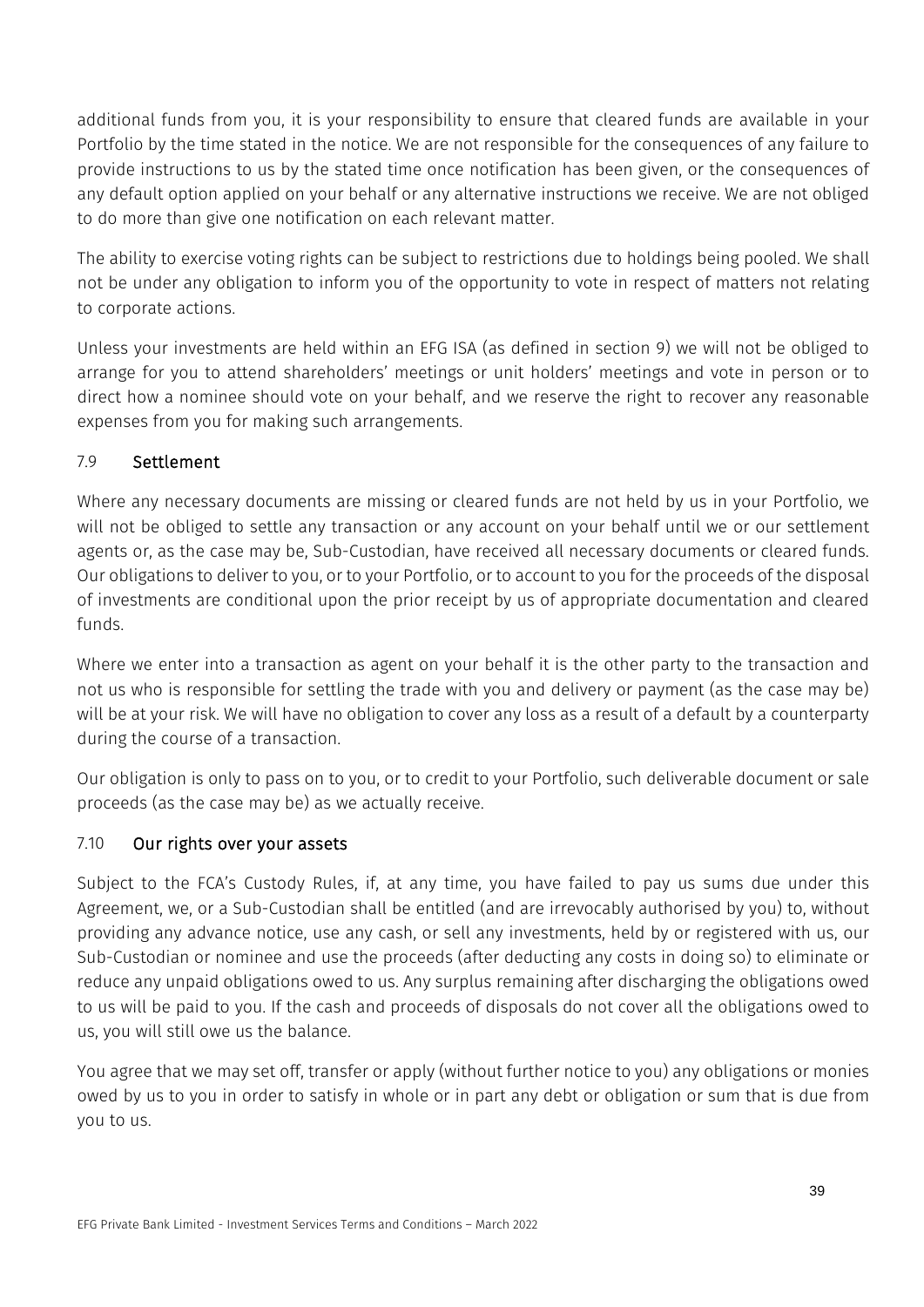In exercising our rights under this Agreement, we may convert currencies and carry out foreign exchange transactions with you or on your behalf at such rates and in a manner that we may in our discretion determine. In such circumstances, we shall be acting on our own behalf and not executing your Orders. We shall therefore not be liable to you for the result obtained, nor for our choice of which investments are to be sold.

# 7.11 Shortfalls

Where we identify a reconciliation discrepancy involving a shortfall in your custody assets we will, in accordance with FCA Custody Rules, allocate a sufficient amount of our own money to cover the value of that shortfall. We will hold such money for you in accordance with section 7.14 until the shortfall is resolved.

# 7.12 Allocated but unclaimed safe custody assets

If we have held assets for you for at least twelve (12) years and no instructions have been received from you in respect of those assets for at least twelve (12) years, we may, but are not required to:

- liquidate an unclaimed safe custody asset we hold for you at market value and pay away the proceeds; or
- pay away an unclaimed safe custody asset we hold for you to a registered charity of our choice,

provided that this is permitted by law in force at the time and consistent with the arrangements under which the safe custody asset is held and we have taken reasonable steps to trace you and return the safe custody asset.

If we divest ourselves of your safe custody asset in the circumstances outlined above, we will pay to you a sum equal to the value of the asset, at the time it was liquidated or paid away, in the event you seek to claim the safe custody asset in the future.

This obligation will survive termination of this Agreement and any costs associated with divesting a safe custody asset will be borne by us.

# 7.13 How we hold your cash

Money of yours held by EFG Private Bank Limited on your behalf will be held by us as banker and not trustee. As a result, money will not be held on trust in accordance with the FCA's Client Money Rules. Were the EFG Private Bank Limited to fail, therefore, money will not be distributed under the FCA client money distribution and transfer rules but under the general rules of insolvency.

Money held for purposes of resolving safe custody shortfalls will be held in accordance with the FCA's Client Money Rules, together with money of other clients, in a pool, free of lien, in accounts with trust status with one or more UK Banks, EEA regulated credit institutions or banks authorised in a non-EEA country. This means that this money is segregated from our money in a client bank account. In the event of default you would have a claim against the pool, not against a specific amount in a specific account.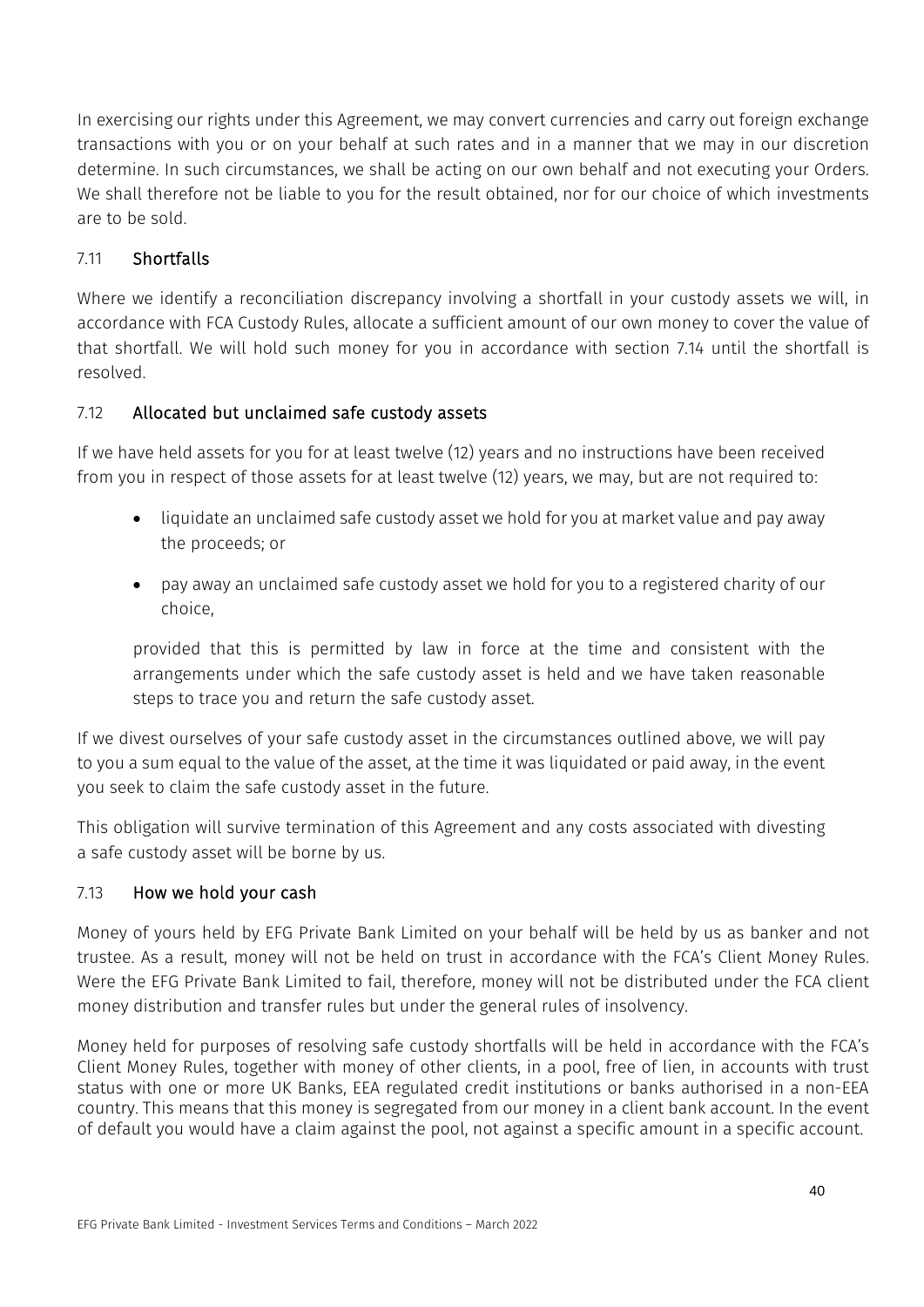Money which EFG Private Bank Limited holds for you in an account with itself may attract interest which will be paid quarterly in accordance with our normal banking procedures.

If you hold more than one Portfolio with us, the cash held within each Portfolio will be treated separately for the purposes of calculating interest.

Credit interest on money held by us is calculated on a daily basis by applying the appropriate rates of interest to the cleared balance on the money as at the end of each day.

Interest is applied quarterly in arrears on the first day of the following quarter unless otherwise agreed with you.

The credit interest rate payable in respect of your money is available from us on request.

Where interest is paid on your money balances, it will be paid net of tax where appropriate.

When executing Orders on your behalf, money held by us may be passed to a bank account of an intermediate broker, settlement agent or OTC counterparty located outside the United Kingdom. In these circumstances the legal and regulatory regime applying to that person may be different to that of the United Kingdom. In the event of the failure of that person, your money may be treated differently from the manner in which it would be treated if it had been passed to an equivalent person in the United Kingdom.

## 7.13.1 Transfer of business

If we transfer all or part of our investment business to a third party (the "recipient") which is relevant to your Portfolio(s), you agree that we may transfer any client money that forms part of a Portfolio to such recipient provided that such transfer takes place in accordance with the FCA Rules and:

- Your client money will be held by the recipient on your behalf in accordance with FCA Rules; or
- If your client money will not be held by the recipient in accordance with the FCA Rules and having exercised all due skill, care and diligence in assessing whether the recipient will apply adequate measures to protect your money, we are satisfied that your money will not be subject to a lower level of protection than that which we offer under this Agreement.

## 7.13.2 Pre-paid investments

Certain transactions to acquire securities (e.g. initial public offerings, pre-payment funds) require the settlement value to be paid to the counterparty prior to the settlement date. If you enter into transactions of this type your money will not be held by us as client money or as a cash deposit and will not be protected by the FCA Client Money Rules or the FSCS after it is transferred to the counterparty. If the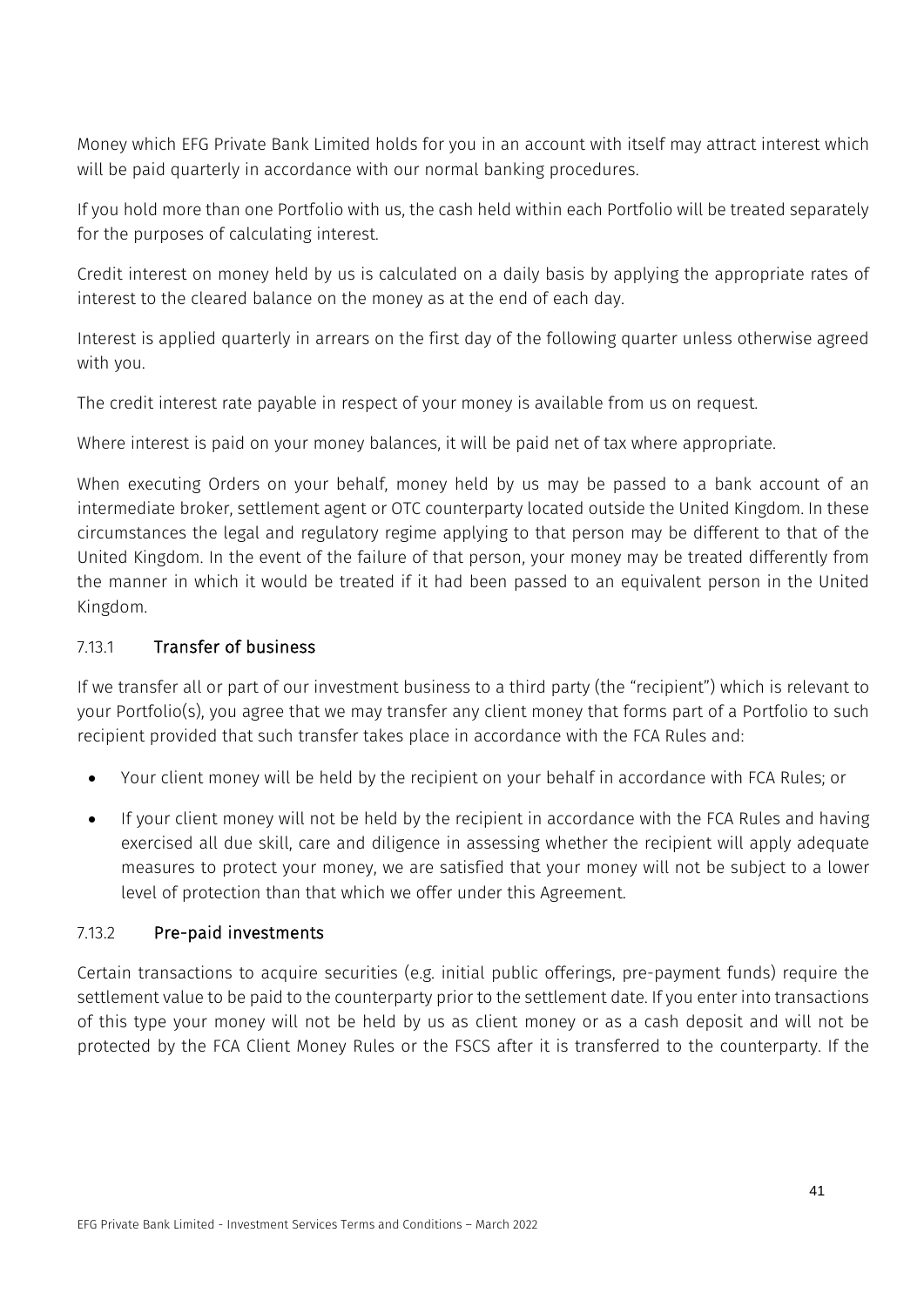counterparty defaults before settlement of the transaction you may lose all, or part, of your money transferred to the counterparty or not receive your money back immediately.

# 7.13.3 Treatment of assets on termination

On termination of this Agreement in accordance with section [3.16:](#page-22-0)

- You will have 60 (sixty) calendar days from the notice of termination to provide us with the details of another firm, should you wish to have your assets transferred to them; or
- your investments will be sold and the proceeds transferred to you. We will keep the proceeds in custody until you provide us with the necessary details to transfer them to you and that transfer is effective (including if we provide you a cheque, once that cheque has been cashed), subject to a fee as defined by your Investor Profile Form.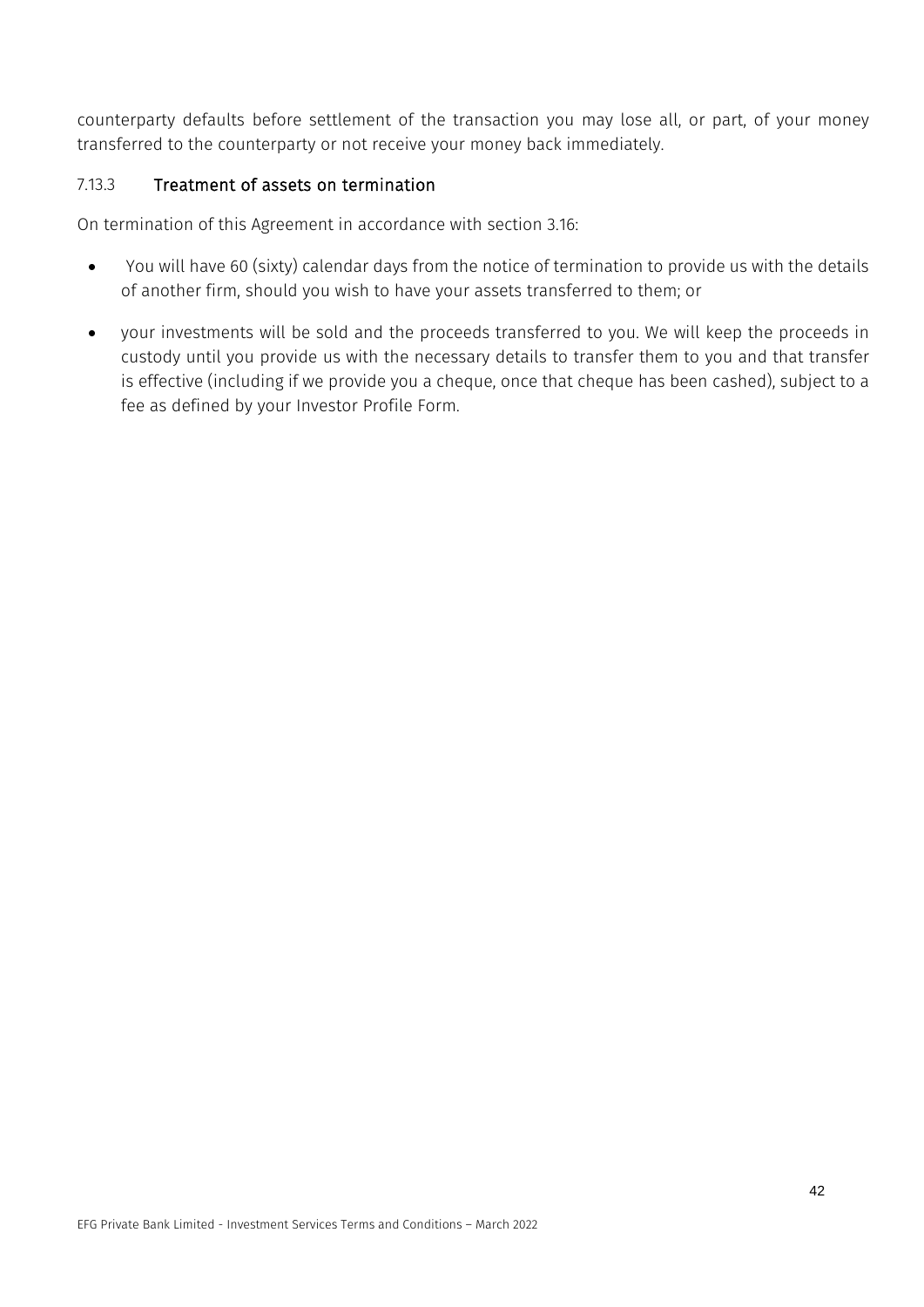# <span id="page-43-0"></span>8 THIRD PARTY CUSTODIAN

These terms and conditions apply when you have appointed a Third Party Custodian to hold the assets in your Portfolio.

# 8.1 Appointment of a Third Party Custodian

The selection, appointment and use of the Third Party Custodian are your sole responsibility, however you agree to seek our prior written consent to the appointment of a new Third Party Custodian.

Unless we have agreed with you otherwise in writing you will ensure that the Third Party Custodian complies with our instructions in respect of the Portfolio given in accordance with or consequential upon our obligations to you under this Agreement. You acknowledge that the Third Party Custodian will not confirm with you any instructions received by us prior to execution and that this will constitute a mandate given by you in favour of us. You can revoke this mandate at any time in writing, and we can terminate this mandate upon notice to you and your Third Party Custodian will need to confirm with you any instructions we remit to them prior to execution.

By engaging us to provide services relevant to assets held in custody with a Third Party Custodian you hereby instruct us, pursuant to the aforementioned mandate, to do all other acts and things relevant to the assets underlying your Portfolio that may be necessary or desirable to complete or perform our obligations in connection with the services you engage us for. The agreement that you enter into with the Third Party Custodian must ensure that the Third Party Custodian enters into arrangements with regard to the provision of custody services for the whole or relevant part of your Portfolio which are satisfactory to us and that enable us to provide services to you under this Agreement.

You must ensure that your Third Party Custodian promptly notifies us of all income received in respect of your Portfolio and of any other events affecting the investments or assets contained in your Portfolio and supplies to us promptly copies of all custody and settlement bank account statements. You must ensure that the Third Party Custodian provides us with electronically readable reports for reconciliation purposes.

# 8.2 The responsibility of the Third Party Custodian

The Third Party Custodian is responsible for the following functions:

- dealing with the administration involved in the buying and selling of your investments;
- holding your investments in its name and under its control or in the name of and under the control of its nominee (or as otherwise permitted by Applicable Regulations and your agreement with the Third Party Custodian);
- collecting dividends, income and other entitlements arising in respect of your investments;
- providing to us, at regular intervals, information on investments held by them (including details of the identity of investments bought and sold and valuations of investments held at the end of the report period). We use this information when we report directly to you on your investments; and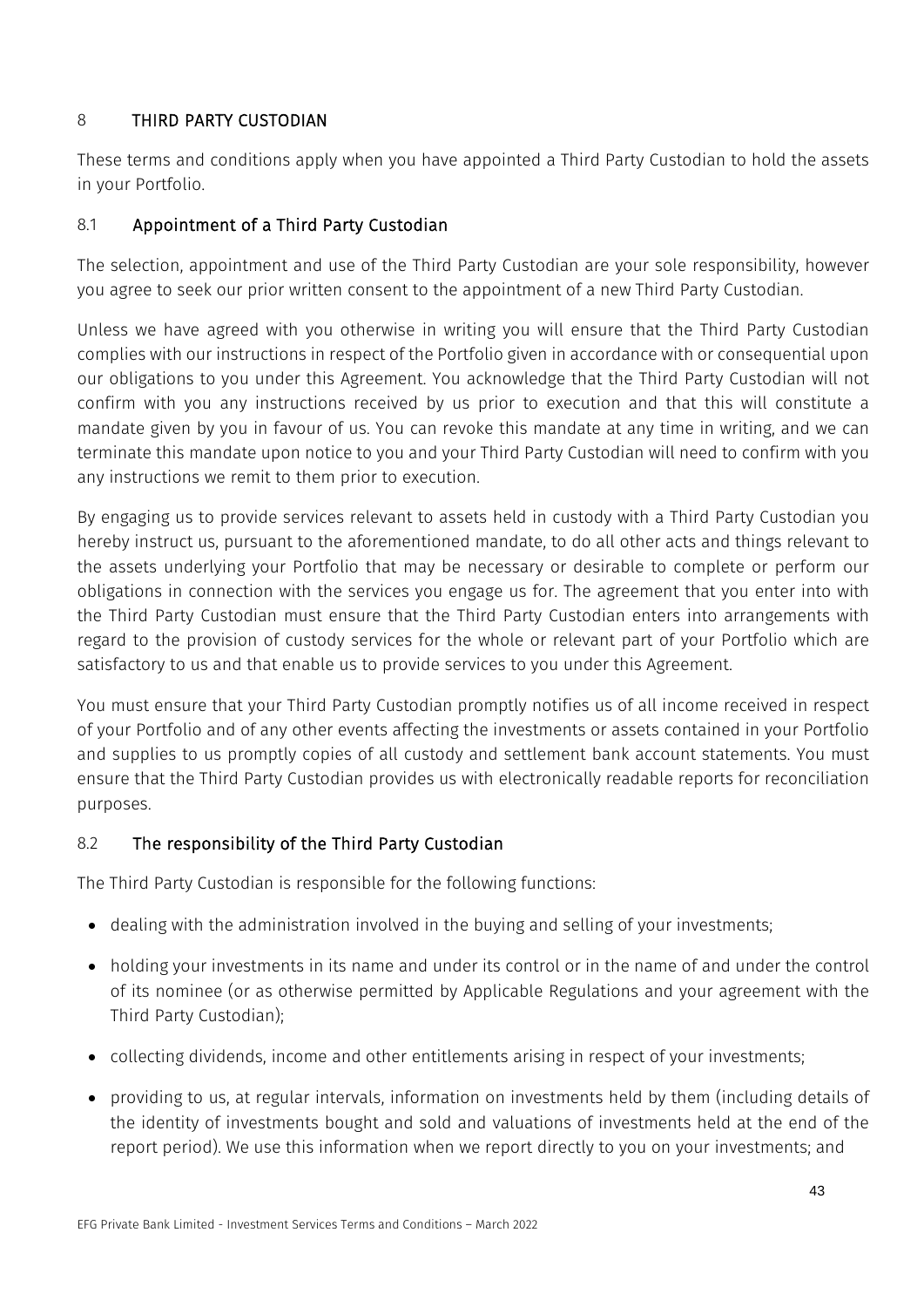• implementing instructions received from us on the exercise of voting rights and other rights arising in respect of your investments.

# 8.3 Our responsibility

We shall have no liability for custody arrangements where a Third Party Custodian is appointed (including, without limitation, the expenses, fees and charges of the Third Party Custodian) or the acts or omissions of the Third Party Custodian, including any failure to properly execute instructions we remit on your behalf. In addition, we will not be responsible for supervising the Third Party Custodian. You acknowledge that the appointment of a Third Party Custodian may restrict the services we provide to you.

We will not be responsible for supervising or paying the fees of a Third Party Custodian or for ensuring that you comply with any terms and conditions you have agreed with an Third Party Custodian.

We do not assume liability for, and shall not be liable with respect to any, associated tax implications or other consequences. You are exclusively and solely responsible for understanding the tax treatment and potential consequences of the operation of your Portfolio during the course of the services you have engaged us for, and you expressly accept the risks associated therewith.

# 8.4 Assets held by the Third Party Custodian

All assets purchased or otherwise held for the benefit of your Portfolio shall be held by the Third Party Custodian. All certificates and other documents of title relating to securities and other instruments of your Portfolio shall be retained and kept safe by the Third Party Custodian which shall be solely responsible for settlement of all transactions undertaken on your Portfolio's behalf.

# 8.5 Voting

If your investments are held by a Third Party Custodian and we are notified of any Corporate Events attaching to your investments we will take the following steps:

- where it relates to an investment held within a discretionary Portfolio we will decide what action to take and instruct the Third Party Custodian accordingly;
- where it relates to an investment held within an Advisory or execution-only account we will notify you of any voluntary corporate action (meaning that there is a decision or an election to be made); and
- we will not notify you of any mandatory corporate action (meaning that the outcome is not something over which you have a choice).

Where we have provided notice of a Corporate Event, you are responsible for ensuring that instructions are provided to us or the Third Party Custodian by the time stated in the notice. If we do not receive an instruction within the terms and timing of the notice, we will not vote on your behalf. If a Corporate Event is a rights issue that requires additional funds from you, it is your responsibility to ensure that cleared funds are available in your Portfolio by the time stated in the notice.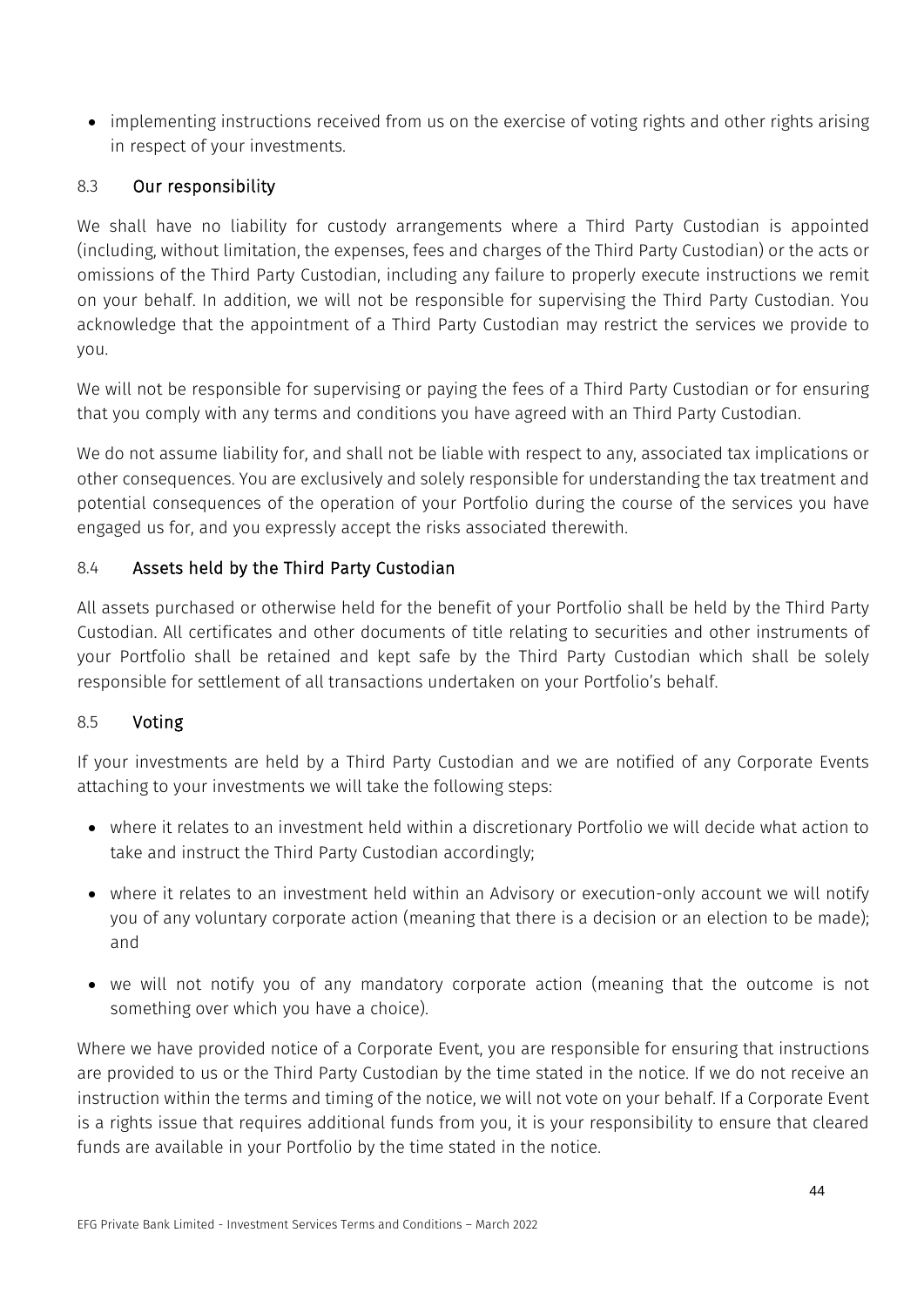We are not responsible for the consequences of any failure to provide instructions to us by the stated time once notification has been given, or the consequences of any default option applied on your behalf or any alternative instructions we receive. We are not obliged to do more than give one notification on each relevant matter.

The ability to exercise voting rights may be subject to restrictions due to holdings being pooled. We shall not be under any obligation to inform you of the opportunity to vote in respect of matters not relating to corporate actions.

## 8.6 Settlement

All transactions for the Portfolio will be settled by payment to or delivery by the Third Party Custodian of cash or securities due to or from the Portfolio. We will advise the Third Party Custodian of all transactions which we have effected for the Portfolio. You must ensure that the Third Party Custodian can settle any transactions effected by us.

## 8.7 Cash balances

You will require the Third Party Custodian to provide us with cash statements on a regular basis and on our reasonable request.

## 8.8 Best execution

Where this Agreement requires funds to be placed on deposit with the Third Party Custodian or currency transactions to be effected or currency risks hedged with the Third Party Custodian, you acknowledge that we are relieved of any obligation of best execution in relation to the relevant transactions except to the extent it is required under the Applicable Regulations.

# 8.9 The composition of your Portfolio – regular analyses and valuations/information

We will rely upon the information provided by the Third Party Custodian to provide you with our reports on your Portfolio.

## 8.10 Fee Sharing

Where we introduce you to a Third Party Custodian and you engage such Custodian, we may receive compensation relevant to income earned by the Custodian in relation to your assets, to the extent that such compensation is permitted under Applicable Regulations. This compensation arrangement will not result in additional fees being charged with respect your Portfolio. To the extent your Portfolio is part of a compensation arrangement with a Third Party Custodian we will separately provide details regarding the arrangement and the level and basis of such compensation.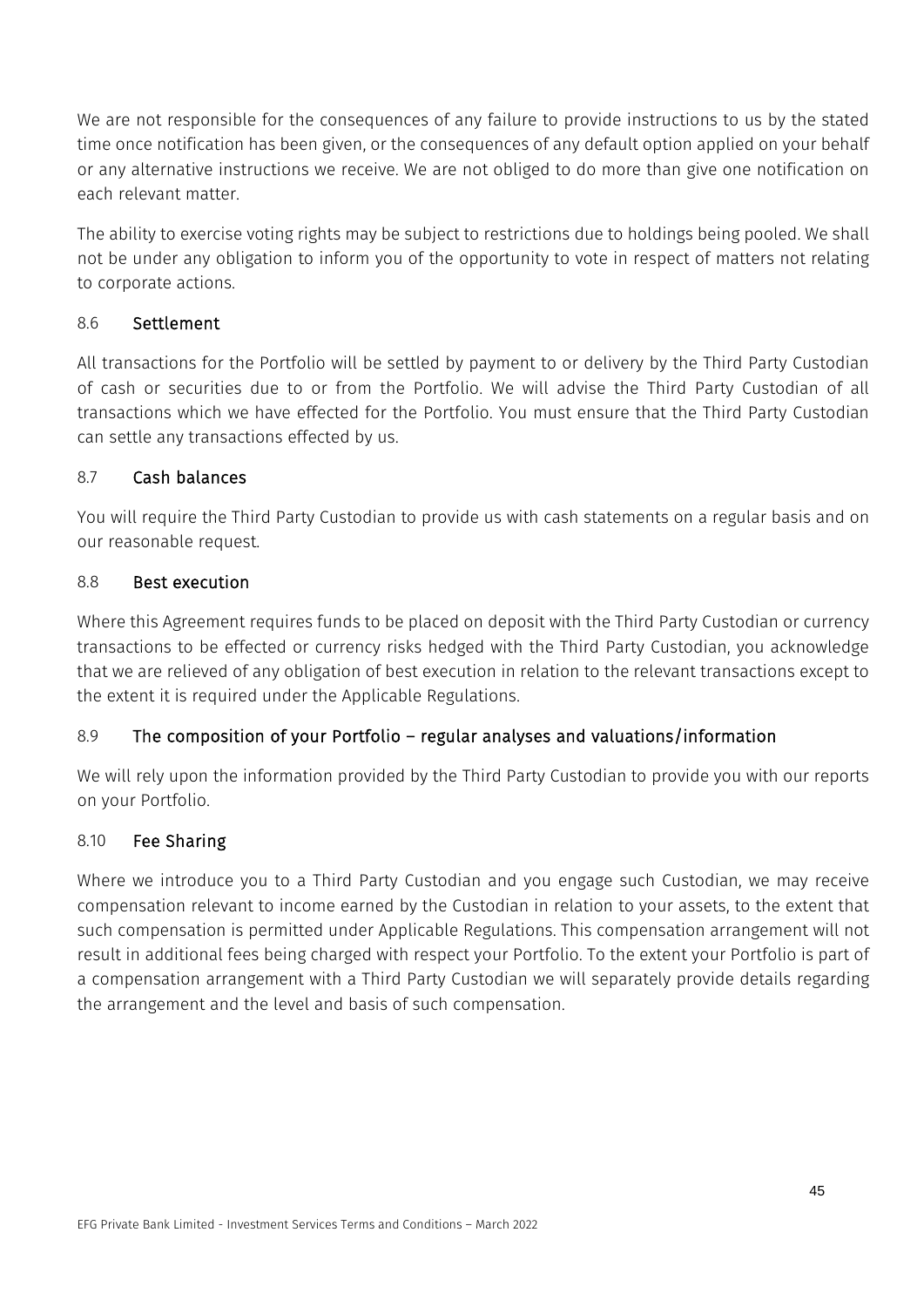#### 8.11 Indemnification

You will indemnify us against all losses, liabilities, costs, damages and expenses we incur or suffer, all claims or proceedings made, brought or threatened against us by any person, and all losses, liabilities, costs (on a full indemnity basis), damages and expenses we incur or suffer as a result of defending or settling any actual or threatened claim or proceeding, in each case arising out of or in connection with anything we lawfully do pursuant to the mandate you have given to us relevant to your assets held with a Third Party Custodian.

## 8.12 Additional fees

We may charge additional fees or expenses where a Third Party Custodian is appointed – we will provide details of any additional charges or expenses to you separately. You authorise us to claim all charges and expenses due to us from the Third Party Custodian. If we cannot collect charges and expenses in this way we will invoice you and the invoice will be payable on receipt.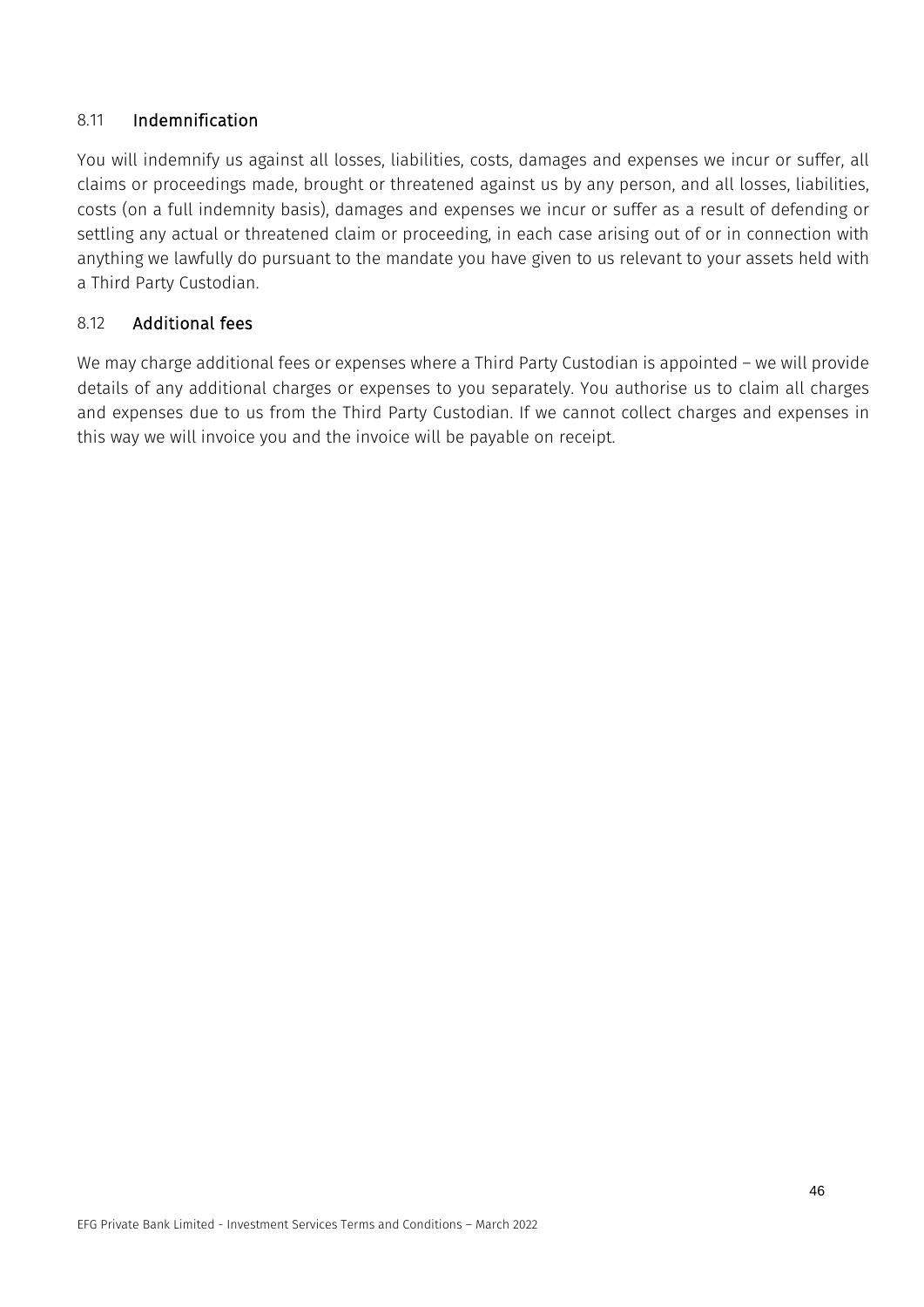# <span id="page-47-0"></span>9 TERMS WHICH APPLY WHEN YOU HAVE AN INDIVIDUAL SAVINGS ACCOUNT WITH US

## Individual Savings Account

## 9.1 Our stocks and shares ISA

We agree to provide to you (where you are eligible and have signed an application) an individual savings account comprising exclusively of stocks and shares ("your ISA"). We are the ISA manager in respect of your ISA and will manage your ISA in accordance with The Individual Savings Account Regulations 1998 and the relevant HMRC rules and guidance as amended from time to time (together "the ISA Rules"). To the extent that the ISA Rules impose requirements on you, you undertake to comply with all such requirements.

Unless you notify us to the contrary, the investments within your ISA shall be managed or dealt with in accordance with your Portfolio designation as Discretionary Management, Advisory or Execution Only. The investments eligible for inclusion in your ISA shall be those permitted by the ISA Rules for a stocks and shares ISA ("qualifying investments") and shall accord with the risk profile which you have selected, together with any Investment Objectives and Investment Restrictions you have provided. For Advisory ISAs and Execution Only ISAs, all investment decisions will be yours and we will carry out all dealing instructions as your agent (or, in certain circumstances, as principal).

Our Terms and Conditions for Investment Services will apply (save to the extent of any inconsistency with the ISA Rules or this section [9\)](#page-47-0) to the investments held within your ISA from time to time. In the event of any inconsistency between this section [9](#page-47-0) and the ISA Rules, the ISA Rules will apply.

Investment in your ISA may only be made by subscription in cash, with the exception of shares which you have exercised the right to acquire or which have been appropriated to you in accordance with the provisions of a savings related share option scheme or an approved profit sharing scheme and such shares will be treated as fulfilling the condition as to payment of cash.

You may subscribe to your ISA up to the annual subscription limit permitted under the ISA Rules as set out in the ISA Investor Profile Form. The ISA Rules allow you to invest in one cash ISA, one stocks and shares ISA, one innovative finance ISA and one lifetime ISA, up to the annual ISA subscription limit, each tax year.

The fees and charges applicable to your ISA are set out in the Scope and Costs of Our Services document.

## 9.2 Opening an ISA

You agree that completion and submission of an application for an ISA constitutes acceptance of this Agreement and specifically this sectio[n 9](#page-47-0) which will take effect upon acceptance by us of your application.

# 9.3 Our mandate and your overall investment objectives

Unless you notify us to the contrary in writing we shall assume that the investment mandate for your ISA is the same as for the rest of your Portfolio (as that mandate may be changed from time to time) and we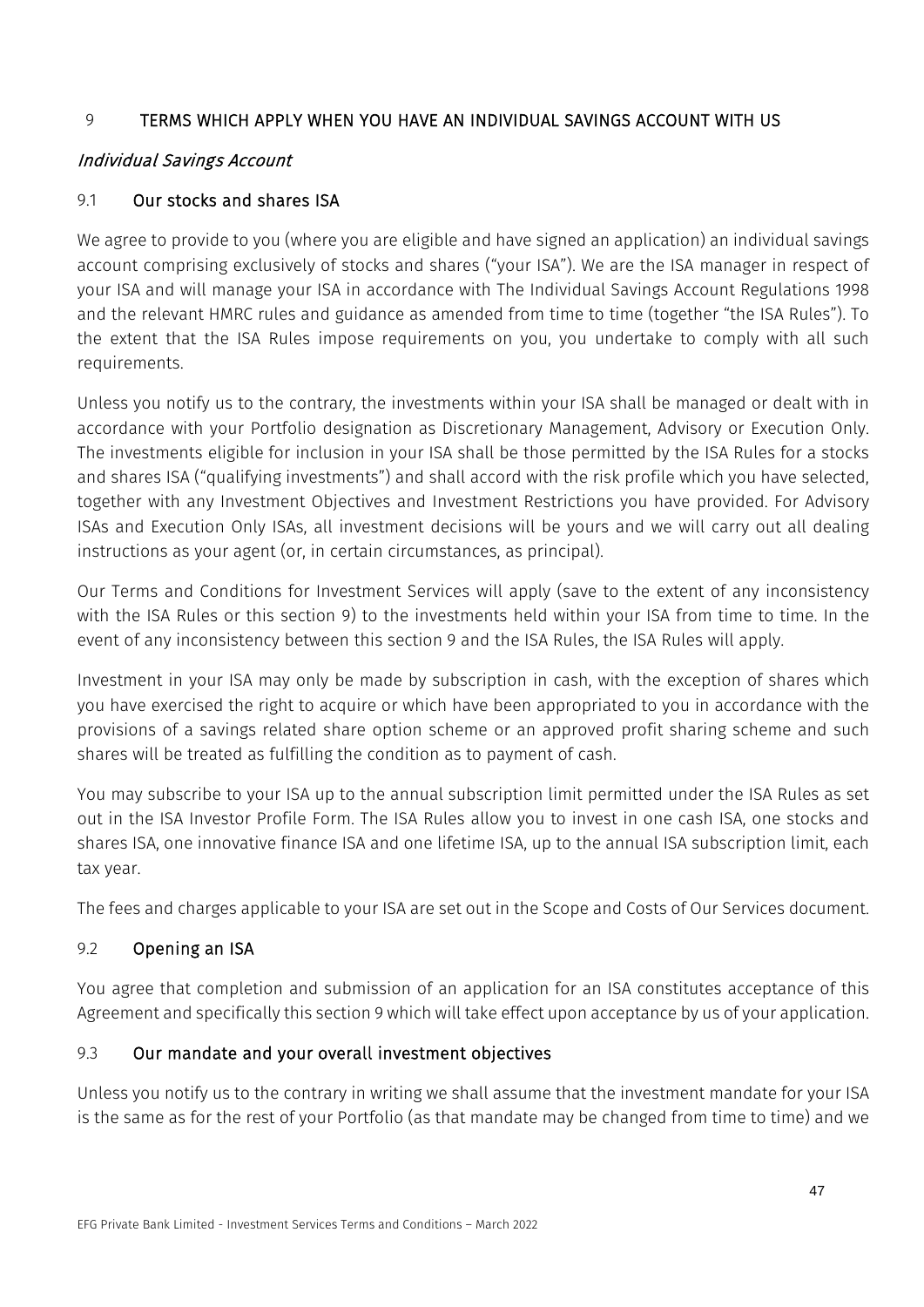shall provide you with our discretionary management Service, Advisory Service or execution only service in accordance with the provisions of our Terms and Conditions for Investment Service.

We shall follow your investment mandate to the extent that it is consistent with the requirement for your ISA to include only qualifying investments.

In selecting investments for your ISA consistently with a Discretionary Management Service mandate or advising you where we have an Advisory Investment Management Service mandate or an Advisory Service mandate, we will take into account the holdings across your whole Portfolio and not just within the ISA.

## 9.4 Your undertakings in relation to your ISA

You undertake to notify us immediately of any change in your status which affects your ability to subscribe to an ISA (e.g. if you become non-resident).

You undertake that:

- the investments within your ISA are, and will remain in, your beneficial ownership and will not be used as security for a loan;
- you are entitled to subscribe for an ISA under the ISA Rules (please ask your Client Relationship Officer for guidance if you are unsure); and
- all cash subscribed to your ISA belongs to you.
- 9.5 Transfer of your ISA

Upon receipt of your request for a transfer we will let you know the precise conditions that apply to the transfer and the method of transfer, each as required by the ISA Rules.

## Transfers out

Upon your written request and subject to the ISA Rules, your ISA, with all rights and obligations of the parties to it, may be transferred to another ISA manager within a time period stipulated by you. A transfer may be made in respect of current year ISA subscriptions and the investments bought with those (and any income arising) in whole and/or previous years' ISA subscriptions and the investments bought with those subscriptions (and any income arising) in whole or in part.

We will effect the transfer (by transfer of the investments and/or cash direct to the new ISA manager) within the time stipulated by you (and in accordance with any legislation governing the transfer) provided the transferee approves the transfer and is an approved ISA manager. The minimum period which you may stipulate for us to effect the transfer within is thirty (30) calendar days. Occasionally it may take longer to complete the transfer due to factors beyond our control.

Upon receipt of your request for a transfer we will let you know the precise conditions that apply to the transfer and the method of transfer, each as required by the ISA Rules. We will deduct amounts we are entitled to keep or which we have to deduct under this Agreement or the ISA Rules (for example, in respect of outstanding fees or charges). If we are transferring assets rather than cashing the ISA in, we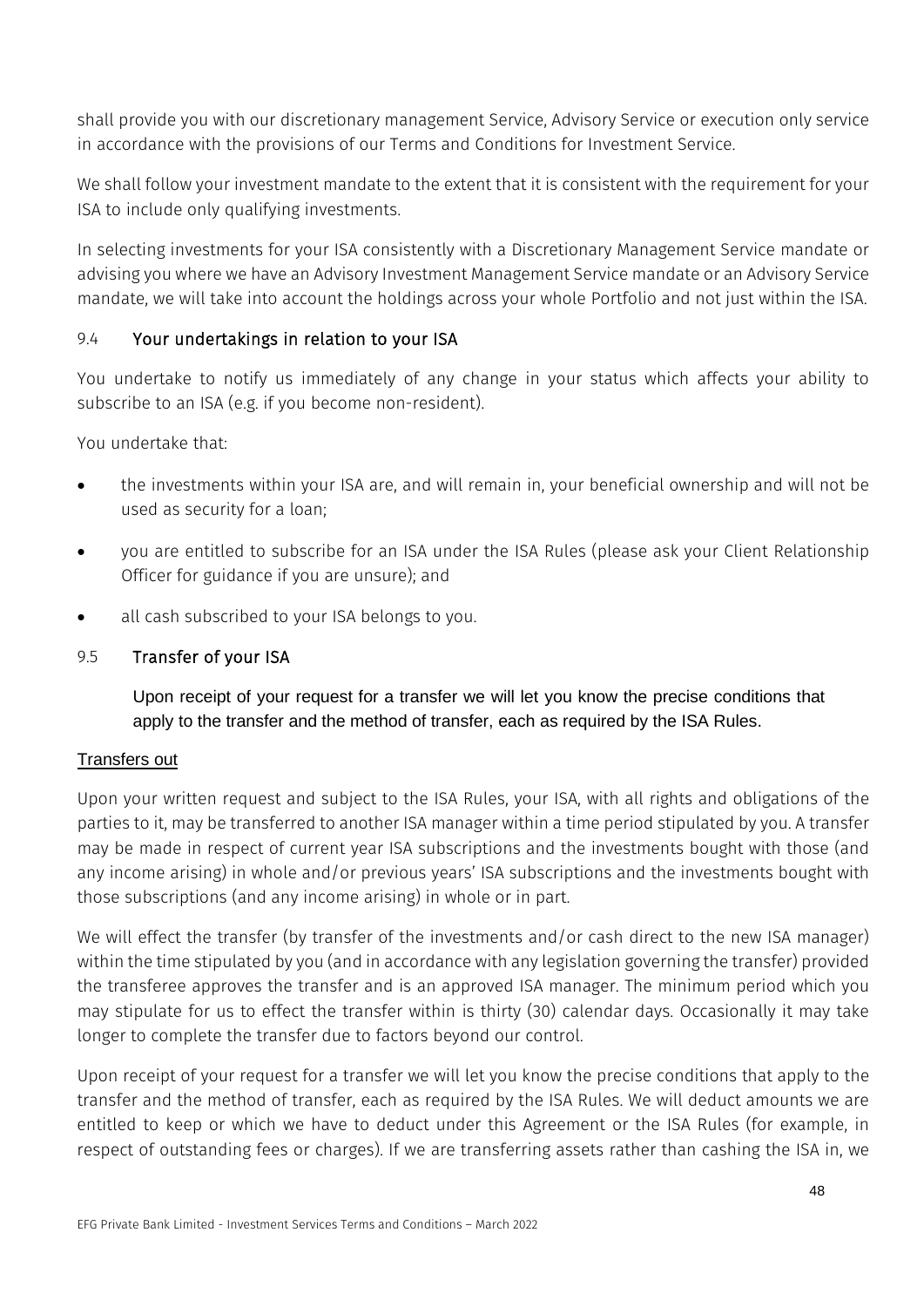will not have to complete the transfer until you have paid all outstanding fees, charges and other amounts that you owe us.

Your new ISA manager will ask you to fill in a transfer application form.

## <span id="page-49-0"></span>9.6 Withdrawals

If you wish to withdraw investments or monies from your ISA you can do so by instructing us in writing to (within a time period specified by you) transfer all or part of the investments held in your ISA and proceeds arising from those investments to be transferred or paid to you. In the event of a cash withdrawal you must specify the amount in cash you wish to withdraw. Where you request a transfer or withdrawal and your ISA holds units or shares in a UK UCITS (Undertaking in Collective Investment Transferable Securities), a non-UCITS retail scheme or a recognised UCITS, and dealings have been suspended in accordance with COLL 7.2, we may extend the minimum period specified for the suspension to seven (7) days after the suspension ends.

To meet your request we will use any available cash balances first and then, if we have a Discretionary Management mandate, we will select investments within your ISA to sell. For all other mandates we will seek your instructions as to which investments to sell. The amount to be withdrawn will be paid to you as soon as sufficient cash is held in your ISA.

The minimum period which you may stipulate for us to effect the withdrawal within is thirty (30) calendar days however please note a cash payment may be several weeks after your cash withdrawal instructions are received. You will not incur a tax liability by making a withdrawal from your ISA.

Please note carefully that your subscription limit is not affected by withdrawals. Irrespective of any withdrawals that you may make in a tax year we cannot (and no other ISA provider can) accept further subscriptions in the same tax year if your subscription limit has been reached.

# 9.7 Nominee and custody services

The title to all investments held in your ISA will be registered in the name of our nominee(s) (including our nominee company or a Sub-Custodian or their nominee company); however, you will nonetheless remain the beneficial owner of the investments held in your ISA. The terms and conditions in section [7](#page-35-0) will apply (save to the extent of any inconsistency with the ISA Rules or this section [9\)](#page-47-0) to our Custody Services regarding investments held within your ISA. Where relevant, share certificates or other documents evidencing title to ISA investments will be held by us or as we may direct.

We will be responsible for making all reasonable efforts both to collect all income due and to vest other entitlements in respect of investments in your ISA held by us (or others appointed by us) as nominee or custodian, on your behalf and (when and if applicable) subject to changes in current legislation:

• we will arrange for all tax credits on dividends to be claimed, where permissible and on receipt will treat the tax claimed as income and will also arrange for the repayment of income tax deducted at source;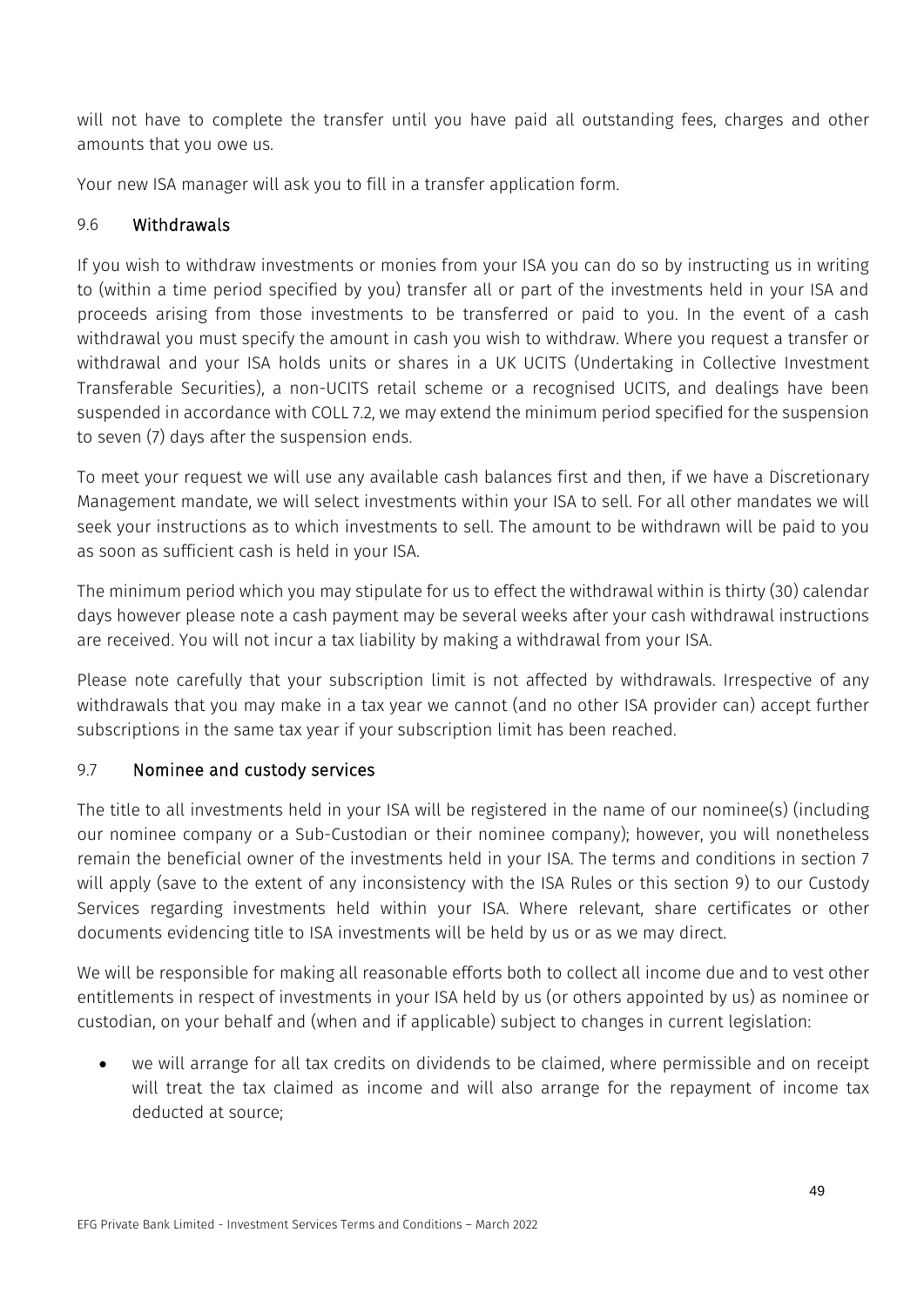• we will make claims, conduct appeals and agree on your behalf liabilities for and reliefs from tax in respect of your ISA.

In all other respects as regards taxation, you or your other professional advisers must remain responsible for the management of your own tax affairs.

Cash received in respect of investments in your ISA (e.g. dividends, interest payments and other cash payments) will be held within the ISA in accordance with Section 8 and reinvested unless you opt for income to be distributed. Please note that we are entitled to deduct our charges from cash held within your ISA from time to time.

Subject to the ISA Rules, cash may be temporarily held within your ISA pending investment or reinvestment.

# 9.8 Company reports

You can elect by notifying us in writing, to receive a copy of the annual report and accounts issued by every company or other concern in respect of shares, securities or units which are held directly within your ISA. In respect of shares, securities or units which are held directly in your ISA, you can elect, by notifying us in writing, to attend shareholders', securities holders' or unit holders' meetings, to vote (as proxy for our nominee), and to receive, in addition to the annual report and accounts, any other information issued to shareholders, securities holders or unit holders. However, you will need to give us at least fourteen (14 days') written notice to arrange this and these services may be subject to additional charges.

# 9.9 Delegation

We will satisfy ourselves that any person to whom under the terms of this Agreement we delegate any of our functions or responsibilities in relation to your ISA is competent to carry out those functions and responsibilities.

# 9.10 Notification of voiding of your ISA

We will notify you if by reason of any failure to satisfy the provisions of the ISA Rules your ISA has, or will, become void. If your ISA is made void we may, by agreement with you, either transfer your investments to you or sell the investments and transfer the proceeds of sale to you. If your ISA is made void, you may lose some or all of your tax exemption. We will notify HMRC if your ISA has, or will, become void and we will pass on full details of the void ISA to HMRC, including your personal details and you hereby authorise us to do so.

# 9.11 Cancellation rights

You may cancel an ISA by notifying us in writing within fourteen (14) days of applying for the ISA. During this fourteen (14) day cancellation period, you will bear the risk of market movement but HMRC will treat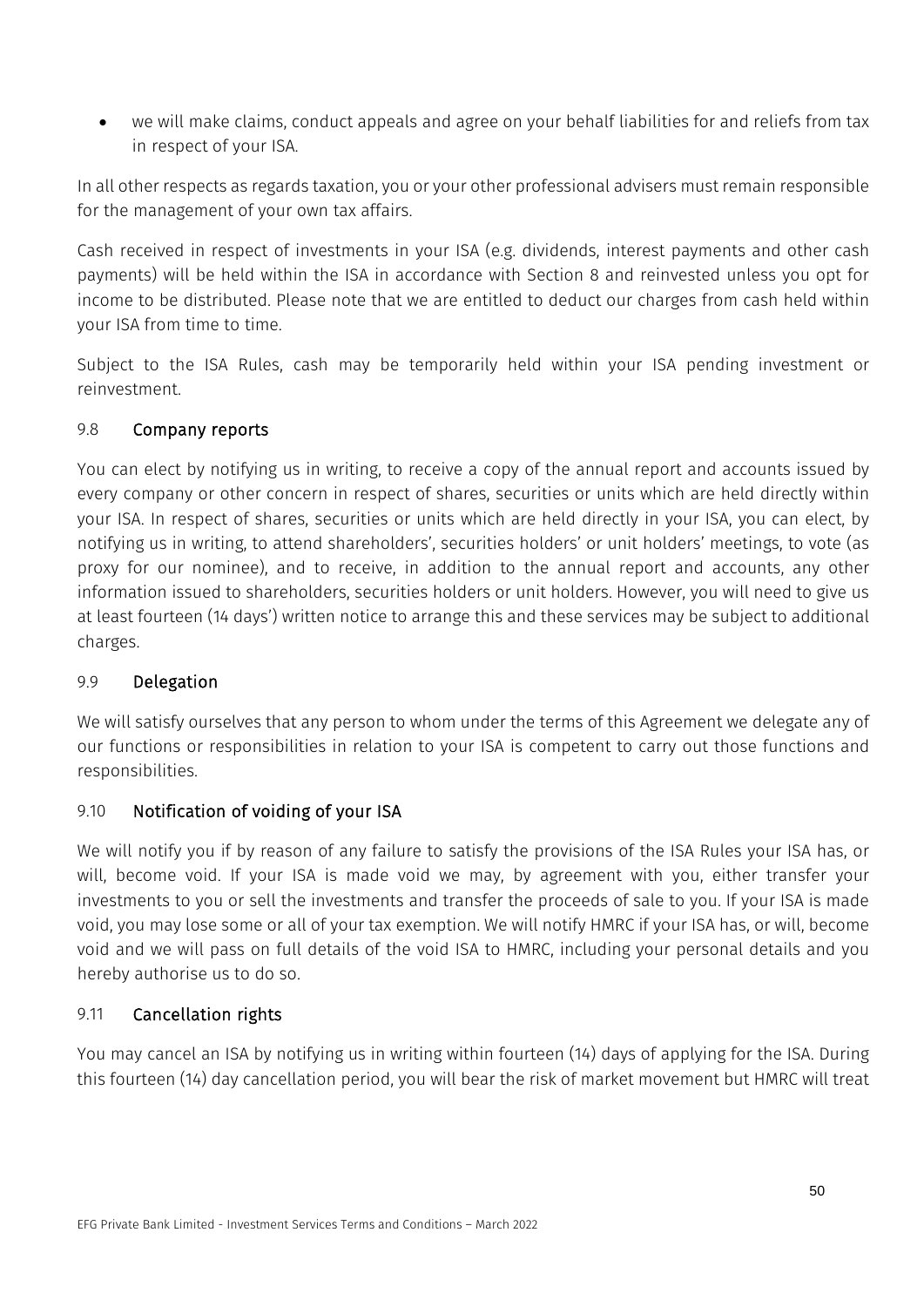the position as if no subscription to an ISA had been made in the first place and your right to subscribe to an alternative ISA offered by us or another ISA provider within the same tax year will be unaffected.

## 9.12 Closing your ISA

You can close your ISA as a whole or, as set out in section [9.6,](#page-49-0) take out part at any time, providing any outstanding fees are paid by giving notice to us in writing.

We may close your ISA on thirty (30) calendar' notice or on immediate notice if required to do so by any competent regulatory authority, the ISA Rules or Applicable Regulations.

If you die on or after 6 April 2018, following your death your ISA will automatically stop being exempt from tax upon the earlier of:

- the date of completion of the administration of your estate;
- the third anniversary of your death; and
- the date of withdrawal of all investments and cash from your ISA.

If your death occurred on or before 5 April 2018, your ISA automatically stops being exempt from tax upon the date of your death.

No further subscriptions may be made to your ISA on or after the date of your death and we will require your personal representatives to notify us of your death before we will accept any instructions in relation to your ISA.

Termination will not prevent us from keeping your ISA open until any remaining claims for dividends or tax credits are finalised.

If your ISA is closed you may choose to have all the investments held in your ISA transferred into your name, the name of a new custodian or, where applicable, the name of your new ISA manager. If the ISA is closed as a result of your death section [10.2](#page-52-0) shall apply.

When your ISA has been closed we may charge you for:

- accrued but unpaid charges and expenses;
- any additional expenses we or our agents necessarily incur on the closure of your ISA (including expenses of sale or transfer of the ISA investments);
- any losses necessarily realised by us or our agents in settling or concluding outstanding obligations; and
- an amount equal to tax which may have become payable in respect of your ISA,

but will not ask you for any additional payment.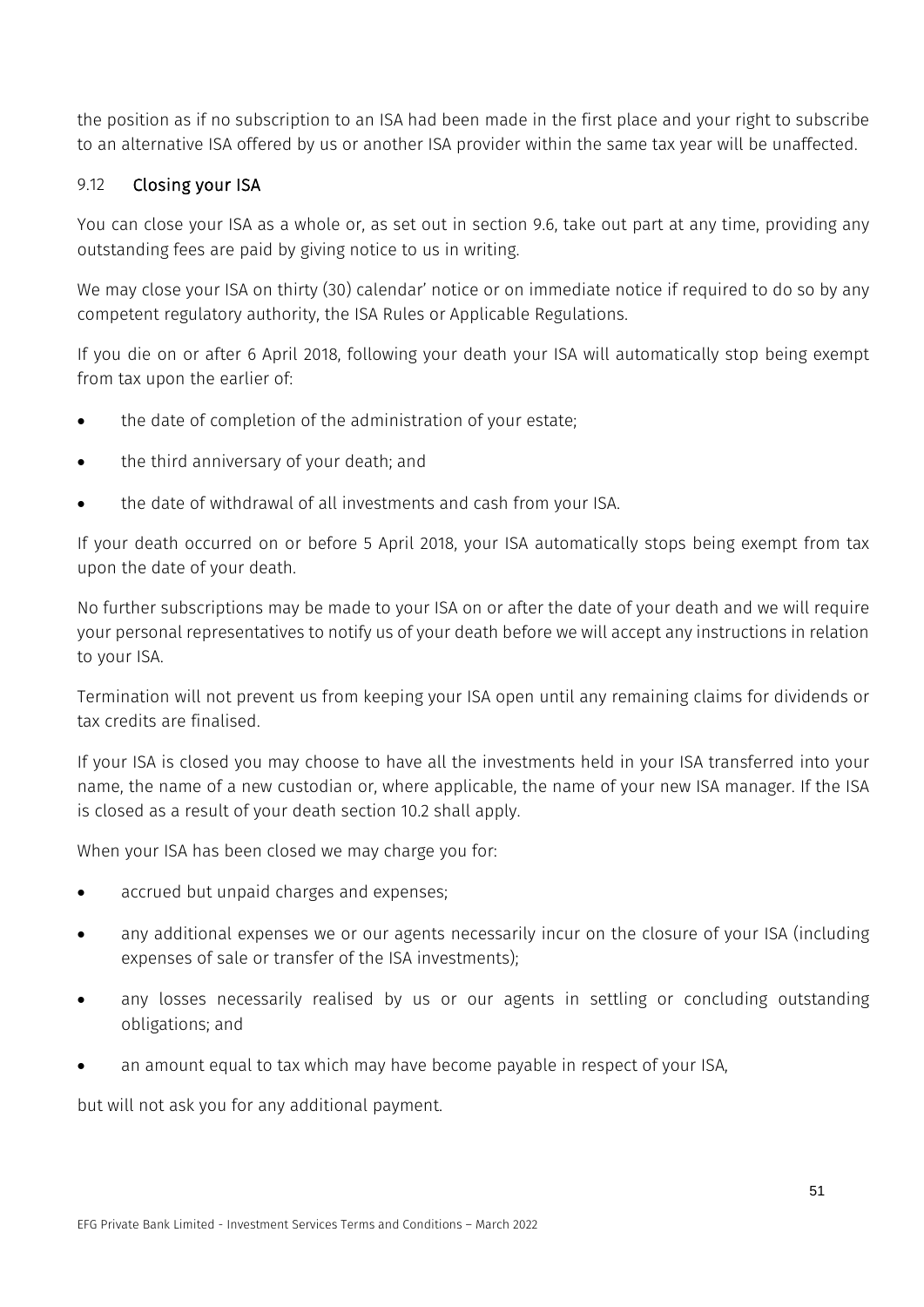# 10 ADDITIONAL TERMS WHICH APPLY TO PARTICULAR TYPES OF CLIENT

#### 10.1 Trusts

#### 10.1.1 Trustee Act 2000

If you are required to make a policy statement under section 15 of the Trustee Act 2000 we will, in the management of your Portfolio, comply with that policy statement or any revised or replaced policy statement provided by you.

## 10.1.2 Changes in trustees during the term of this Agreement

At our option this Agreement shall continue in full force and effect notwithstanding any change in the composition of the trustees whether by death, retirement or addition of trustees or otherwise.

## 10.1.3 Joint and several liability

Each of you accepts joint and several liability for the obligations accepted by you under this Agreement. Save in respect of liability arising directly or indirectly from fraud or wilful default, the liabilities of the trustees under the terms of this Agreement shall be limited to the assets of the trust from time to time.

#### <span id="page-52-0"></span>10.2 Individuals

If you die during the term of this Agreement the Portfolio will be suspended when we receive notice of your death. We will close any open positions and then cease to actively manage your Portfolio in accordance with your Investor Profile Form. Unless otherwise agreed in writing, we will suspend active management of your Portfolio. For the avoidance of doubt, where you have appointed us to provide Custody Services in relation to the whole or part of your Portfolio, we will continue to provide these Custody Services and we will react to corporate actions on a case by case basis. Notification of your death will not affect any accrued charges under this Agreement. When executors are appointed we will require evidence of their appointment before carrying out their instructions. Such instructions shall be carried out in accordance with these Terms and Conditions. We reserve the right not to act on instructions which conflict with these Terms and Conditions.

## 10.3 Individuals applying jointly

## 10.3.1 Joint and Several Liability

Your Portfolio may be held in the joint names of two or more individuals. In this situation, all joint account holders are bound by this Agreement and your obligations under this Agreement will be joint and several and any reference in this Agreement to you as the client shall be construed (where appropriate) as a reference to any one or more of you. Where there is a change of joint holders other than as a result of death, you will notify us as soon as practicable in writing.

#### 10.3.2 Instructions from you

Unless we are instructed otherwise in writing: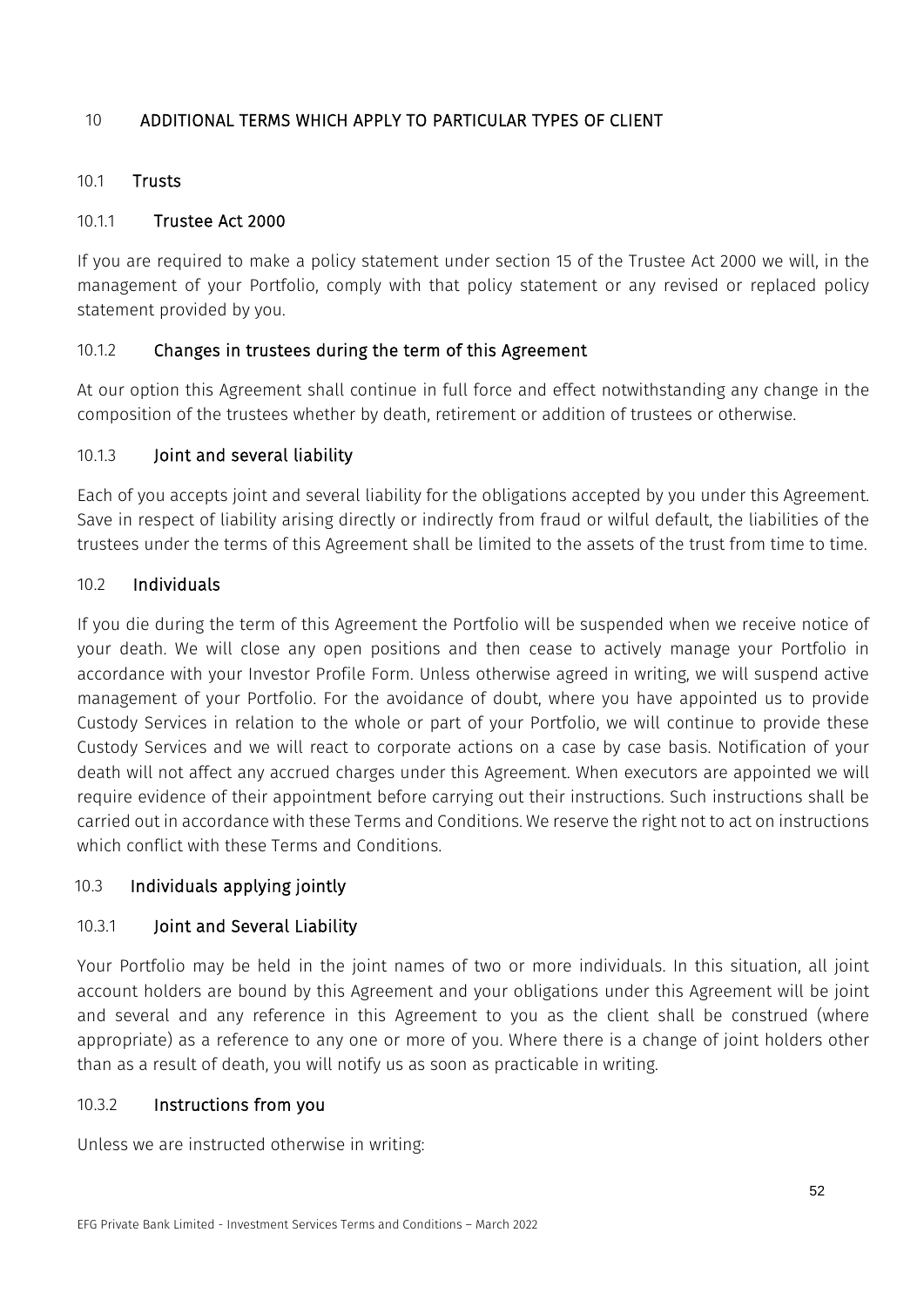- we will be entitled to accept and act on the instructions from any one of you. In certain circumstances we may require instructions to be given in writing by all joint account owners. This includes instructions to change Portfolio or address details or to register assets into a single name;
- any notice given to any one of you will be deemed to be given to all of you; and
- we will treat each joint account holder as having the right to all of the assets in your Portfolio and will not be concerned with the actual division or ownership of the assets between you and the other joint account holder(s).

## 10.3.3 Disputes

In the event of a dispute between you and any of the other joint account holders, we may freeze your Portfolio until we receive further clear written instructions from all joint account holders or a court order.

## 10.3.4 Death during the term of the Agreement

Upon the death of any individual joint account holder this Agreement will not terminate and we may treat the surviving joint account holder(s) as the only person(s) entitled to or interested in the Portfolio.

#### 10.4 Partnerships

## 10.4.1 Changes in composition of non-incorporated partnerships

This Agreement shall continue in full force and effect notwithstanding any change in the composition of a non-incorporated partnership whether by the death, retirement or addition of partners to the partnership or otherwise.

#### 10.4.2 Joint and Several Liability

If you are a partner in a non-incorporated partnership each of you accepts joint and several liability for the obligations accepted by you under this Agreement.

#### 10.5 Pension schemes

#### 10.5.1 Payments

We undertake to ensure that any proceeds paid from the Portfolio to you shall be paid only into a scheme bank account in the name of the trustees.

#### 10.5.2 Pensions Act 1995

Nothing in this Agreement is intended to nor shall exclude any liability of ours under the Pensions Act 1995.

#### 10.5.3 Pensioneer Trustee

Any financial undertakings (including indemnities) made by you under this Agreement are, where applicable, treated as being made by the managing trustees and not by the Pensioneer Trustee.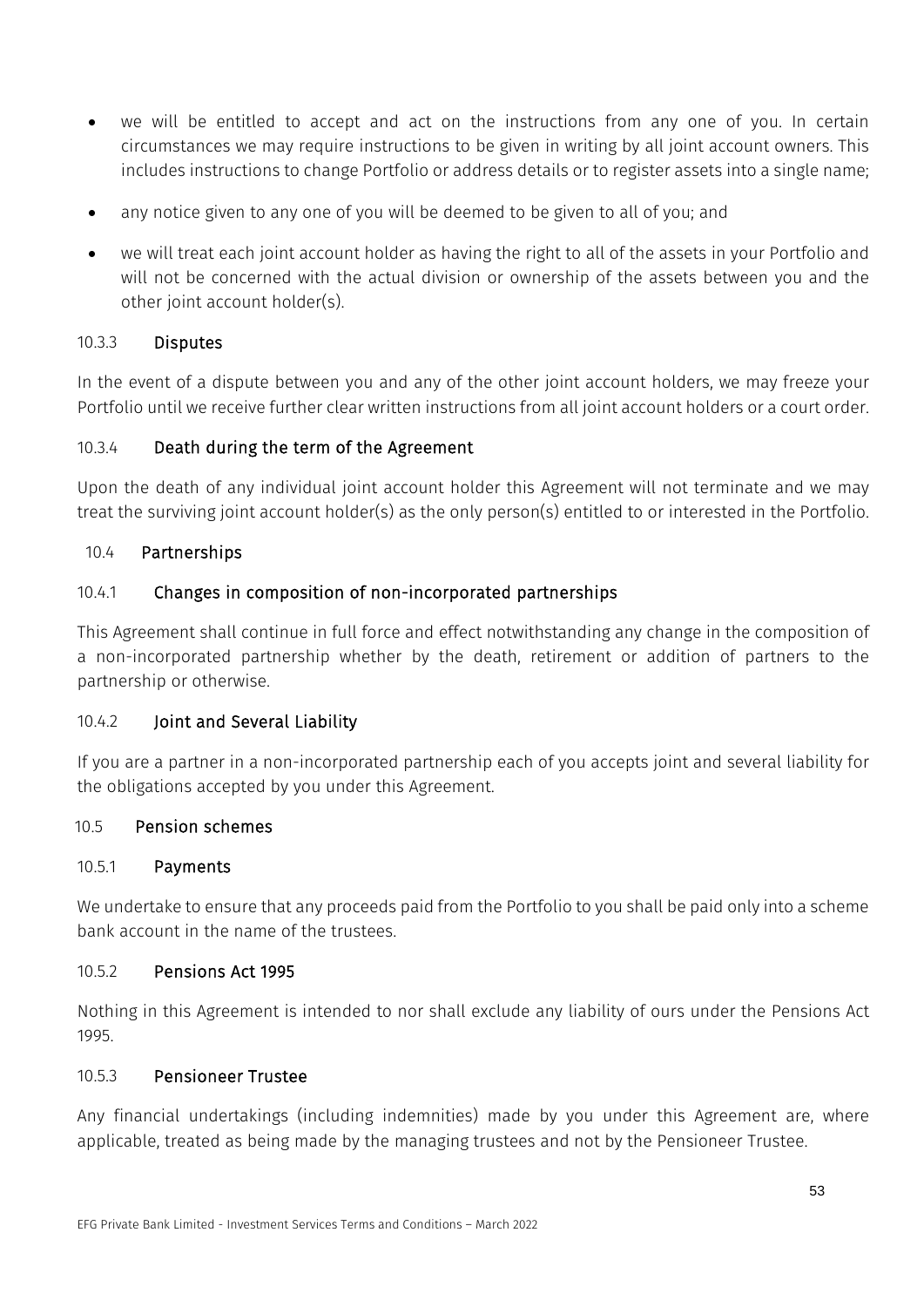## 10.6 Unincorporated associations

If you are members of an unincorporated association, the following additional terms apply:

# 10.6.1 Changes in membership during the term of this Agreement

At our option this Agreement shall continue in full force and effect notwithstanding any change in the composition of the membership whether by death, retirement or addition of members or otherwise.

## 10.6.2 Joint and several liability

Each of you accepts joint and several liability for the obligations accepted by you under this Agreement.

## 10.7 US tax payers

By signing this Agreement you acknowledge and certify that you have sole responsibility for payment of any US taxes, interest thereon and penalties due to the Internal Revenue Service, the US Treasury Department and the US state revenue services in relation to your US federal and state tax and filing obligations upon investments we make on your behalf. You further acknowledge that you have sole responsibility for obtaining qualified professional advice in relation to such US federal and state tax and filing obligations.

# 10.8 Those clients who appoint a financial adviser as their agent to deal with us in the provision of our Investment Services

If you wish us to take instructions from a financial **adviser** the following additional terms apply:

- we require the financial **adviser** to be an authorised/registered financial adviser under the laws of the jurisdiction in which he or she is based;
- you and not the financial **adviser** will be treated as our client for the purposes of the FCA Rules;
- you confirm and undertake to us that the financial adviser has your authority to give instructions to us on your behalf and you direct us to implement those instructions;
- we will also provide the financial adviser with copies of all documentation, information or notices we are obliged to provide you with under the terms of this Agreement at the same time as these are provided to you; and
- we require a written and binding undertaking from your financial adviser:
- (a) that he, she or it has taken all necessary steps to collect and assess such personal and financial information concerning you as will allow him or her to assess the suitability of the services to be provided by us and any investment mandate agreed with you;
- (b) that he, she or it will keep your personal and financial information under regular review and notify us promptly of material changes to the information from time to time;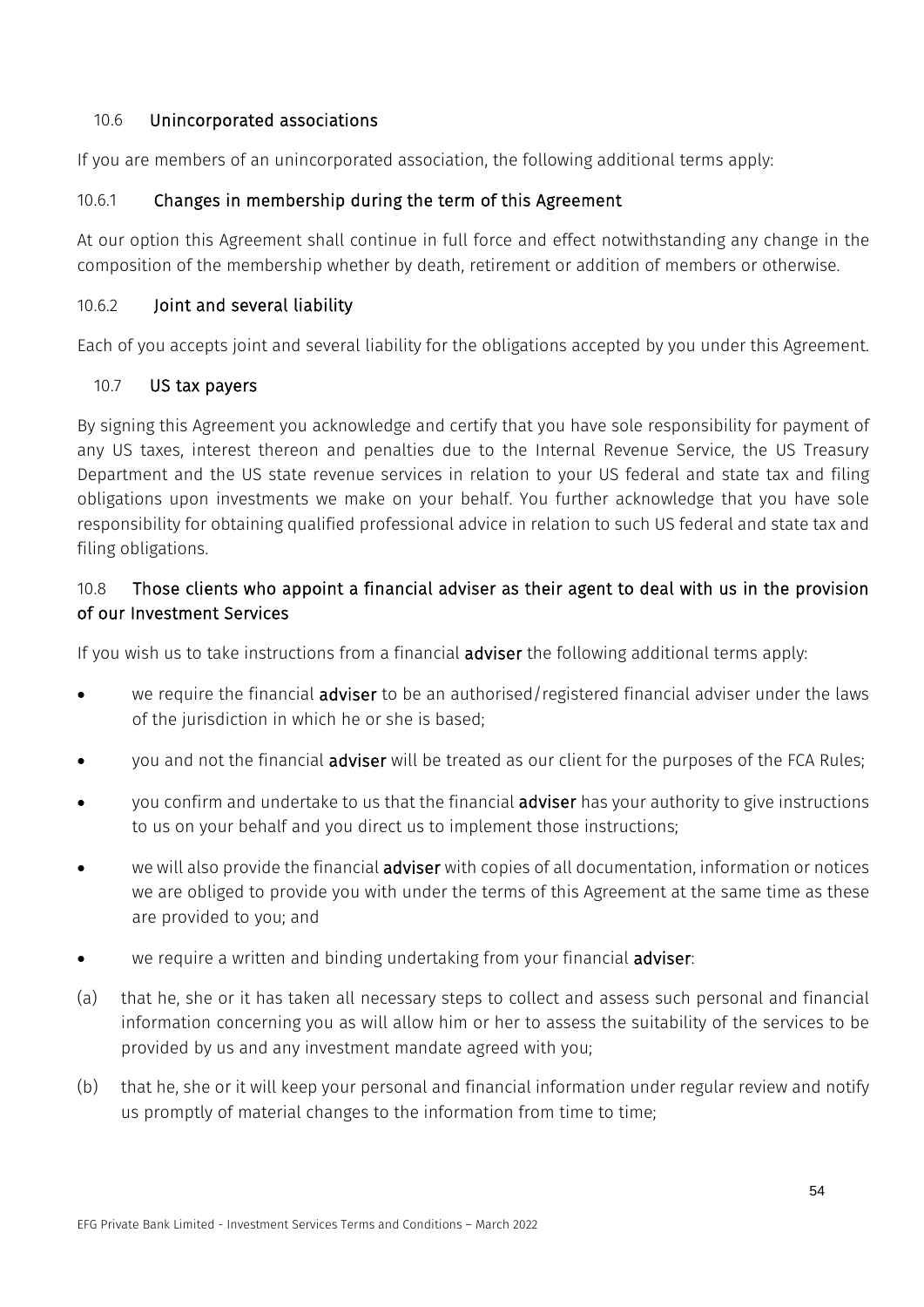(c) that he, she or it is responsible for promptly notifying us he/she no longer believes that the Investment Services we provide are suitable for you he or she will notify us immediately.

The Investment Services we provide where you use a financial **adviser** are based on relevant information provided to us on a timely basis and the absence of such information may affect adversely the quality of the Investment Services we provide to you.

You undertake to let us know immediately if the financial adviser ceases to act for you.

## 10.9 Appointment of third party agents

If you wish to appoint any third party agents we will require separate authorisation and will provide you with further terms and conditions setting out the basis of that relationship.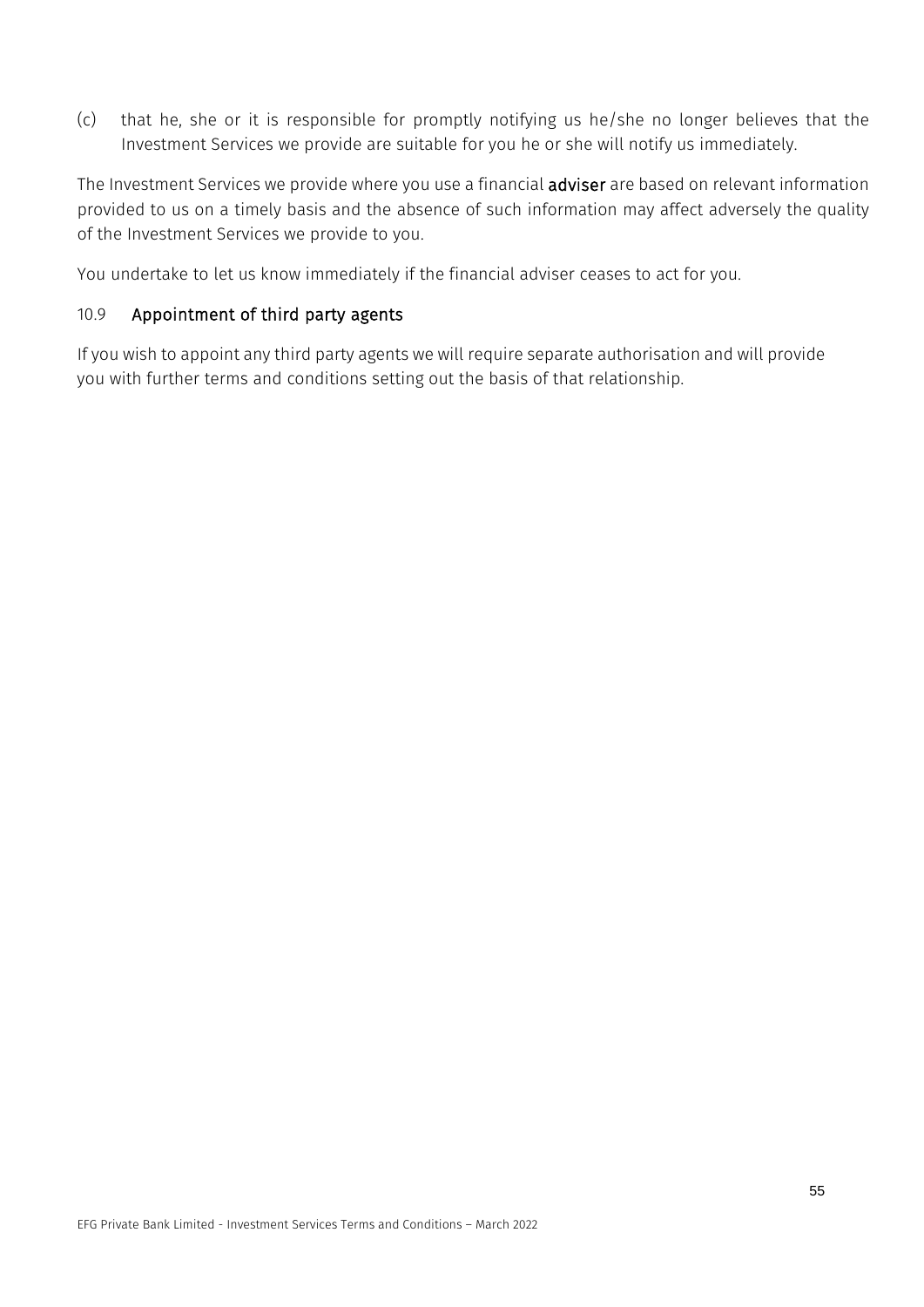#### <span id="page-56-0"></span>11 RISK WARNINGS

## 11.1 Investment Risk Warnings

Risk warnings are provided for your information and protection. We strongly encourage you to read them and to contact us if you have any questions or require further clarification.

This document cannot cover all risks but is meant to act as a general guide to the most significant aspects of the risk associated with any products and services we may offer you. Should you have any questions that are not dealt with here, you should raise them with your Client Relationship Officer.

#### 11.1.1 Performance risk

The value and income of investments and securities is dependent on market performance, and may therefore fall as well as rise. Investors may not get back the full amount of capital invested, and should be aware that past performance is not a guide to future performance.

#### 11.1.2 Inflation risk

The real value of investments may be adversely affected by inflation, and investors are reminded that, whilst an investment may have historically performed positively in an inflationary environment, past performance is not a guide to future performance.

#### 11.1.3 Interest rate risk

Investors are similarly reminded the value of investments may be adversely affected by substantial movements in interest rates.

## 11.1.4 Allocation and diversification risk

Investments in smaller numbers of holdings may carry more risk than investments which are spread across a larger number of holdings. Similarly, investments that focus on specific sectors can carry more risk than investments spread over a number of different industry sectors.

#### 11.1.5 Market capitalisation risk

Holdings in smaller companies (by market capitalisation) may have a more limited market than holdings in larger companies, and may therefore be less liquid and have greater price volatility.

## 11.1.6 Currency / Foreign exchange risk

Where investments are denominated in different currencies from the base currency, foreign exchange rates may cause the value of these investments, and the income from them, to rise or fall. You acknowledge that:

- where a liability in one currency is to be matched by an asset in a different currency; or
- where you hold denominated in a currency other than the reference currency; or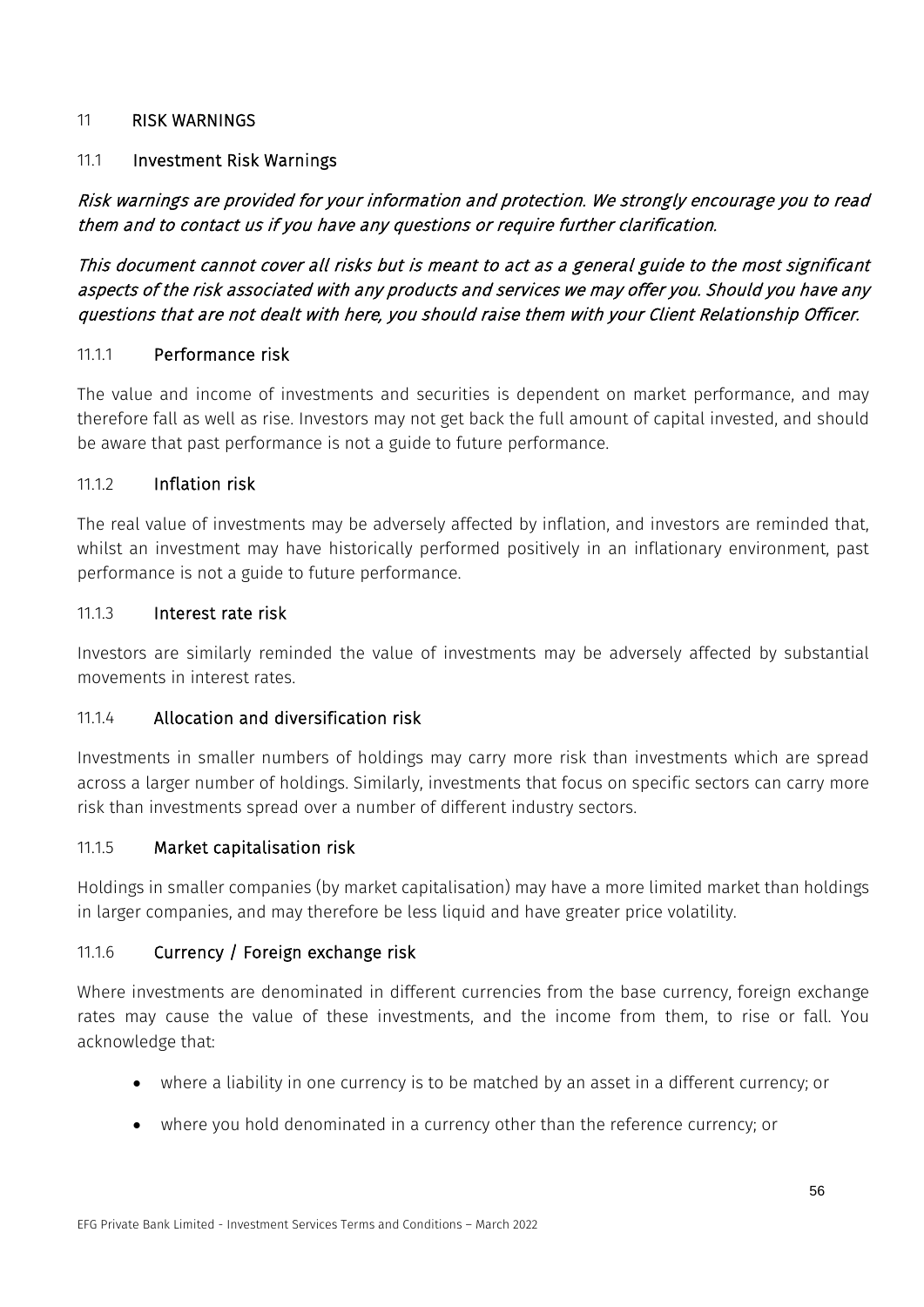• in any other transaction where more than one currency is involved, a movement of exchange rates may have a separate effect, unfavourable as well as favourable, on the gain or loss otherwise experienced on investments.

## 11.1.7 International markets

International markets will involve different risks from the UK markets, and some of the recognised markets in which investments may be traded may be regulated differently to those in the UK.

In particular, investing in emerging markets can carry a high degree of risk and may be considered speculative, as the markets are generally less well regulated, investments may be less liquid, and there may be less reliable arrangements around the trading and settlement of the underlying holdings.

On request, we will provide an explanation of the relevant risks and protections (if any) which will operate in any international markets, including the extent to which it will accept liability for any default of a foreign firm through whom it deals. The potential for profit or loss from transactions on international markets or in foreign denominated investments will be affected by fluctuations in foreign exchange rates.

# 11.1.8 Exchange control and repatriation risk

In certain countries, there may be restrictions on the ability to repatriate investment capital, dividends, interest and other income, or it may require government consent to do so, resulting in delays in, or the refusal to grant consent for the repatriation of some or all of the monies held.

## 11.1.9 Political and regulatory risk

The value of investments may be affected by uncertainties, such as international political, governmental, legal, regulatory and / or taxation changes. Furthermore, the accounting, auditing, financial reporting, legal and / or regulatory standards in certain countries may not provide the same level of investor protection or information to investors, as would generally apply in more developed markets.

## 11.1.10 Custody risk

Local custody services may be underdeveloped in many emerging market countries, resulting in a higher level of transaction and custody risk involved in dealing in such markets. The costs associated with investing and holding investments in such markets will generally be higher than in organised securities markets, and, in certain circumstances, the full recovery of the underlying holdings may not be possible.

# 11.1.11 Counterparty / credit risk

The issuers of the underlying holdings (e.g. securities) of an investment may be affected by credit difficulties leading to investors losing some or all of their capital invested and / or any income payable.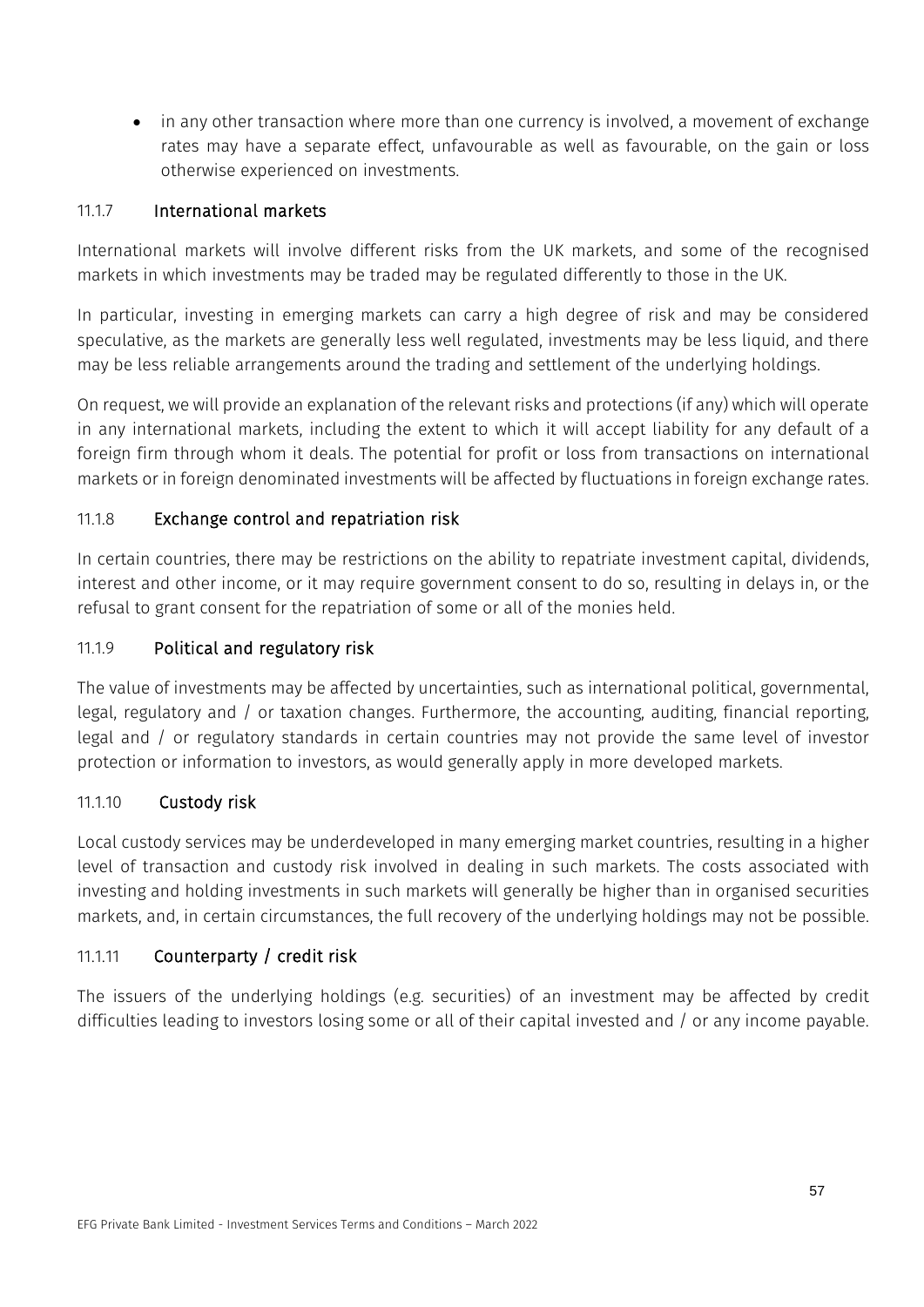Investments may also be exposed to credit risk in relation to the counterparties with whom the underlying holdings are traded, and may bear the risk of counterparty default.

# 11.1.12 Hedging risk

Some investments may enter into currency exchange transactions or use techniques and instruments to seek to hedge' against fluctuation in the relative value of its Portfolio positions as a result of changes in currency exchange rates and / or interest rates. Although such hedging strategies are intended to minimise the risk of loss due to a decline in the value of a hedged currency, their successful execution cannot be assured, and, conversely, they may limit any potential gain that might be realised should the value of the hedged currency increase.

# 11.1.13 Liquidity risk

Due to the nature of their underlying holdings, the liquidity of some investments may be limited, meaning that they may not be readily redeemable, and investors should be prepared to hold their investment for the full, prescribed commitment period.

In the event that early redemption is permitted, any value received will be subject to prevailing currency and market rates, as well as any exit penalties, as may be applicable, and the investor could get back less than the original capital invested.

## 11.1.14 Redemption risk

Under certain trading conditions it may be difficult or impossible to liquidate a position.

This may occur, for example, at times of rapid price movement if the price rises or falls in one trading session to such an extent that under the rules of the relevant exchange trading is suspended or restricted. Placing a stop-loss order will not necessarily limit your losses to the intended amount, because market conditions may make it impossible to execute such an order at the stipulated price.

Similarly, large redemptions of shares in a sub-fund may result in the sub-fund being forced to sell assets at a time and price at which it would not normally prefer to dispose of those assets.

# 11.1.15 Investments which are not readily realisable

You agree (subject to any written instructions provided by you) that we may purchase investments on your behalf which are not traded on a recognised or designated investment exchange, and/or for which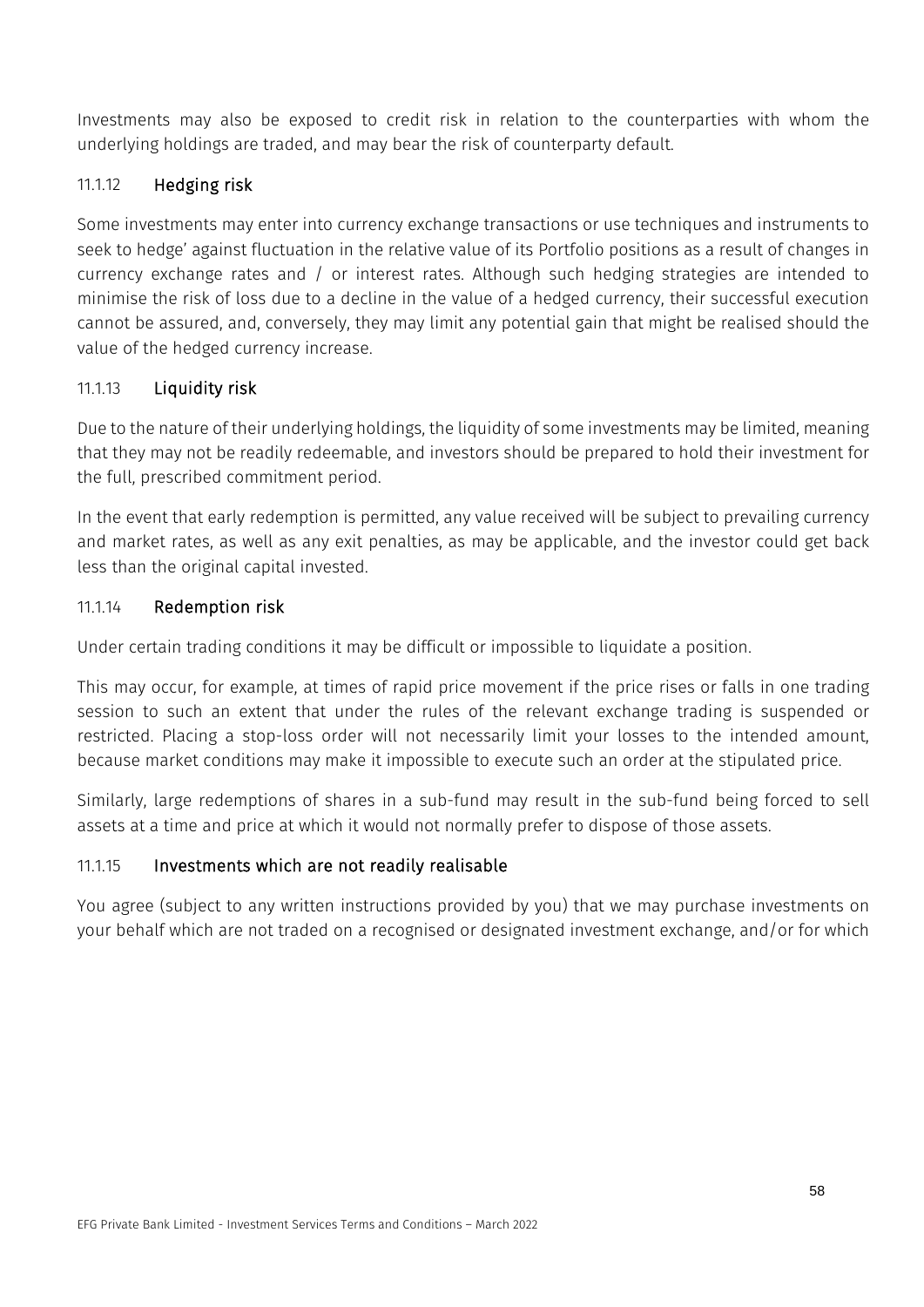a market is made by less than three independent market makers, and / or collective investment schemes managed by us or one of our Associates.

You acknowledge that these types of investments may not be readily realisable, and that there is no recognised market for such investments. As a consequence it may be difficult to:

- deal in any such investment;
- obtain reliable information about the value of any such investment; and
- obtain reliable information as to the extent of the risks to which any such investment is exposed.

## 11.1.16 Valuation risk

Certain funds may hold any or all of their underlying holdings in illiquid and / or unquoted securities or instruments. Any valuations are subject to substantial uncertainty, and the there is no assurance that they will reflect the actual sales or 'close-out' prices of the holdings.

In addition, there is an inherent conflict of interest between the involvement of the investment manager in determining valuations of underlying holdings and their other duties and responsibilities.

# 11.1.17 Effect of fees or other charges

Where any commissions, fees or other charges are charged to the capital, although the distributable income of the investment may be higher, there is the potential that performance or capital value may be eroded.

Before you begin to trade, you should obtain details of all fees and other charges for which you will be liable. If they are not expressed in money terms (but, for example, as a percentage of contract value), you should obtain a clear and written explanation, including appropriate examples, to establish what such commissions, fees or other charges are likely to mean in specific money terms. In the case of futures, when commission is charged as a percentage, it will normally be as a percentage of the total contract value, and not simply as a percentage of your initial payment.

# 11.1.18 Stabilisation

On occasion, we may make investments on your behalf, where the price may have been influenced by measures taken to stabilise it.

Stabilisation enables the market price of a security to be maintained artificially during the period when a new issue of securities is sold to the public. Stabilisation may affect not only the price of the new issue but also the price of other securities relating to it. The FCA allows stabilisation in order to help counter the fact that, when a new issue comes onto the market for the first time, the price can sometimes drop for a time before buyers are found.

Stabilisation is carried out by a "stabilisation manager" (normally the firm chiefly responsible for bringing a new issue to market). As long as the stabilising manager follows a strict set of rules, he is entitled to buy back securities that were previously sold to investors or allotted to institutions which have decided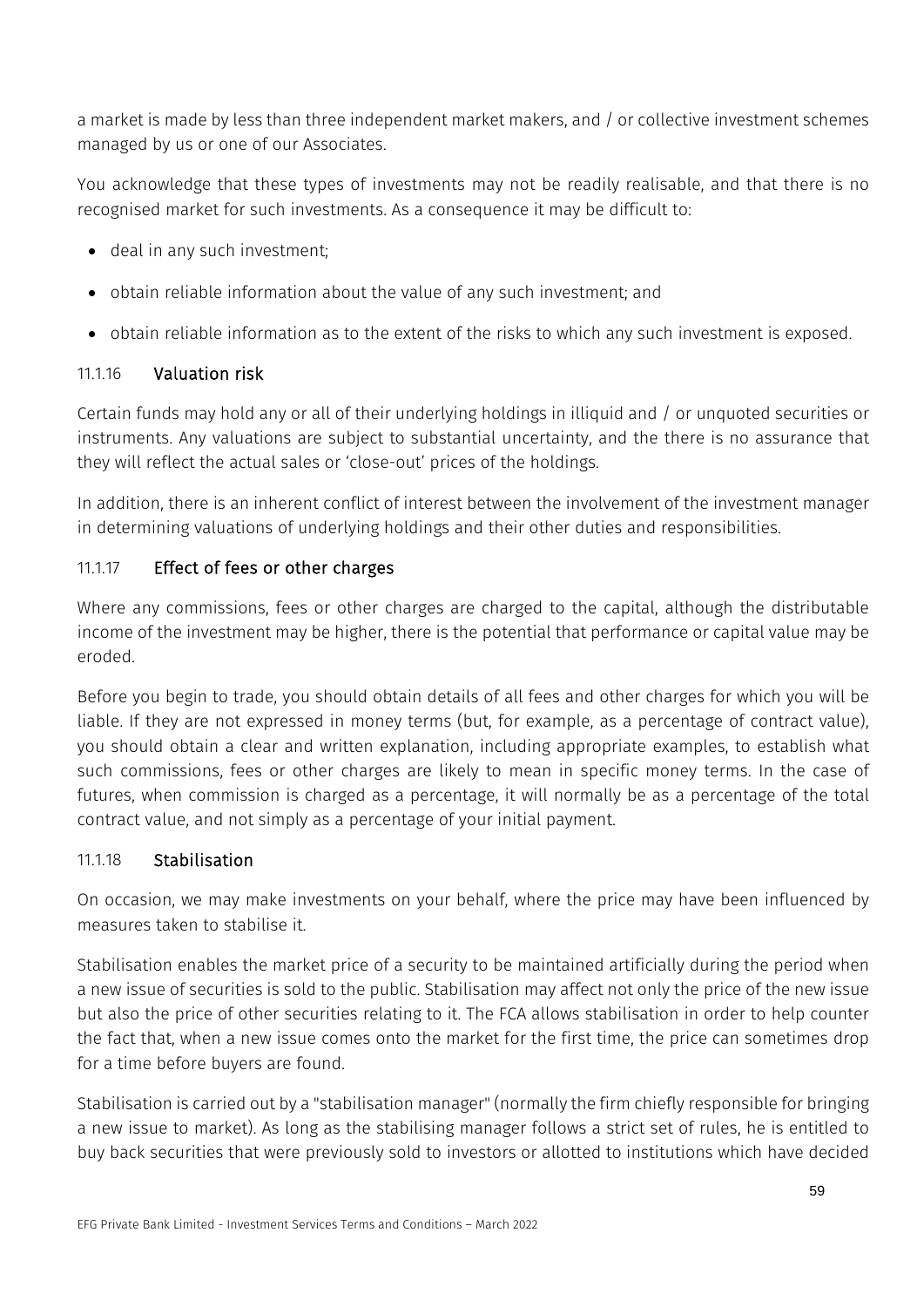not to keep them. The effect of this may be to keep the price at a higher level than it would otherwise be during the period of stabilisation.

The Stabilisation Rules:

- limit the period when a stabilising manager may stabilise a new issue;
- fix the price at which they may stabilise (in the case of shares and warrants but not bonds); and
- require them to disclose that he may be stabilising but not that he is actually doing so.

The fact that a new issue or a related security is being stabilised should not be taken as any indication of the level of interest from investors, or of the price at which they are prepared to buy the securities.

# 11.1.19 Clearing house protections

On many exchanges, the performance of a transaction by us (or third party with whom we are dealing on your behalf) is "guaranteed" by the exchange or clearing house. However, this guarantee is unlikely in most circumstances to cover you, the customer, and may not protect you if we or another party defaults on our obligations to you. On request, we will explain any protection provided to you under the clearing guarantee applicable to any on-exchange derivatives in which you are dealing. There is no clearing house for traditional options, nor normally for off-exchange instruments which are not traded under the rules of a recognised or designated investment exchange.

## 11.1.20 Insolvency risk

Our insolvency or default, or that of any other brokers involved with your transaction, may lead to positions being liquidated or closed out without your consent. In certain circumstances, you may not get back the actual assets which you lodged as collateral and you may have to accept any available payments in cash. On request, we will provide an explanation of the extent to which it will accept liability for any insolvency of, or default by, other firms involved with your transactions.

# 11.1.21 Gearing

Gearing is a strategy used by fund managers with a view to enhancing the return for, or the value of a security without increasing the amount invested by the holders of the security, involving one or more of the following:

- borrowing money;
- investing in one or more instruments such as (but not limited to) warrants or derivatives, for which a relatively small movement in the value or price of the underlying rights or assets to which the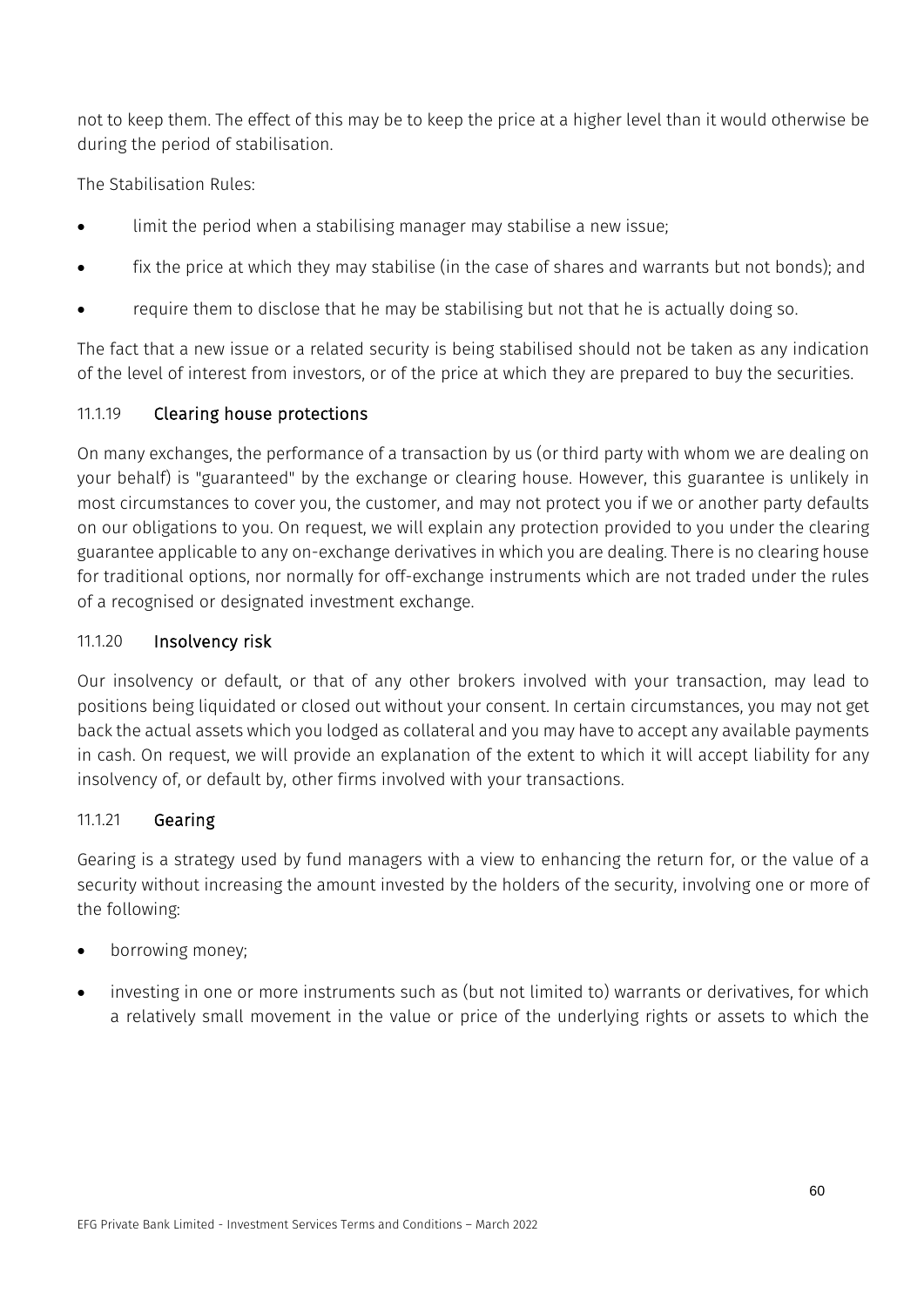instrument relates, whether favourable or adverse, results in a larger movement in the value or price of the instrument; and

• structuring the rights of holders of a security so that a relatively small movement in the price or value of the underlying rights or assets, whether favourable or adverse, results in a larger movement in the price or value of the security.

The use of leverage may increase any gains in the value of your Portfolio, but may also magnify any losses suffered by your Portfolio.

# 11.1.22 Securities Lending Risk

In the event of their being securities lending undertaken in connection with an investment, there will inherently be risks of delay and recovery attaching. Although collateral will be maintained with the purpose of equalling or exceeding the value of the securities being lent, there is a risk that the value of that collateral may fall below the value of the securities. In addition, where the collateral itself is invested, it will be exposed to the risks associated with such investments.

# <span id="page-61-0"></span>11.1.23 Contingent Liability Transactions

Contingent liability investment transactions, which are margined, require you to make a series of payments against the purchase price, instead of paying the whole purchase price immediately.

If you trade in futures contracts for differences or sell options, you may sustain a total loss of the margin you deposit with us to establish and maintain a position. If the market moves against you, you may be called upon to pay substantial additional margin at short notice to maintain the position. If you fail to do so within the time required, your position may be liquidated at a loss and you will be responsible for the resulting deficit. Even if a transaction is not margined, it may still carry and obligation to make further payments in certain circumstances over and above any amount paid when you entered the contract

Save as specifically provided by the FCA, we may only carry out margined or contingent liability transactions with or for you of they are traded on or under the rules of a recognised or designated investment exchange. Contingent liability investment transactions which are not so traded may expose you to subsequently greater risks. Limited Liability Transactions

Before entering into a limited liability transaction, you should obtain from us a formal written statement confirming that the extent of your loss liability on each transaction will be limited to an amount agreed by you before you enter into the transaction.

The amount you can lose in limited liability transactions will be less than in other margined transactions, which have no predetermined loss limit. Nevertheless, even though the extent of loss will be subject to the agreed limit, you may sustain the loss in a relatively short time. Your loss may be limited, but the risk of sustaining a total loss to the amount agreed is substantial.

# 11.1.24 Collateral

If you deposit collateral as security with us, the way in which it will be treated will vary according to the type of transaction and where it is traded. There could be significant differences in the treatment of your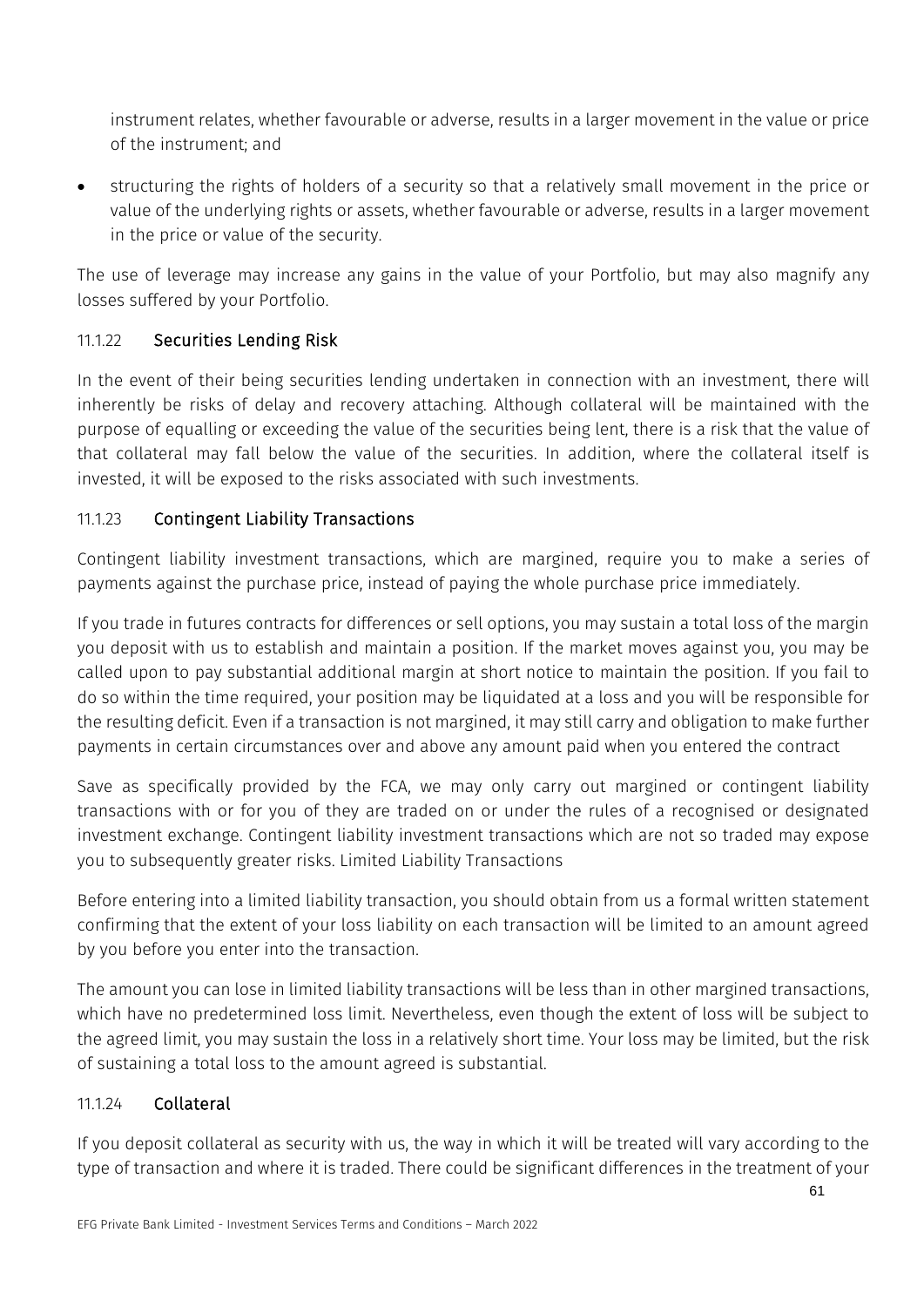collateral depending on whether you are trading on a recognised or designated investment exchange, with the rules of that exchange (and the associated clearing house) applying, or trading off-exchange. Deposited collateral may lose its identity as your property once dealings on your behalf are undertaken. Even if your dealings should ultimately prove profitable, you may not get back the same assets which you deposited, and may have to accept payment in cash. You should ascertain from us how your collateral will be dealt with.

# 11.2 Product-specific information and risk warnings

This section sets out important information and risk warnings on individual products that may be offered under the terms of this Agreement, but explicitly does not disclose all of the risks and other significant aspects of the investments listed. Before dealing in any investment, you should be comfortable that you understand their nature and the extent of your exposure to risk.

## Warrants & Derivatives

Although warrants and derivative instruments can be utilised for the management of investment risk, some of these products are unsuitable for many investors. Different instruments and strategies involve different levels of exposure to risk and in deciding whether to trade in such instruments you should be aware of the following.

A warrant is a time-limited right to subscribe for shares, debentures, loan stock or government securities and is exercisable against the original issuer of the underlying securities. A relatively small movement in the price of the underlying security results in a disproportionately large movement, unfavourable or favourable, in the price of the warrant. The prices of warrants can therefore be volatile.

It is essential for anyone who is considering purchasing warrants to understand that the right to subscribe, which a warrant confers, is invariably limited in time with the consequence that if the investor fails to exercise this right within the predetermined time-scale then the investment becomes worthless.

You should not buy a warrant unless you are prepared to sustain a total loss of the money you have invested plus any commission or other transaction charges.

## Off-exchange warrant transactions

Transactions in off-exchange warrants may involve greater risk than dealing in exchange traded warrants because there is no exchange market through which to liquidate your position, or to assess the value of the warrant or the exposure to risk. Bid and offer prices need not be quoted, and even where they are, they will be established by dealers in these instruments and consequently it may be difficult to establish what is a fair price. We will make it clear to you if you are entering into an off-exchange transaction and advise you of any risks involved.

## Securitised derivatives

These instruments may give you a time-limited right or an absolute right to acquire or sell one or more types of investment which is normally exercisable against someone other than the issuer of that investment, or they may give you rights under a contract for differences which allow for speculation on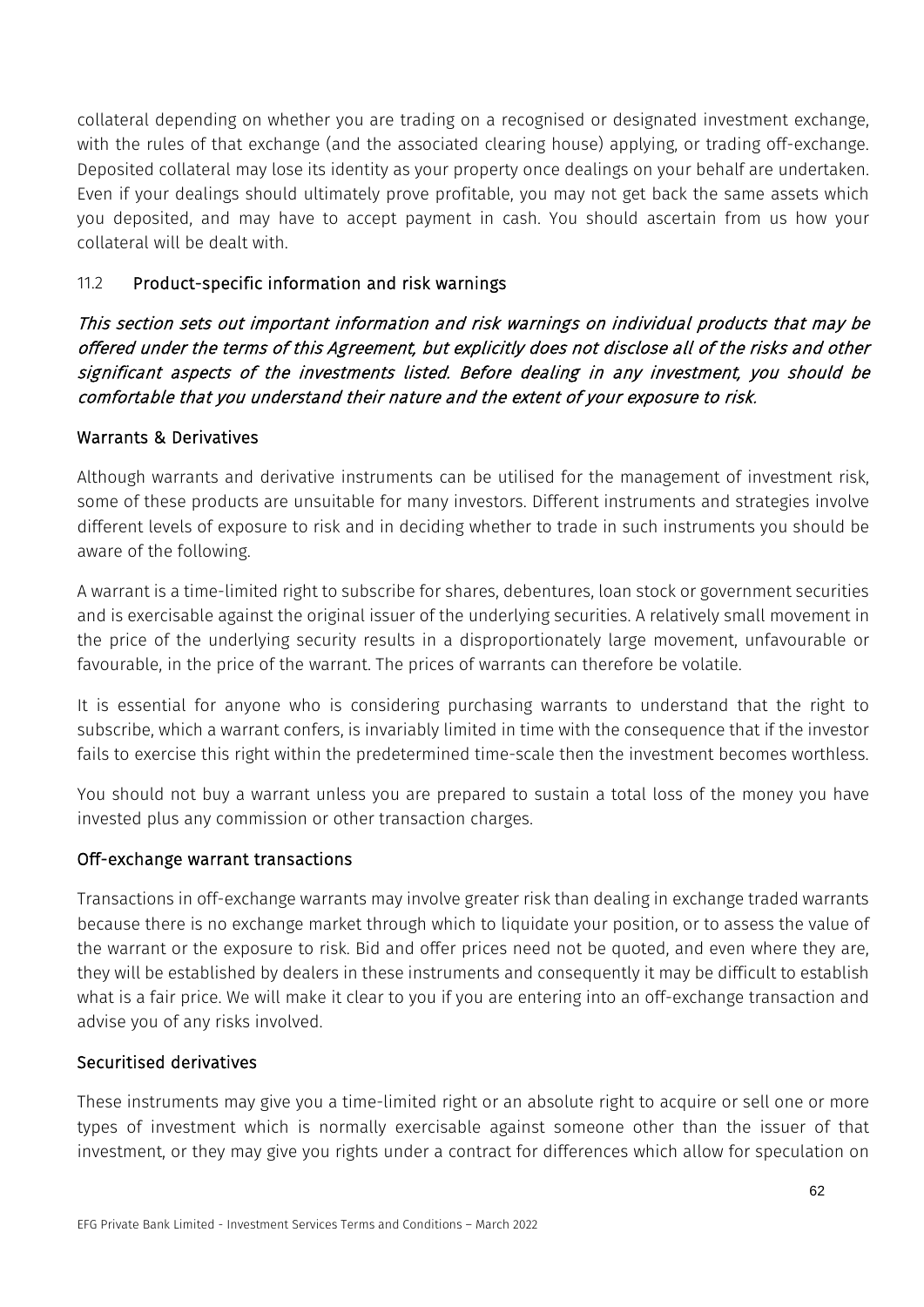fluctuations in the value of the property of any description or an index, such as the FTSE 100 index. In both cases, the investment or property may be referred to as the "underlying instrument".

These instruments often involve a high degree of gearing or leverage, so that a relatively small movement in the price of the underlying investment results in a much larger movement, unfavourable or favourable, in the price of the instrument. The price of these instruments can therefore be volatile.

These instruments have a limited life, and may (unless there is some form of guaranteed return to the amount you are investing in the product) expire worthless if the underlying instrument does not perform as expected.

In buying this product you may sustain a total loss, a substantial loss or a loss of the money you have invested plus any commission or other transaction charges. We will advise you on each occasion a relevant transaction will be entered into on the precise scale of the exposure you will face. You should consider carefully whether or not this product is suitable for you in light of your circumstances and financial position, and if in any doubt please seek professional advice.

## Futures

Transactions in futures involve the obligation to make, or to take, delivery of the underlying asset of the contract at a future date, or in some cases to settle the position with cash. They carry a high degree of risk. The "gearing" or "leverage" often obtainable in futures trading means that a small deposit or down payment can lead to large losses as well as gains. It also means that a relatively small movement can lead to a proportionately much larger movement in the value of your investment, and this can work against you as well as for you. Futures transactions have a contingent liability, and you should be aware of the implications of this (see section [11.1.23](#page-61-0) above).

# Options

There are many different types of options with different characteristics subject to the following conditions.

# Buying options

Buying options involves less risk than selling options because, if the price of the underlying asset moves against you, you can simply allow the option to lapse. The maximum loss is limited to the premium, plus any commission or other transaction charges. However, if you buy a call option on a futures contract and you later exercise the option, you will acquire the future. This will expose you to the risks described under "futures" and "contingent liability investment transactions".

# Writing options

If you write an option, the risk involved is considerably greater than buying options. You may be liable for margin to maintain your position and a loss may be sustained well in excess of the premium received. By writing an option, you accept a legal obligation to purchase or sell the underlying asset if the option is exercised against you, however far the market price has moved away from the exercise price. If you already own the underlying asset which you have contracted to sell (when the options will be known as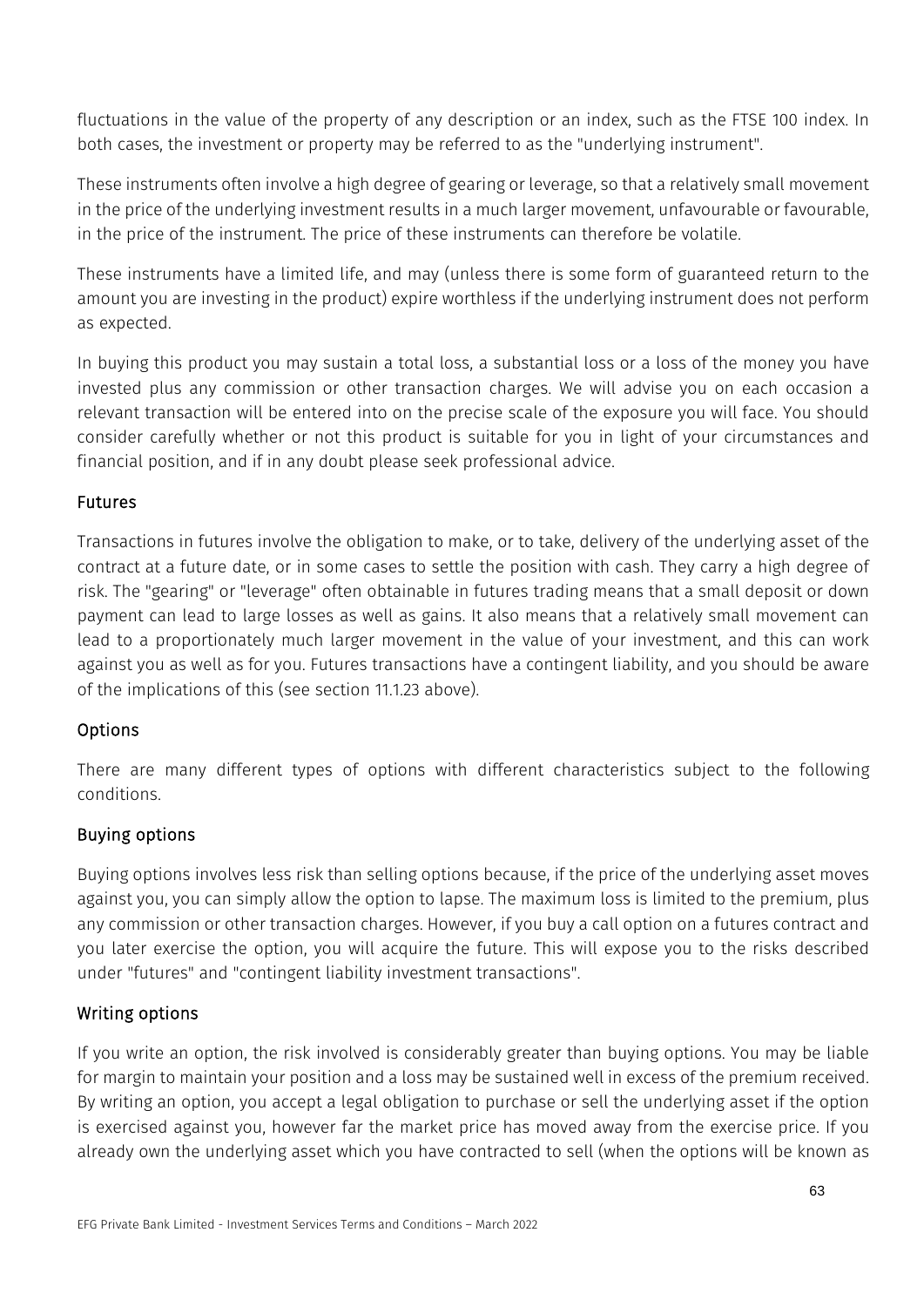"covered call options") the risk is reduced. If you do not own the underlying asset ("uncovered call options") the risk can be unlimited. Only experienced persons should contemplate writing uncovered options, and then only after securing full details of the applicable conditions and potential risk exposure.

## Traditional options

Certain London Stock Exchange member firms under special exchange rules write a particular type of option called a "traditional option". These may involve greater risk than other options. Two-way prices are not usually quoted and there is no exchange market on which to close out an open position or to effect an equal and opposite transaction to reverse an open position. It may be difficult to assess its value or for the seller of such an option to manage his exposure to risk.

Certain options markets operate on a margined basis, under which buyers do not pay the full premium on their option at the time they purchase it. In this situation you may subsequently be called upon to pay margin on the option up to the level of your premium. If you fail to do so as required, your position may be closed or liquidated in the same way as a futures position.

## Contracts for differences

Futures and options contracts can also be referred to as contracts for differences. These can be options and futures on the FTSE 100 index or any other index, as well as currency and interest rate swaps. However, unlike other futures and options, these contracts can only be settled in cash. Investing in a contract for differences carries the same risks as investing in a future or an option and you should be aware of these as set out in paragraphs 4 and 5 respectively. Transactions in contracts for differences may also have a contingent liability and you should be aware of the implications of this (see section [11.1.23](#page-61-0) above).

# Off-exchange transactions in derivatives

It may not always be apparent whether or not a particular derivative is arranged on exchange or in an off-exchange derivative transaction. We will make it clear to you if you are entering into an off-exchange derivative transaction.

While some off-exchange markets are highly liquid, transactions in off-exchange or "non-transferable" derivatives may involve greater risk than investing in on-exchange derivatives because there is no exchange market on which to close out an open position. It may be impossible to liquidate an existing position, to assess the value of the position arising from an off-exchange transaction or to assess the exposure to risk. Bid prices and offer prices need not be quoted, and, even where they are, they will be established by dealers in these instruments and consequently it may be difficult to establish what is a fair price.

# Hedge Funds

Hedge Funds are different from traditional collective investment schemes in their ability to utilise an unrestricted number of (often speculative) investment techniques, including short-selling, options and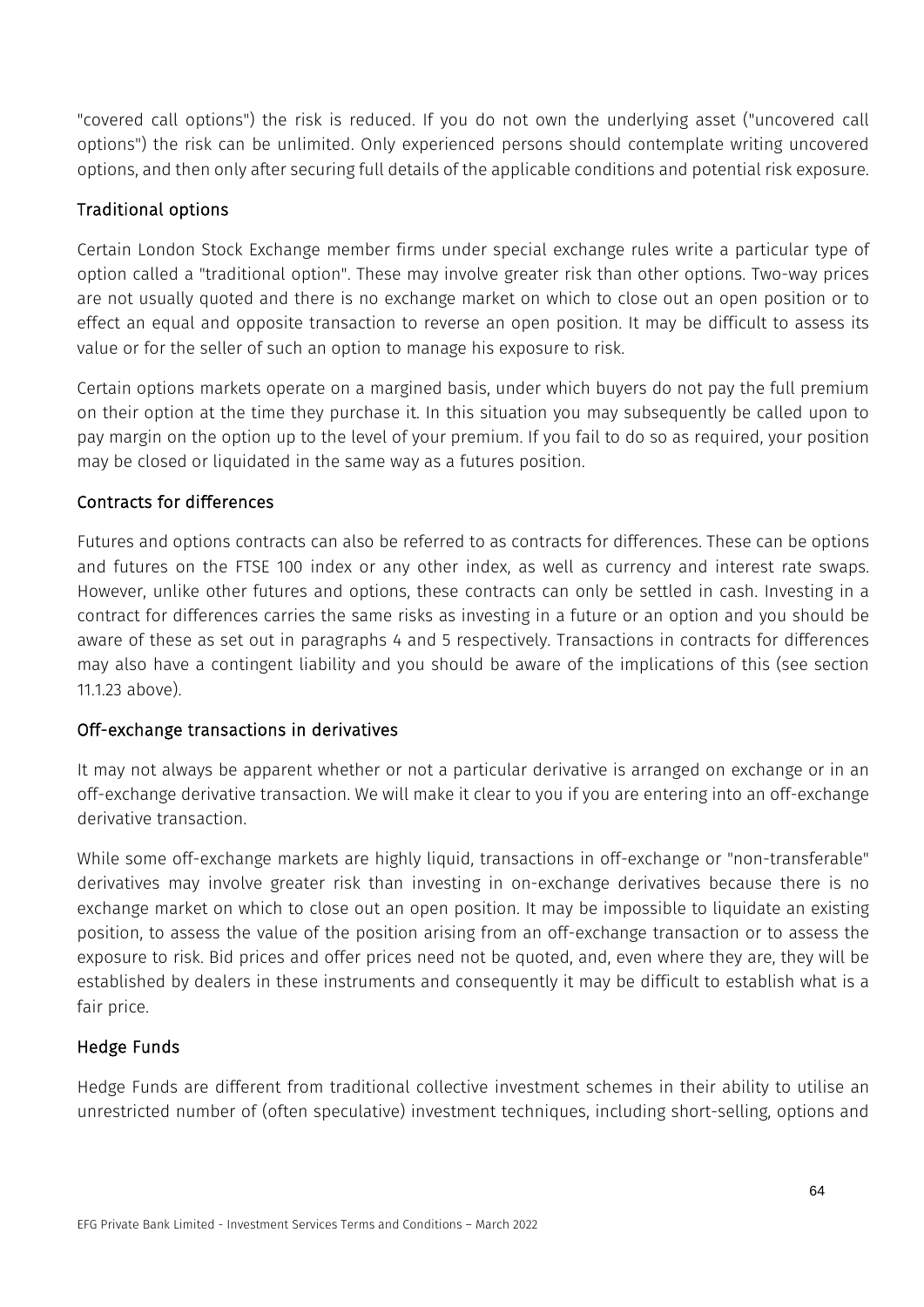derivatives, to enhance performance. Different investments involve different levels of exposure to risk, and in deciding whether to invest in Hedge Funds you should be aware of the following.

# Alternative Investment Funds (AIFs)

Hedge Funds which are Alternative Investment Funds can carry a higher level of risk, as they are not subject to the same regulatory requirements as regulated collective investment schemes, and, accordingly, most, if not all, of the protections provided by the UK regulatory system do not apply (including access to the UK Financial Ombudsman Service and Financial Services Compensation Scheme). In addition, these schemes may not be readily realisable, and price swings may be more volatile if they are priced less frequently than authorised funds.

For the purposes of UK regulation, the promotion of Alternative Investment Funds is heavily restricted, and we will only promote them to those clients who have first been determined to fall within the criteria specified by the FCA.

# Emerging markets

To the extent that investments in Hedge Funds may be made in the markets of developing countries, the political, regulatory and economic risks inherent in investments in emerging markets are significant and may differ in kind and degree from the risks presented by investments in the world's major markets. These may include greater price volatility, substantially less liquidity and controls on foreign investment and limitations on the repatriation of invested capital.

# Illiquid investments

Some Hedge Fund Managers may hold "illiquid" or "not readily realisable" investments which are difficult to sell because they are not traded on a regulated exchange or because transactions in them are too infrequent or irregular for a reliable quoted price to be available.

There can be no certainty that a market maker will be prepared to deal in them and proper information for determining their current value may not be available. These and other factors mean that there can be no assurance that trading will be profitable. Furthermore, some Hedge Funds themselves may also be open to redemptions and subscriptions and quote prices on an infrequent basis and it may take a considerable amount of time (e.g. 6 months plus) to redeem some or all Hedge Fund investments within a Portfolio. Similarly, in certain instances, 5-10% of proceeds from redemptions are held back until the end of a Fund's accounting period, which may be up to 12 months from the redemption date.

# Exchange rate risk

You should be aware that some investments may be denominated in a currency other than your base currency. The movement of exchange rates between the currencies may have a separate effect, favourable or unfavourable, on any gain or loss which might otherwise affect the value of your investment.

# Derivatives

Hedge Funds may utilise both exchange traded and over the counter futures, options and other contracts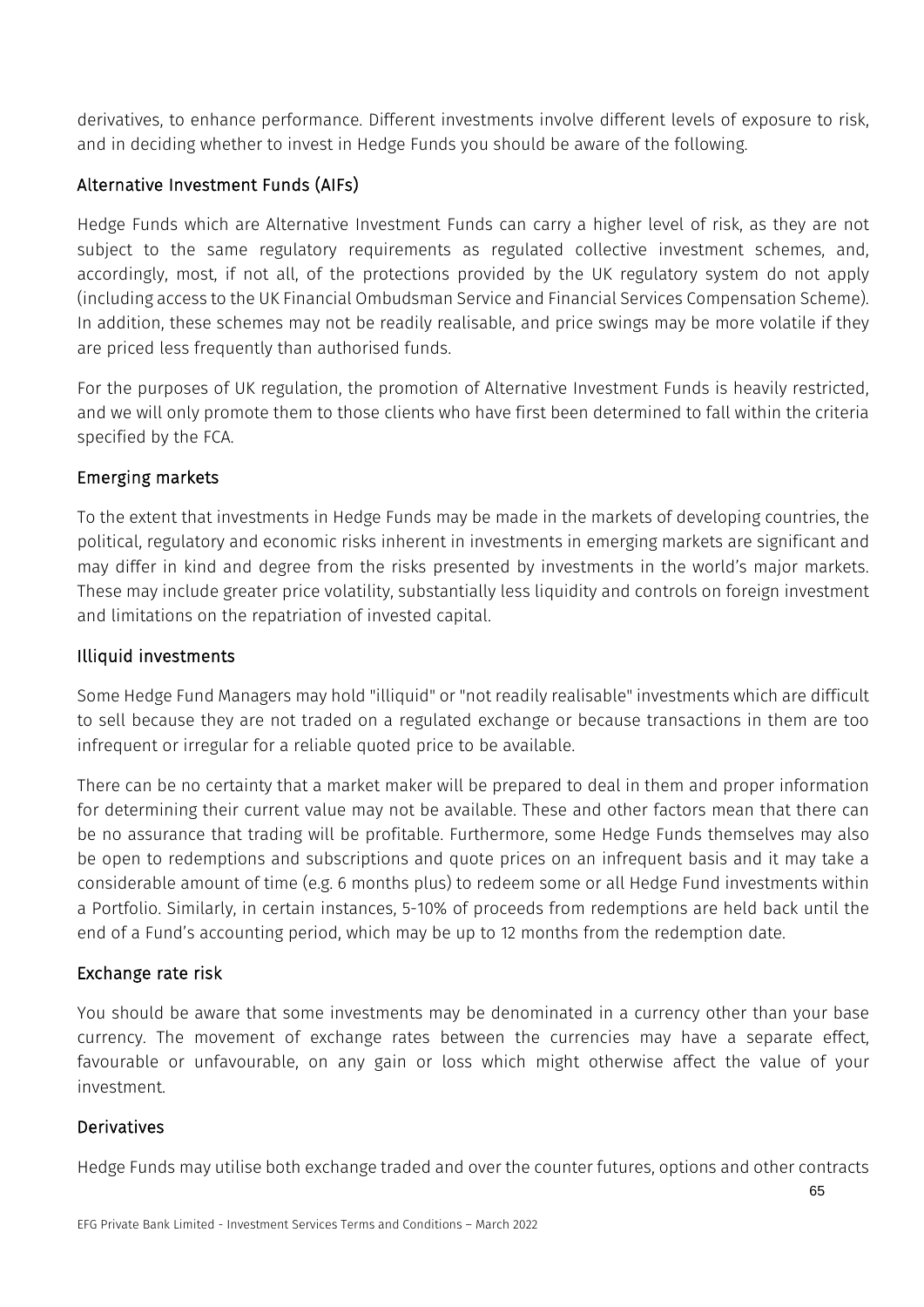as part of their investment policy. These instruments are highly volatile and expose investors to a high degree of risk. The low initial margin deposits normally required to establish a position in such instruments permit a high degree of leverage, and as a result, depending upon the type of instrument, a relatively small movement in the price of a contract may result in a profit or loss which is high in proportion to the amount of funds actually placed as initial margin. The performance of an over the counter contract is the responsibility only of the individual with whom the trade has been contracted with, therefore such investments will be subject to the risk of the inability of, or refusal by, the counterparty to perform its obligations with respect to such contracts. Any failure may subject such investments to substantial losses or substantial reduction in profits.

## Leverage

Some Hedge Funds may use leverage. Leverage can be employed in a variety of ways including direct borrowing, margining, and short-selling together with the use of futures, warrants, options and other derivative products. Generally leverage is used to increase the overall level of investment in a Portfolio. Higher investment levels may offer the potential for higher returns but also expose investors to increased risk as leverage can increase a Fund's market exposure and volatility.

# Volatility

High volatility carries increased risk, as the value of investments subject to volatility may fall suddenly and substantially and the losses on realisation may be very high, including the total loss of the initial investment.

# Collective Investment Schemes

Collective investment schemes such as investment funds and open ended investment companies ("OEICs") and unit trusts invest monies on a pooled basis in a basket of investments, which typically might include gilts, bonds and quoted equities, but depending on the type of scheme, may also include derivatives, real estate or any other asset. The collective investment scheme then issues shares or units in the vehicle holding the pooled funds and investments. They allow for diversification at a lower cost than might be achieved otherwise. However, you still remain exposed to the risks associated with the underlying investments that the collective investment scheme makes, though potentially to a lesser degree. A collective investment scheme that holds a number of different assets will thus spread its risk and reduce the effect that a change in the value of any single component investment will have on the overall portfolio.

# Investment Trusts

Investment trusts are companies listed on stock exchanges whose main business activity is investing in other companies. Most investment trusts can, and some do, borrow money to make investments. This can increase the volatility of the price of the shares of the investment trust itself, and can increase the risk of the investment in the trust.

The effect of the borrowing is that where there is a rise in the price of the underlying securities, the value of the net assets attributable to each investment trust security rises by a greater percentage, and when the value of the underlying portfolio falls, the net assets attributable to each investment trust security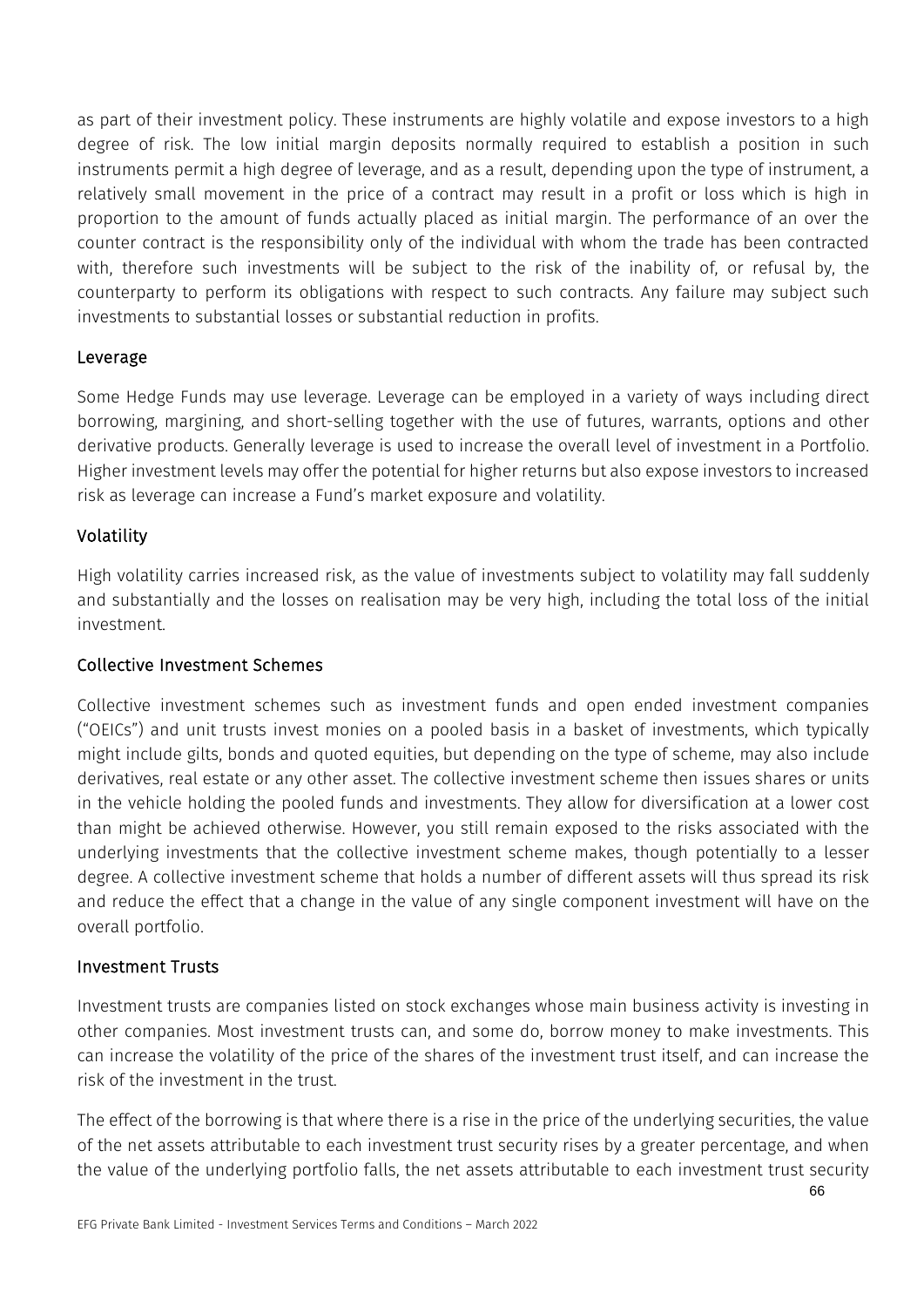falls by a greater percentage. Investment trusts often pursue a policy of "cross-investing" in other investment trusts, which in turn may also be borrowing money to leverage themselves. So where an investment trust employs a higher degree of direct or indirect leverage, its securities are likely to be subject to significant fluctuations in value, and as a result, holdings in such an investment trust may be subject to sudden falls in value.

# Exchange Traded Funds ("ETF")

ETF's are open-ended investment companies comprised of units traded on a regulated market or designated investment exchange. Like an index fund, an ETF represents a basket of stocks that reflects an index such as the FTSE 100.

Unlike a typical collective investment scheme (e.g. a unit trust), it trades like any other company on a stock exchange. An ETF's price changes throughout the day, fluctuating with supply and demand. This is different from a typical collective investment scheme that has its net-asset value (NAV) calculated at the end of each trading day. It is important to note that while an ETF attempts to replicate the return on indices, there is no guarantee that they will do so exactly. It is not uncommon to see a 1% or more difference between the actual index's year-end return and that of an ETF. By owning an ETF, you get the diversification of an index fund with the flexibility of an equity investment. Because ETFs trade like stocks, you can margin them and purchase them in very small quantities. The expense ratio of an ETF is often lower than that of a typical collective investment scheme.

# Venture Capital Trusts ("VCTs")

VCTs are professionally managed collective investment schemes listed on the London Stock Exchange, and are similar to investment trusts. They invest in fledgling venture capital backed unquoted companies. These unquoted companies will ordinarily be at an earlier stage of development than larger quoted companies and will therefore carry a greater risk of failing.

VCTs must be approved by HMRC for the purpose of the scheme. Once invested an investor may be entitled to various income tax and Capital Gains Tax reliefs, and VCTs are exempt from corporation tax on any gains arising on the disposal of their investments. However, in order to take advantage of the tax relief associated with VCTs, you should be aware that you must hold your investments therein for at least 5 years from the date of purchase.

# Enterprise Investment Schemes ("EISs")

EISs are tax efficient schemes approved by HMRC to encourage investment into small unquoted companies carrying on a qualifying trade in the United Kingdom. Investment in companies that are not listed on a stock exchange often carries a high risk and the tax relief is intended to offer some compensation for that risk. As such, EIS investments are inherently high risk in nature. The specific risks vary depending on the particular EIS (e.g. an EIS based on investment in a single company is, of its nature, riskier than a more widely diversified EIS). Because the underlying holdings are not listed, the manager of an EIS cannot sell them, and unlike a VCT, the EIS itself is not traded on any market. Investors accordingly have to wait until the manager realises the cash value of the underlying holding(s) before they can redeem the value of their investment. Investors also face risk in relation to CGT.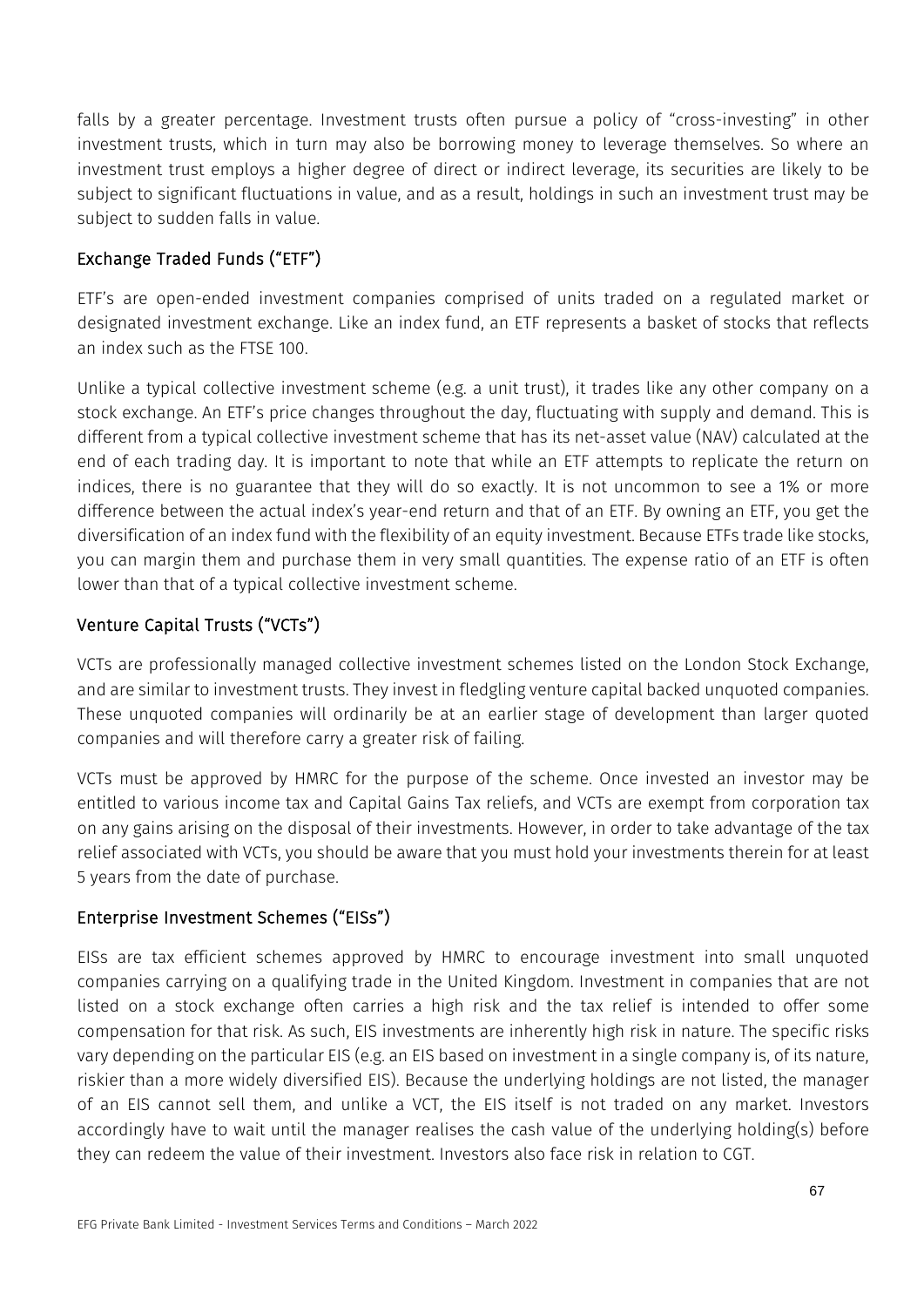If a capital gain is deferred by means of investment in an EIS, the same gain is re-crystallised when the EIS is sold. If the CGT rate falls, investors benefit, but if it rises then they will lose out.

# Property Funds

These funds are often structured as limited liability partnerships but may also be set up as Real Estate Investment Trusts (REITs) or open-ended investment companies (OEICs). As such they may also be set up to be highly illiquid and you may not be able to realise your investment immediately or the price may reflect a forced seller discount.

# **Equities**

If you buy shares or equity in a company, you become a member of the company and therefore share in the financial risk of that company. Equity-based investments are subject to general risks (political risk, interest rate risk, dividend risk, price risk, exchange rate risk, changes in the economic or regulatory environment, tax changes) as well as risks specific to the particular company. If a company issues a dividend, you will be entitled to receive one. However, the dividend per share depends on the issuing company's earnings and on its dividend policy. In cases of low profit or losses, dividend payments may be reduced or suspended. In the event of the company going into insolvency, your claim for recovery of your investment will rank behind various creditors of the business, whether secured or unsecured. The value of the equity can go down as well as up and you may lose part or all of your capital.

There are specific risks associated with particular equities:

# Penny shares

Penny shares are shares in smaller companies and can involve a higher degree of risk. In broad terms, penny shares are securities in relation to which the bid offer spread is 10% or more and the market capitalisation is below £100m at the time of the transaction or advice. There is a big difference between the buying and selling price of these shares. If they have to be sold immediately, you may get back much less than you paid for them. The price may change quickly and it may go down as well as up. You authorise us to deal on your behalf or advise you on penny shares.

# AIM Shares

AIM is a market operated by the London Stock Exchange for small and growing companies. AIM-traded shares may carry a higher degree of risk than those listed on the main market as AIM is less regulated and less information is available. Shares in smaller companies tend to be traded less frequently and in smaller amounts than those of larger companies. Price volatility may be greater, making the timing of sales and purchases more difficult.

# Foreign Stocks

As well as the risks associated with the underlying company's business, there are additional risks associated with stock listed overseas.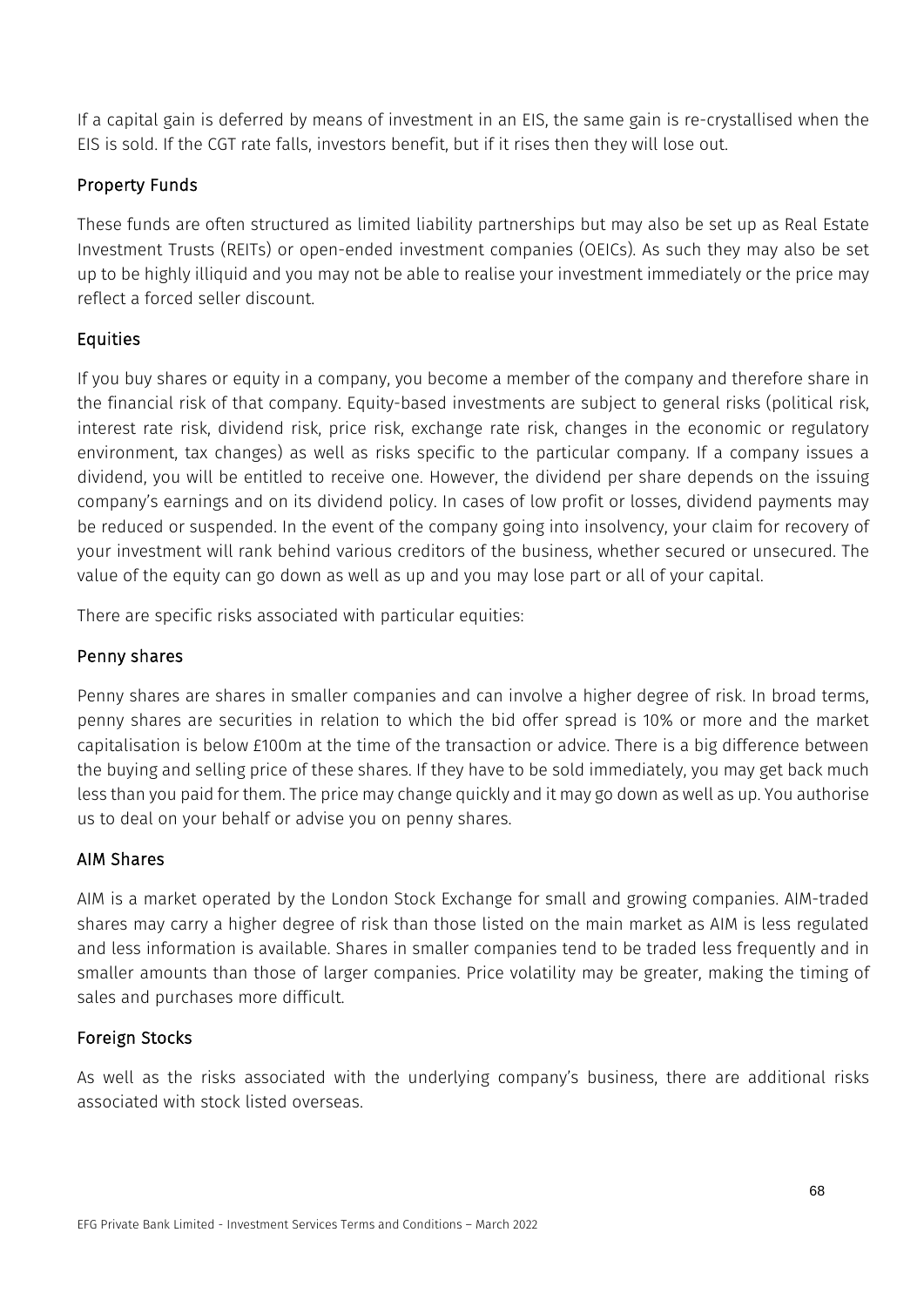## Regulation S Securities

We may on occasion purchase securities for your Portfolio which are exempt from the requirement of registration in the United States pursuant to Regulation S of the Securities Act 1933, as amended.

These securities are subject to restrictions on transferability and resale and may not be transferred or resold except as permitted under the Securities Act 1933, as amended, and the applicable state securities laws, pursuant to registration or exemption there from. You should be aware that you may be required to bear the financial risks of this investment for an indefinite period of time.

Regulation S Securities can only be held by non-US residents and citizens and cannot be registered in the United States for twelve months from date of issue. The effect of this is that you can only sell these securities off-exchange during the twelve month period and only to non-US persons. Thereafter the securities can only be sold into US markets pursuant to securities registration or an applicable exemption from registration. No hedging transactions with respect to the securities may be conducted unless in compliance with US securities laws.

Consequently, in addition to the high risks inherent in dealing in small capital market securities, you run an extra risk of losing money when you buy shares in "restricted" or "non-readily realisable" securities due to the difficulties in selling such securities.

We and our associated companies may receive an additional fee, ultimately paid by the issuing company, in respect of our role as introducing broker for these securities.

## Bonds

You should be aware that certain bonds may not be readily realisable. These are investments in which the market is restricted or may become so, with the result that it may be difficult to deal in them and/or to assess what would be a proper market price for them. If you do not wish us to enter into such transactions for you, you should notify us in writing. We will disclose to you any position knowingly held by us or any of our Associates in a non-readily realisable investment that forms part of your Portfolio(s).

Investments in higher yielding bonds issued by borrowers with lower credit ratings may result in a greater risk of default and have a negative impact on income and capital value. Income payments may constitute a return of capital in whole or in part. Income may be achieved by foregoing future capital growth.

# Structured Products

Structured Products are fixed term investments and are designed so that the investor's capital remains invested for the full term of the plan. Although it may be possible to liquidate the investment before the end of the term, the amount redeemed could be less than the initial capital invested.

The security of the original capital invested within a Structured Product depends on the ability of the counterparty (that is, the institution providing the underlying assets, rather than the product provider) to repay the investment at the end of the term. As a result, Structured Products are generally not covered under the Financial Services Compensation Scheme, and any failure on the part of the counterparty could result in the investor not receiving back any or all of the initial capital invested.